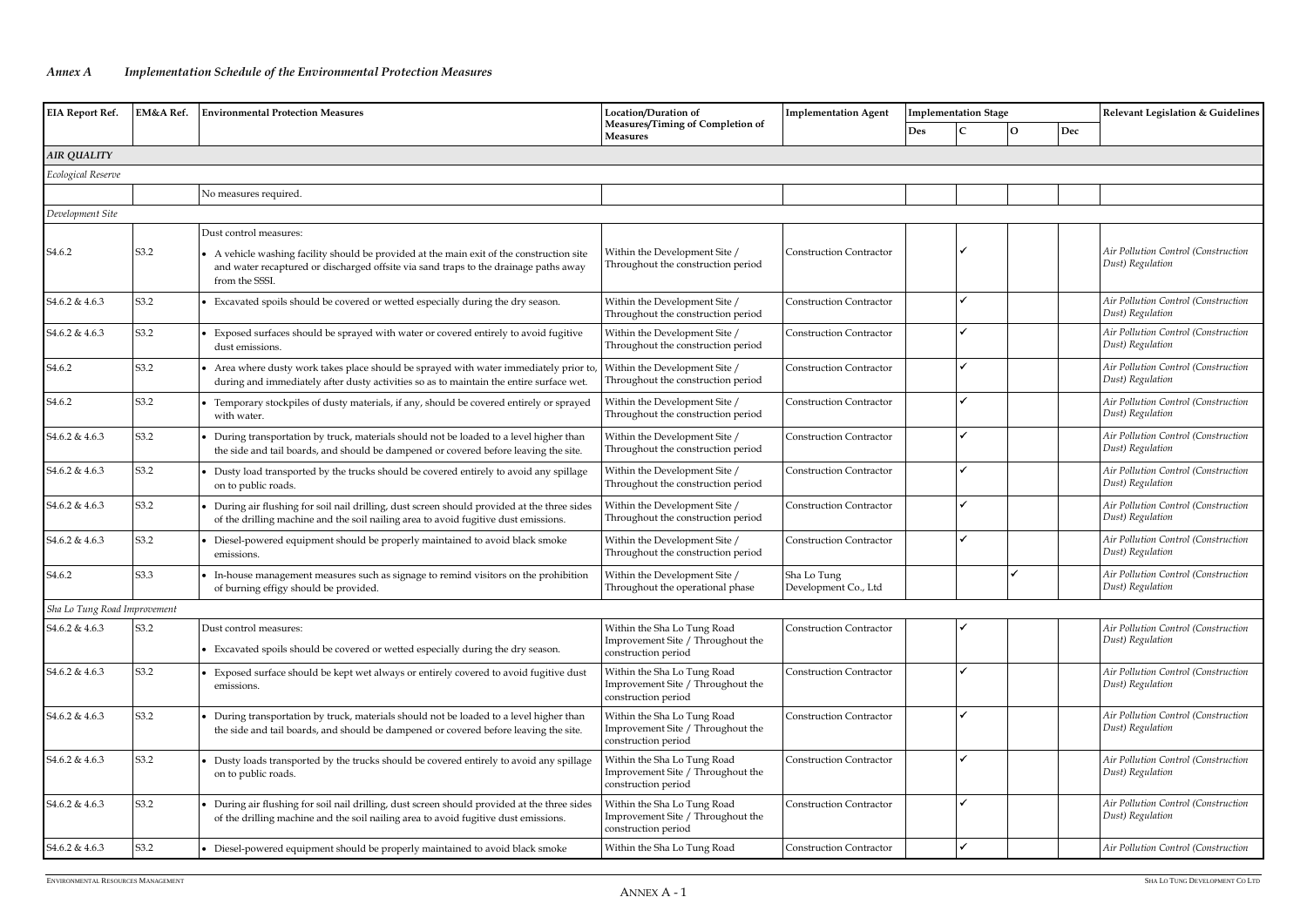| <b>EIA Report Ref.</b><br>EM&A Ref. |                    | <b>Environmental Protection Measures</b>                                                                                                                                                                  | <b>Location/Duration of</b>                                                             | <b>Implementation Agent</b>         | <b>Implementation Stage</b> |     | Relevant Legislation & Guidelines                                                       |
|-------------------------------------|--------------------|-----------------------------------------------------------------------------------------------------------------------------------------------------------------------------------------------------------|-----------------------------------------------------------------------------------------|-------------------------------------|-----------------------------|-----|-----------------------------------------------------------------------------------------|
|                                     |                    |                                                                                                                                                                                                           | Measures/Timing of Completion of<br>Measures                                            |                                     | <b>Des</b><br>О             | Dec |                                                                                         |
|                                     |                    | emissions.                                                                                                                                                                                                | Improvement Site / Throughout the<br>construction period                                |                                     |                             |     | Dust) Regulation                                                                        |
| <b>NOISE</b>                        |                    |                                                                                                                                                                                                           |                                                                                         |                                     |                             |     |                                                                                         |
| Ecological Reserve                  |                    |                                                                                                                                                                                                           |                                                                                         |                                     |                             |     |                                                                                         |
|                                     |                    | No measures required.                                                                                                                                                                                     |                                                                                         |                                     |                             |     |                                                                                         |
| Development Site                    |                    |                                                                                                                                                                                                           |                                                                                         |                                     |                             |     |                                                                                         |
| S5.11.1                             | S <sub>4.2.1</sub> | • Weekly noise monitoring should be undertaken at the representative NSRs (N1 and N5)<br>to ensure compliance with the noise criterion at the NSRs                                                        | NSRs N1 and N5/Throughout the<br>construction period                                    | <b>Environmental Team</b>           |                             |     | Noise Control Ordinance (NCO)                                                           |
|                                     |                    | Good Site Practice                                                                                                                                                                                        |                                                                                         |                                     |                             |     |                                                                                         |
| S5.8.1                              | S <sub>4.2.1</sub> | • Only well-maintained plant should be operated on-site and plant should be serviced<br>regularly                                                                                                         | Within the Development Site /<br>Throughout the construction period                     | <b>Construction Contractor</b>      |                             |     |                                                                                         |
| S5.8.1                              | S <sub>4.2.1</sub> | Silencers or mufflers on construction equipment should be utilized and should be<br>properly maintained                                                                                                   | Within the Development Site /<br>Throughout the construction period                     | <b>Construction Contractor</b>      |                             |     |                                                                                         |
| S5.8.1                              | S <sub>4.2.1</sub> | • Mobile plant, if any, should be sited as far away from NSRs as possible                                                                                                                                 | Within the Development Site /<br>Throughout the construction period                     | <b>Construction Contractor</b>      |                             |     |                                                                                         |
| S5.8.1                              | S <sub>4.2.1</sub> | • Machines and plant (such as trucks) that may be in intermittent use should be shut<br>down between work periods or should be throttled down to a minimum;                                               | Within the Development Site /<br>Throughout the construction period                     | <b>Construction Contractor</b>      |                             |     |                                                                                         |
| S5.8.1                              | S <sub>4.2.1</sub> | Plant known to emit noise strongly in one direction should, wherever possible, be<br>orientated so that the noise is directed away from the nearby NSRs                                                   | Within the Development Site /<br>Throughout the construction period                     | <b>Construction Contractor</b>      |                             |     |                                                                                         |
| S5.8.1                              | S <sub>4.2.1</sub> | • Material stockpiles and other structures should be effectively utilised, wherever<br>practicable, in screening noise from on-site construction activities                                               | Within the Development Site /<br>Throughout the construction period                     | <b>Construction Contractor</b>      |                             |     |                                                                                         |
| S5.8.1                              | S <sub>4.2.1</sub> | Liaise with the school regarding the examination periods. Noisy construction<br>activities, including piling, excavation and earth-breaking works, will be carried out<br>outside the examination         | Within the Development Site /<br>Throughout the construction period                     | <b>Construction Contractor</b>      |                             |     |                                                                                         |
| S5.8.1                              | S <sub>4.2.1</sub> | • Use of Quiet PME having actual SWL lower than the value specified in the GW-TM                                                                                                                          | Within the Development Site /<br>Throughout the construction period                     | <b>Construction Contractor</b>      |                             |     | Technical Memorandum on Noise from<br>Construction Work other than<br>Percussive Piling |
| S5.8.2                              | S <sub>4.2.2</sub> | • Choose quieter equipment                                                                                                                                                                                | Within the Development Site /<br>Operational phase                                      | Sha Lo Tung<br>Development Co., Ltd |                             |     |                                                                                         |
| S5.8.2                              | S <sub>4.2.2</sub> | • Include noise levels specification when ordering new plant items                                                                                                                                        | Within the Development Site /<br>Operational phase                                      | Sha Lo Tung<br>Development Co., Ltd |                             |     |                                                                                         |
| S5.8.2                              | S <sub>4.2.2</sub> | • Locate fixed plant items or noise emission points away from the NSRs as far as<br>practicable                                                                                                           | Within the Development Site /<br>Operational phase                                      | Sha Lo Tung<br>Development Co., Ltd |                             |     |                                                                                         |
| S5.8.2                              | S <sub>4.2.2</sub> | • Locate noisy machines in completely enclosed plant rooms or buildings with suitable<br>and practicable noise remedies                                                                                   | Within the Development Site /<br>Operational phase                                      | Sha Lo Tung<br>Development Co., Ltd |                             |     |                                                                                         |
| S5.8.2                              | S <sub>4.2.2</sub> | • Develop and implement a regularly scheduled plant maintenance programme so that<br>plant items are properly operated and serviced. The programme should be<br>implemented by properly trained personnel | Within the Development Site /<br>Operational phase                                      | Sha Lo Tung<br>Development Co., Ltd |                             |     |                                                                                         |
| Sha Lo Tung Road Improvement        |                    |                                                                                                                                                                                                           |                                                                                         |                                     |                             |     |                                                                                         |
| S5.11.1                             | S <sub>4.2.1</sub> | • Weekly noise monitoring should be undertaken at the representative NSRs (N1 and N5) NSRs N1 and N5/ Throughout the<br>to ensure compliance with the noise criterion at the NSRs                         | construction period                                                                     | <b>Environmental Team</b>           |                             |     | Noise Control Ordinance (NCO)                                                           |
|                                     |                    | Good Site Practice                                                                                                                                                                                        |                                                                                         |                                     |                             |     |                                                                                         |
| S5.8.1                              | S <sub>4.2.1</sub> | • Only well-maintained plant should be operated on-site and plant should be serviced<br>regularly                                                                                                         | Within the Sha Lo Tung Road<br>Improvement Site / Throughout the<br>construction period | <b>Construction Contractor</b>      |                             |     |                                                                                         |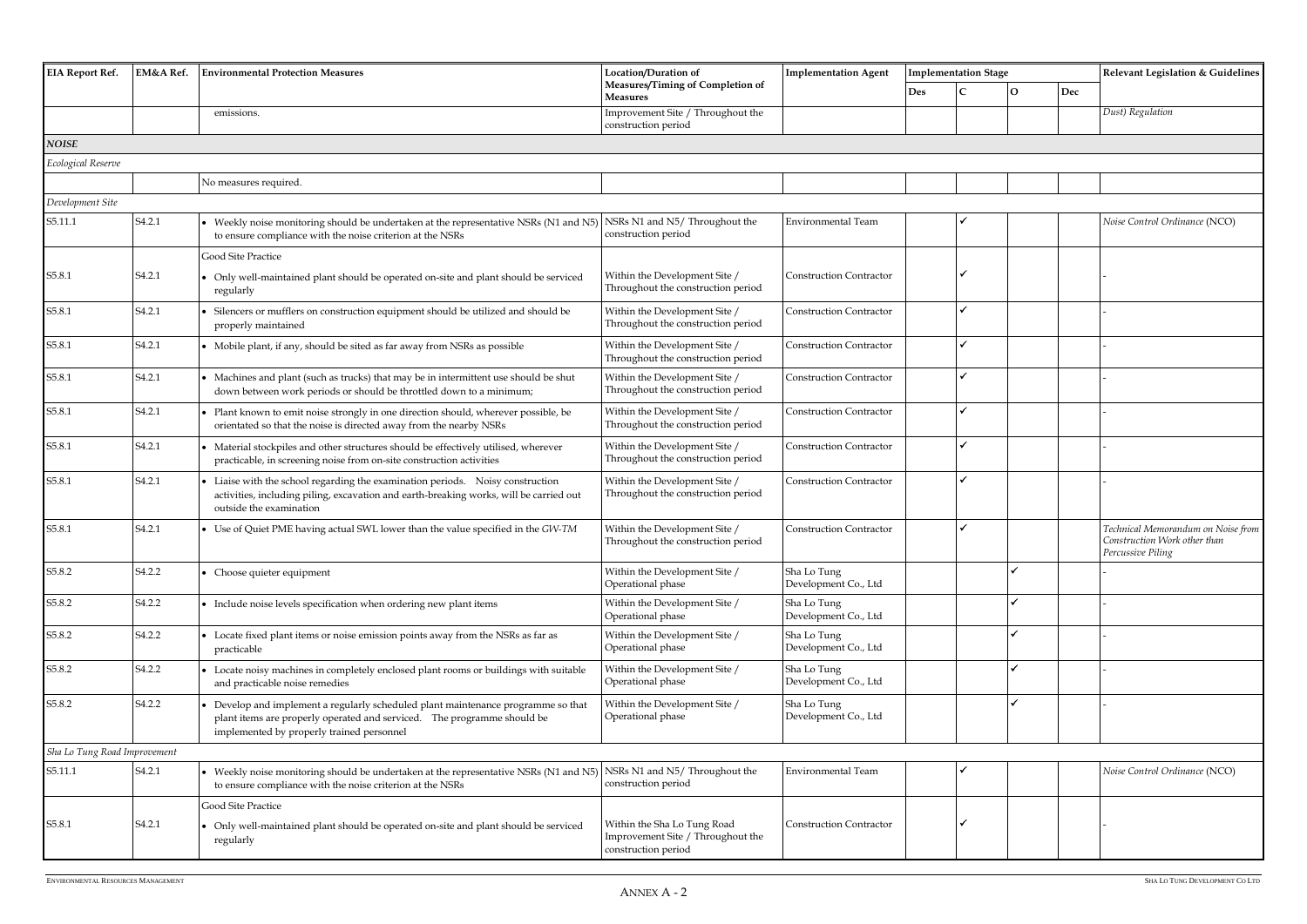| itage |                |     | Relevant Legislation & Guidelines                                                       |  |  |  |  |  |
|-------|----------------|-----|-----------------------------------------------------------------------------------------|--|--|--|--|--|
|       | $\overline{O}$ | Dec |                                                                                         |  |  |  |  |  |
|       |                |     |                                                                                         |  |  |  |  |  |
|       |                |     |                                                                                         |  |  |  |  |  |
|       |                |     | ٠                                                                                       |  |  |  |  |  |
|       |                |     |                                                                                         |  |  |  |  |  |
|       |                |     |                                                                                         |  |  |  |  |  |
|       |                |     |                                                                                         |  |  |  |  |  |
|       |                |     | -                                                                                       |  |  |  |  |  |
|       |                |     |                                                                                         |  |  |  |  |  |
|       |                |     | -                                                                                       |  |  |  |  |  |
|       |                |     |                                                                                         |  |  |  |  |  |
|       |                |     | -                                                                                       |  |  |  |  |  |
|       |                |     |                                                                                         |  |  |  |  |  |
|       |                |     | Technical Memorandum on Noise from<br>Construction Work other than<br>Percussive Piling |  |  |  |  |  |
|       |                |     |                                                                                         |  |  |  |  |  |
|       |                |     |                                                                                         |  |  |  |  |  |
|       |                |     |                                                                                         |  |  |  |  |  |
|       |                |     |                                                                                         |  |  |  |  |  |
|       |                |     |                                                                                         |  |  |  |  |  |
|       |                |     |                                                                                         |  |  |  |  |  |
|       |                |     |                                                                                         |  |  |  |  |  |
|       |                |     |                                                                                         |  |  |  |  |  |
|       |                |     |                                                                                         |  |  |  |  |  |
|       |                |     |                                                                                         |  |  |  |  |  |

| <b>EIA Report Ref.</b>    | EM&A Ref.          | <b>Environmental Protection Measures</b>                                                                                                                                                                                                                                                                                                                                        | Location/Duration of                                                                                                                         | <b>Implementation Agent</b>             |            | <b>Implementation Stage</b> |                |     | <b>Relevant Legislation &amp; Guidelines</b>                                            |  |
|---------------------------|--------------------|---------------------------------------------------------------------------------------------------------------------------------------------------------------------------------------------------------------------------------------------------------------------------------------------------------------------------------------------------------------------------------|----------------------------------------------------------------------------------------------------------------------------------------------|-----------------------------------------|------------|-----------------------------|----------------|-----|-----------------------------------------------------------------------------------------|--|
|                           |                    |                                                                                                                                                                                                                                                                                                                                                                                 | Measures/Timing of Completion of<br><b>Measures</b>                                                                                          |                                         | <b>Des</b> |                             | l <sub>O</sub> | Dec |                                                                                         |  |
| S5.8.1                    | S <sub>4.2.1</sub> | Silencers or mufflers on construction equipment should be utilized and should be<br>properly maintained                                                                                                                                                                                                                                                                         | Within the Sha Lo Tung Road<br>Improvement Site / Throughout the<br>construction period                                                      | <b>Construction Contractor</b>          |            | $\checkmark$                |                |     |                                                                                         |  |
| S5.8.1                    | S <sub>4.2.1</sub> | • Mobile plant, if any, should be sited as far away from NSRs as possible                                                                                                                                                                                                                                                                                                       | Within the Sha Lo Tung Road<br>Improvement Site / Throughout the<br>construction period                                                      | <b>Construction Contractor</b>          |            | $\overline{\mathcal{L}}$    |                |     |                                                                                         |  |
| S5.8.1                    | S <sub>4.2.1</sub> | Machines and plant (such as trucks) that may be in intermittent use should be shut<br>down between work periods or should be throttled down to a minimum;                                                                                                                                                                                                                       | Within the Sha Lo Tung Road<br>Improvement Site / Throughout the<br>construction period                                                      | <b>Construction Contractor</b>          |            | $\checkmark$                |                |     |                                                                                         |  |
| S5.8.1                    | S <sub>4.2.1</sub> | Plant known to emit noise strongly in one direction should, wherever possible, be<br>orientated so that the noise is directed away from the nearby NSRs                                                                                                                                                                                                                         | Within the Sha Lo Tung Road<br>Improvement Site / Throughout the<br>construction period                                                      | <b>Construction Contractor</b>          |            | $\checkmark$                |                |     |                                                                                         |  |
| S5.8.1                    | S <sub>4.2.1</sub> | Material stockpiles and other structures should be effectively utilised, wherever<br>practicable, in screening noise from on-site construction activities                                                                                                                                                                                                                       | Within the Sha Lo Tung Road<br>Improvement Site / Throughout the<br>construction period                                                      | <b>Construction Contractor</b>          |            | $\checkmark$                |                |     |                                                                                         |  |
| S5.8.1                    | S <sub>4.2.1</sub> | Liaise with the school regarding the examination periods. Noisy construction<br>activities, including piling, excavation and earth-breaking works, will be carried out<br>outside the examination                                                                                                                                                                               | Within the Sha Lo Tung Road<br>Improvement Site / Throughout the<br>construction period                                                      | <b>Construction Contractor</b>          |            | $\checkmark$                |                |     |                                                                                         |  |
| S5.8.1                    | S <sub>4.2.1</sub> | • Use of Quiet PME having actual SWL lower than the value specified in the GW-TM                                                                                                                                                                                                                                                                                                | Within the Sha Lo Tung Road<br>Improvement Site / Throughout the<br>construction period                                                      | <b>Construction Contractor</b>          |            |                             |                |     | Technical Memorandum on Noise from<br>Construction Work other than<br>Percussive Piling |  |
| S5.8.1                    | S <sub>4.2.1</sub> | Adoption of movable noise barriers (3 m in height with skid footing). They should be<br>located within a few metres of stationary plant and mobile plant such that the line of<br>sight to the NSR is blocked by the barriers. The length of the barrier should be at least<br>five times greater than its height.                                                              | Sha Lo Tung Road Improvement Phase<br>I Construction Area / Throughout the<br>Phase 1 construction period of Sha Lo<br>Tung Road Improvement | <b>Construction Contractor</b>          |            |                             |                |     |                                                                                         |  |
| <b>WATER QUALITY</b>      |                    |                                                                                                                                                                                                                                                                                                                                                                                 |                                                                                                                                              |                                         |            |                             |                |     |                                                                                         |  |
| <b>Ecological Reserve</b> |                    |                                                                                                                                                                                                                                                                                                                                                                                 |                                                                                                                                              |                                         |            |                             |                |     |                                                                                         |  |
|                           |                    | <b>Good Construction Practice</b>                                                                                                                                                                                                                                                                                                                                               |                                                                                                                                              |                                         |            |                             |                |     |                                                                                         |  |
| S6.6.1                    |                    | • Conduct all the works during dry season and using hand tools                                                                                                                                                                                                                                                                                                                  | Within the Ecological Reserve /<br>Throughout the construction period                                                                        | <b>Construction Contractor</b>          |            |                             |                |     |                                                                                         |  |
|                           |                    | • Locate the footing of the temporary footbridge at bare land and avoid vegetated areas<br>as much as practical                                                                                                                                                                                                                                                                 |                                                                                                                                              | and Sha Lo Tung<br>Development Co., Ltd |            |                             |                |     |                                                                                         |  |
|                           |                    | Avoid or minimize vegetation removal as much as possible                                                                                                                                                                                                                                                                                                                        |                                                                                                                                              |                                         |            |                             |                |     |                                                                                         |  |
|                           |                    | Restricting the number of workers within the Ecological Reserve                                                                                                                                                                                                                                                                                                                 |                                                                                                                                              |                                         |            |                             |                |     |                                                                                         |  |
|                           |                    | Regularly check the work site boundaries to ensure that they are not breached and that<br>damage does not occur to surrounding habitats in particular the secondary woodland<br>and Sha Lo Tung streams; and                                                                                                                                                                    |                                                                                                                                              |                                         |            |                             |                |     |                                                                                         |  |
|                           |                    | • No pesticide or herbicide be used for pest and weed control                                                                                                                                                                                                                                                                                                                   |                                                                                                                                              |                                         |            |                             |                |     |                                                                                         |  |
| Development Site          |                    |                                                                                                                                                                                                                                                                                                                                                                                 |                                                                                                                                              |                                         |            |                             |                |     |                                                                                         |  |
| S6.6.2                    |                    | Prevention of Construction Runoff from Polluting the Nearby Watercourse and Ecological<br>Sensitive Areas                                                                                                                                                                                                                                                                       |                                                                                                                                              |                                         |            |                             |                |     |                                                                                         |  |
|                           |                    | • Minimisation of the Development Footprint. The preliminary Master Layout Plan<br>minimised the development footprint within the Development Site (of approximately<br>1.625 ha and comprised only about 39.6% of the total site area) so as to reduce the extent<br>of site formation and earth work activities, and the subsequent potential risk of<br>construction runoff. | Within the Development Site / Prior to Design Team of Sha Lo<br>the commencement of construction<br>works                                    | Tung Development Co.,<br>Ltd            |            |                             |                |     |                                                                                         |  |
| S6.6.2                    |                    | Completion of Sha Lo Tung Road Improvement in advance. Before any construction Within the Development Site / Prior to<br>works are undertaken within the Development Site, the Sha Lo Tung Road should be the commencement of construction                                                                                                                                      |                                                                                                                                              | <b>Construction Contractor</b>          |            | $\checkmark$                |                |     |                                                                                         |  |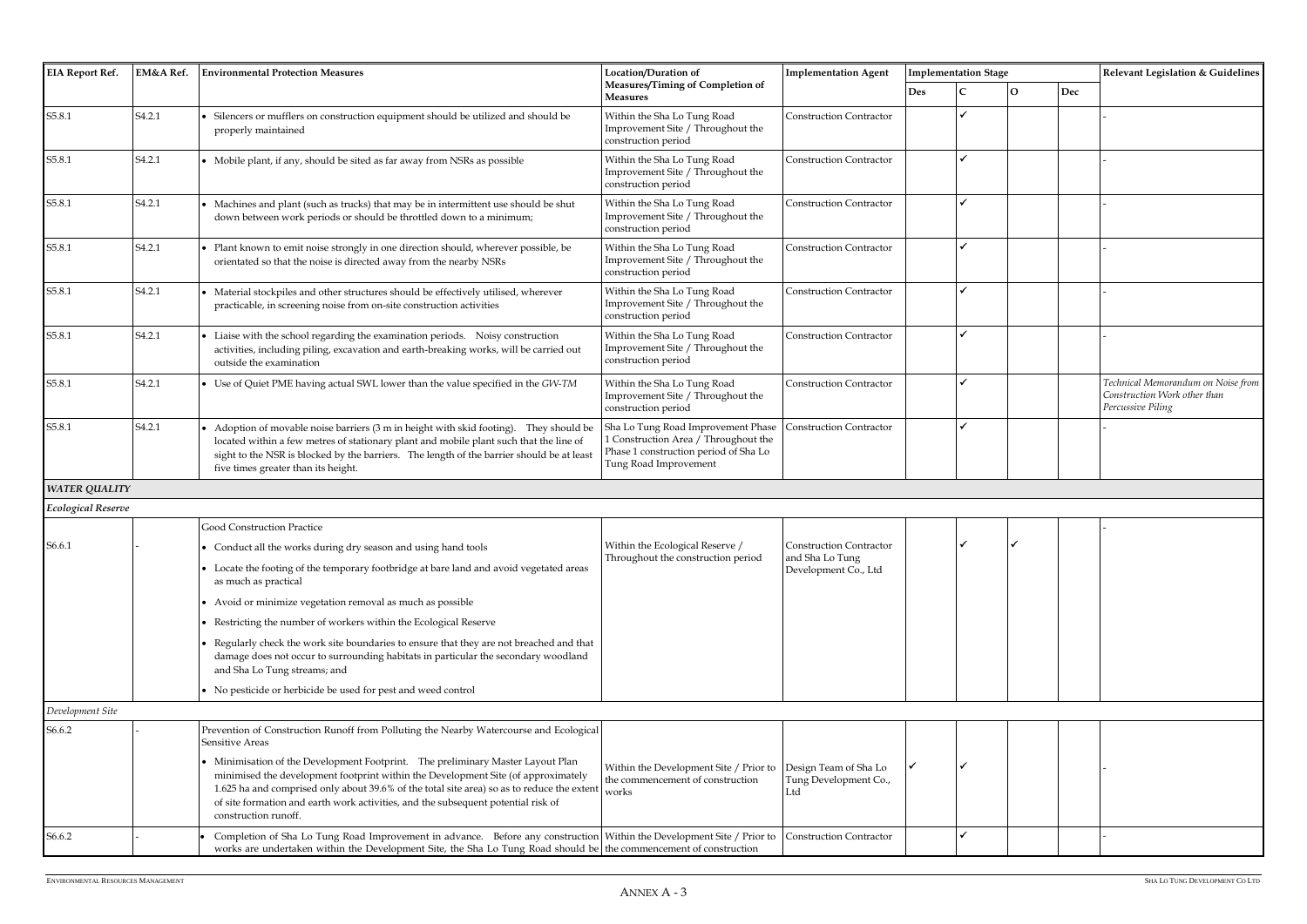| <b>EIA Report Ref.</b> | EM&A Ref. | <b>Environmental Protection Measures</b>                                                                                                                                                                                                                                                                                                                                                                                                                                                                                                                                                                                                                                                                                                                                                                                                                                                                                                                                                                                                                                                                                                                                                                                                                                                                                                                                                                                                                                                   | Location/Duration of                                                | <b>Implementation Agent</b>    |     | <b>Implementation Stage</b> |              |     | Relevant Legislation & Guidelines                                                          |
|------------------------|-----------|--------------------------------------------------------------------------------------------------------------------------------------------------------------------------------------------------------------------------------------------------------------------------------------------------------------------------------------------------------------------------------------------------------------------------------------------------------------------------------------------------------------------------------------------------------------------------------------------------------------------------------------------------------------------------------------------------------------------------------------------------------------------------------------------------------------------------------------------------------------------------------------------------------------------------------------------------------------------------------------------------------------------------------------------------------------------------------------------------------------------------------------------------------------------------------------------------------------------------------------------------------------------------------------------------------------------------------------------------------------------------------------------------------------------------------------------------------------------------------------------|---------------------------------------------------------------------|--------------------------------|-----|-----------------------------|--------------|-----|--------------------------------------------------------------------------------------------|
|                        |           |                                                                                                                                                                                                                                                                                                                                                                                                                                                                                                                                                                                                                                                                                                                                                                                                                                                                                                                                                                                                                                                                                                                                                                                                                                                                                                                                                                                                                                                                                            | Measures/Timing of Completion of<br><b>Measures</b>                 |                                | Des |                             | $\mathbf{O}$ | Dec |                                                                                            |
|                        |           | improved with well designed drainage systems. All of the surface run-off will be works for the Development Site<br>collected by the temporary drainage system with sufficient number of sandtraps (with<br>sufficient capacity) and then discharged to the newly constructed stormwater drainage<br>system along the improved Sha Lo Tung Road.                                                                                                                                                                                                                                                                                                                                                                                                                                                                                                                                                                                                                                                                                                                                                                                                                                                                                                                                                                                                                                                                                                                                            |                                                                     |                                |     |                             |              |     |                                                                                            |
| S6.6.2                 |           | Restrict Earthworks to the Dry Season. Earthworks within the Development Site will<br>only be undertaken during the dry season (November through March) in order to avoid<br>the risk of construction runoff reaching ecological sensitive areas.  With the<br>implementation of this measure, the risk from excessive construction runoff in the event<br>of a heavy rainstorm can be reduced. Major earthworks will be strictly prohibited<br>during the wet season to minimise ecological risk to the Sha Lo Tung Valley.                                                                                                                                                                                                                                                                                                                                                                                                                                                                                                                                                                                                                                                                                                                                                                                                                                                                                                                                                               | Within the Development Site /<br>Throughout the construction period | <b>Construction Contractor</b> |     |                             |              |     | Practice Note for Professional Persons,<br>Construction Site Drainage<br>(ProPECC PN 1/94) |
| S6.6.2 & S6.6.3        |           | Adoption of Construction Sequences. Given that the Development Site is elongated in<br>shape and hilly in nature, the construction sequence should be well managed in order<br>to limit the volume of surface runoff and treated effluent generated on-site, in particular<br>during the wet season (works other than earthworks). In order to limit the size of<br>exposed areas and volume of the surface runoff, the construction activities will be<br>carried out sequentially (phase by phase and sub-area to sub-area) rather than in<br>parallel (refer to Site Formation Construction Sequence as shown in Figure 3.13 in the<br>EIA Report and Road Improvement Work Plan as shown in Figure 3.22 in the EIA<br>Report). The site formation works in the northern part of the Development Area will<br>be carried out at a later phase in order to avoid early exposure of the soil and hence to<br>prevent muddy water from spilling over into the Sha Lo Tung SSSI and Sha Lo Tung<br>Stream as well as the wet abandoned agricultural land. Such arrangement will assist<br>in ensuring that construction runoff is not discharged into Sha Lo Tung Stream.                                                                                                                                                                                                                                                                                                                   | Within the Development Site /<br>Throughout the construction period | <b>Construction Contractor</b> |     |                             |              |     | Practice Note for Professional Persons,<br>Construction Site Drainage<br>(ProPECC PN 1/94) |
| S6.6.2 & 6.6.3         |           | Provision of Temporary Drainage Channels. Peripheral temporary drainage channels<br>(special designed U-channel, like a "J" shape will be used) (see Figure 6.3) should be<br>constructed along the lower side of all of the works areas within the Development Site<br>prior to the commencement of the construction works. All of the natural surface run-<br>off will be collected by the temporary drainage system with a sufficient number of<br>sandtraps and oil interceptors and then discharged to the newly constructed<br>stormwater drainage system along Sha Lo Tung Road.  The drainage system capacity<br>shall be designed for a 1:20 year storm event. A sandtrap of large capacity is proposed<br>to connect between the temporary drainage system within the Development Site and<br>the newly constructed stormwater drains beneath Sha Lo Tung Road. All surface<br>runoff within the site will be continuously pumped to this sandtrap through a bendable<br>water pipe (e.g. rubber pipe) before it is discharged from the site.  Due to the lower<br>level at the surface water collection point within the Development Site, the surface<br>water within the Site will be transferred to temporary storage tanks (after passing<br>through sandtraps) in which a submersible pump will operate to continuously pump<br>the surface runoff to the proposed sandtrap. A spare submersible pump will be put in<br>place in the storage tank for contingency purpose. | Within the Development Site /<br>Throughout the construction period | <b>Construction Contractor</b> |     |                             |              |     | Practice Note for Professional Persons,<br>Construction Site Drainage<br>(ProPECC PN 1/94) |
| S6.6.2                 |           | Provision of Silt Removal Facility. Sandtraps will be provided on site for wastewater<br>treatment before discharge. The Contractor will ensure that the sandtraps will be large<br>enough to handle the site runoff / discharges and will be properly maintained. The<br>design of efficient silt removal facilities should be based on the guidelines in Appendix<br>A1 of ProPECC PN 1/94. The effectiveness of the sand trap will be checked and<br>maintained regularly. The sand traps should be cleaned out when the volume of<br>settled sediments amounts to 10% of the total volume of the trap.                                                                                                                                                                                                                                                                                                                                                                                                                                                                                                                                                                                                                                                                                                                                                                                                                                                                                 | Within the Development Site /<br>Throughout the construction period | <b>Construction Contractor</b> |     |                             |              |     | Practice Note for Professional Persons,<br>Construction Site Drainage<br>(ProPECC PN 1/94) |
| S6.6.2                 |           | Separate Temporary Drainage System for Natural Runoff. The temporary drainage<br>system may not be able to handle high volume of natural surface runoff from the<br>surrounding hills during heavy rainfalls. The surface runoff from the Site will be<br>separated from the natural hinterland surface runoff by deployment of two drainage<br>systems. To cater for the surface water running from the hinterland in particular at the<br>southern end to the low profile of the Site, a separate temporary drainage system                                                                                                                                                                                                                                                                                                                                                                                                                                                                                                                                                                                                                                                                                                                                                                                                                                                                                                                                                              | Within the Development Site /<br>Throughout the construction period | <b>Construction Contractor</b> |     |                             |              |     | Practice Note for Professional Persons,<br>Construction Site Drainage<br>(ProPECC PN 1/94) |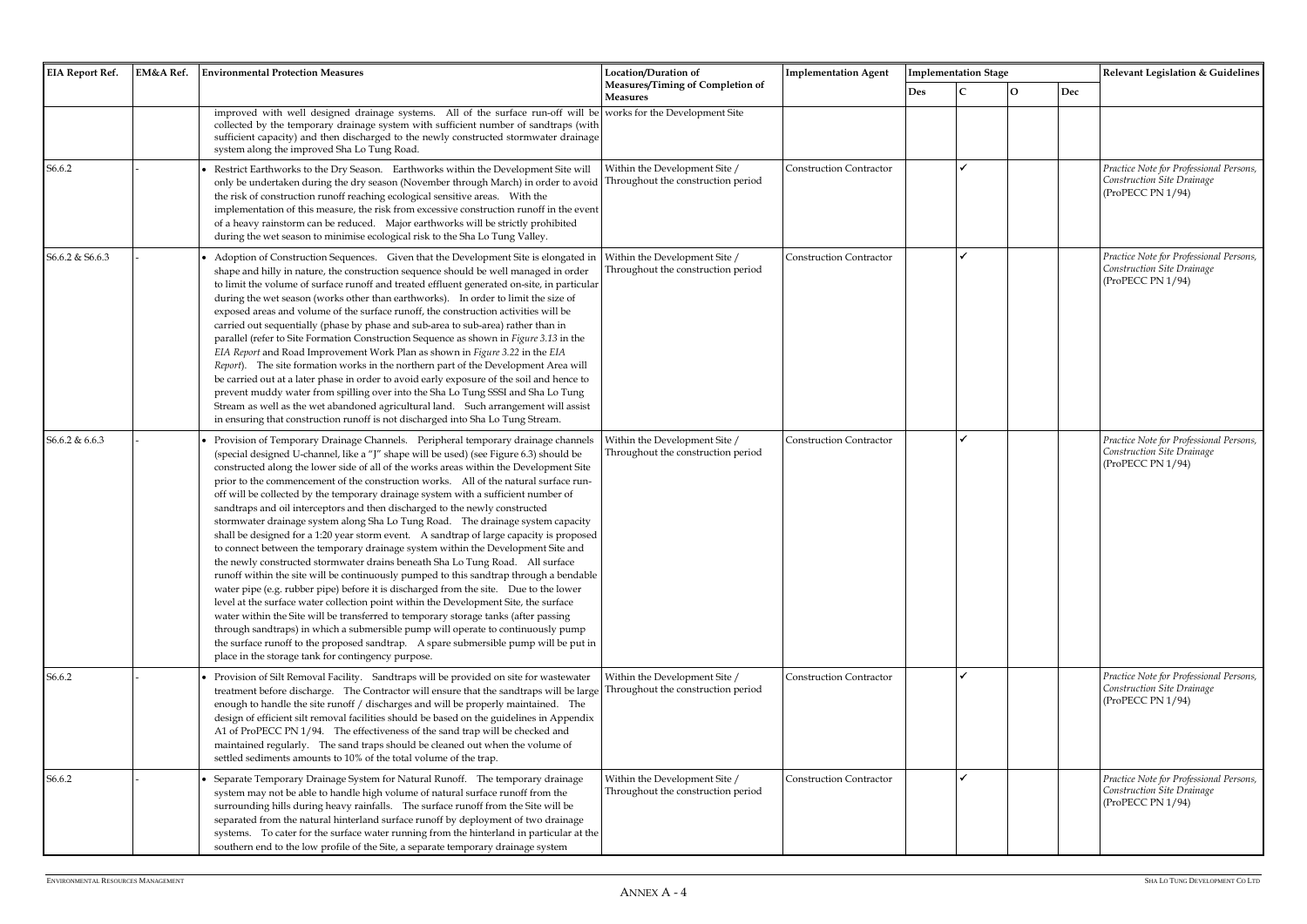|        |  | EM&A Ref.<br><b>Environmental Protection Measures</b>                                                                                                                                                                                                                                                                                                                                                                                                                                                                                                                                                                                                                                                                                                                                                                                                                                                                                                                                                                                                                                                                                                                                                                                                                                                                                                                                                                                                                                                                                                                                                                                                                                                                                                                                                                                                                                                                                                                                                                                                                                                                                                                                                                                                                                                                                                                                                                                                                                                       | Location/Duration of                                                | <b>Implementation Agent</b>    |            | <b>Implementation Stage</b> |              |     | Relevant Legislation & Guidelines                                                          |
|--------|--|-------------------------------------------------------------------------------------------------------------------------------------------------------------------------------------------------------------------------------------------------------------------------------------------------------------------------------------------------------------------------------------------------------------------------------------------------------------------------------------------------------------------------------------------------------------------------------------------------------------------------------------------------------------------------------------------------------------------------------------------------------------------------------------------------------------------------------------------------------------------------------------------------------------------------------------------------------------------------------------------------------------------------------------------------------------------------------------------------------------------------------------------------------------------------------------------------------------------------------------------------------------------------------------------------------------------------------------------------------------------------------------------------------------------------------------------------------------------------------------------------------------------------------------------------------------------------------------------------------------------------------------------------------------------------------------------------------------------------------------------------------------------------------------------------------------------------------------------------------------------------------------------------------------------------------------------------------------------------------------------------------------------------------------------------------------------------------------------------------------------------------------------------------------------------------------------------------------------------------------------------------------------------------------------------------------------------------------------------------------------------------------------------------------------------------------------------------------------------------------------------------------|---------------------------------------------------------------------|--------------------------------|------------|-----------------------------|--------------|-----|--------------------------------------------------------------------------------------------|
|        |  |                                                                                                                                                                                                                                                                                                                                                                                                                                                                                                                                                                                                                                                                                                                                                                                                                                                                                                                                                                                                                                                                                                                                                                                                                                                                                                                                                                                                                                                                                                                                                                                                                                                                                                                                                                                                                                                                                                                                                                                                                                                                                                                                                                                                                                                                                                                                                                                                                                                                                                             | Measures/Timing of Completion of<br><b>Measures</b>                 |                                | <b>Des</b> |                             | $\mathbf{O}$ | Dec |                                                                                            |
|        |  | including catchpits and drainage pipes will be used to direct the natural surface runoff<br>without any contamination due to site activities to north side of the site (Figure 6.3 in<br>the EIA Report).                                                                                                                                                                                                                                                                                                                                                                                                                                                                                                                                                                                                                                                                                                                                                                                                                                                                                                                                                                                                                                                                                                                                                                                                                                                                                                                                                                                                                                                                                                                                                                                                                                                                                                                                                                                                                                                                                                                                                                                                                                                                                                                                                                                                                                                                                                   |                                                                     |                                |            |                             |              |     |                                                                                            |
| S6.6.2 |  | Erection of Site Hoardings and Chain-link Fence with Seal. Continuous site hoarding<br>and chain-link fence will be erected along the temporary drainage system enclosing the<br>entire Development Site (Figure 6.4 in the EIA Report). The hoardings and chain-link<br>fence should be firmly attached to the channel (any gaps are to be filled and cemented)<br>in order to avoid any accidental spilling over the peripheral channel to the nearby<br>streams. All of the excessive runoff due to heavy rainfall or overflow of storage tanks/<br>sandtraps could be retained within the Site and avoid any accidental discharges into the<br>Sha Lo Tung SSSI Stream as well as the wet abandoned agricultural land. The erection<br>of the hoardings and chain-link fence will avoid any additional impacts to the existing<br>trees.                                                                                                                                                                                                                                                                                                                                                                                                                                                                                                                                                                                                                                                                                                                                                                                                                                                                                                                                                                                                                                                                                                                                                                                                                                                                                                                                                                                                                                                                                                                                                                                                                                                                | Within the Development Site /<br>Throughout the construction period | <b>Construction Contractor</b> |            |                             |              |     |                                                                                            |
| S6.6.2 |  | Daily Inspection. Green Power will provide a Conservation Specialist to stay on-site<br>during the construction phase. The Green Power representative will inspect the site<br>daily to inspect of the sandtraps and channels and check the implementation and<br>effectiveness of the runoff control measures. The person will have the authority to<br>stop the construction works should the implementation and effectiveness of the runoff<br>control measures not be satisfactory.                                                                                                                                                                                                                                                                                                                                                                                                                                                                                                                                                                                                                                                                                                                                                                                                                                                                                                                                                                                                                                                                                                                                                                                                                                                                                                                                                                                                                                                                                                                                                                                                                                                                                                                                                                                                                                                                                                                                                                                                                     | Within the Development Site /<br>Throughout the construction period | <b>Conservation Specialist</b> |            |                             |              |     |                                                                                            |
| S6.6.4 |  | Good Site Practices<br>Discharges to the natural water courses shall only take place when the effluent complies<br>with the requirements under the Water Pollution Control Ordinance. Discharges in the<br>water gathering ground should meet Group A standards for inland waters specified in<br>the Technical Memorandum, Standards for Effluent Discharged into Drainage and<br>Sewerage Systems, Inland and Coastal Waters.<br>All exposed earth areas will be paved or hydroseeded as soon as possible after<br>earthworks have been completed, or alternatively, within 14 days of the cessation of<br>earthworks, where practicable. In the event of rain or at any time when rainstorms are<br>likely to happen, exposed surfaces should be covered by tarpaulin or by other means.<br>• All drainage facilities and erosion and sediment control structures will be regularly<br>inspected and maintained to ensure proper and efficient operation at all times and<br>particularly following rainstorms. Deposited silt and grit will be removed regularly<br>and disposed of by spreading evenly over stable, vegetated areas.<br>Measures will be taken to reduce the ingress of site drainage into excavations. If the<br>excavation of trenches in wet periods is necessary, they will be dug and backfilled in<br>short sections wherever practicable.  Water pumped out from trenches or foundation<br>excavations will be discharged into storm drains via silt removal facilities.<br>Open stockpiles of construction materials (for example, aggregates, sand and fill<br>material) should be covered with tarpaulin or similar fabric during rainstorms.<br>Measures will be taken to prevent the washing away of construction materials, soil, silt<br>or debris into any drainage system.<br>• The wheels of all vehicles leaving and entering the construction site shall be washed to<br>minimise the carry over of mud onto Sha Lo Tung Road and into the water gathering<br>grounds. Wheel wash water shall be recycled and only discharged into the temporary<br>drainage system.<br>• Manholes (including newly constructed ones) will always be adequately covered and<br>temporarily sealed so as to prevent silt, construction materials or debris being washed<br>into the drainage system.<br>Precautions to be taken at any time of year when rainstorms are likely, actions to be<br>taken when a rainstorm is imminent or forecasted, and actions to be taken during or | Within the Development Site /<br>Throughout the construction period | Construction Contractor        |            |                             |              |     | Practice Note for Professional Persons,<br>Construction Site Drainage<br>(ProPECC PN 1/94) |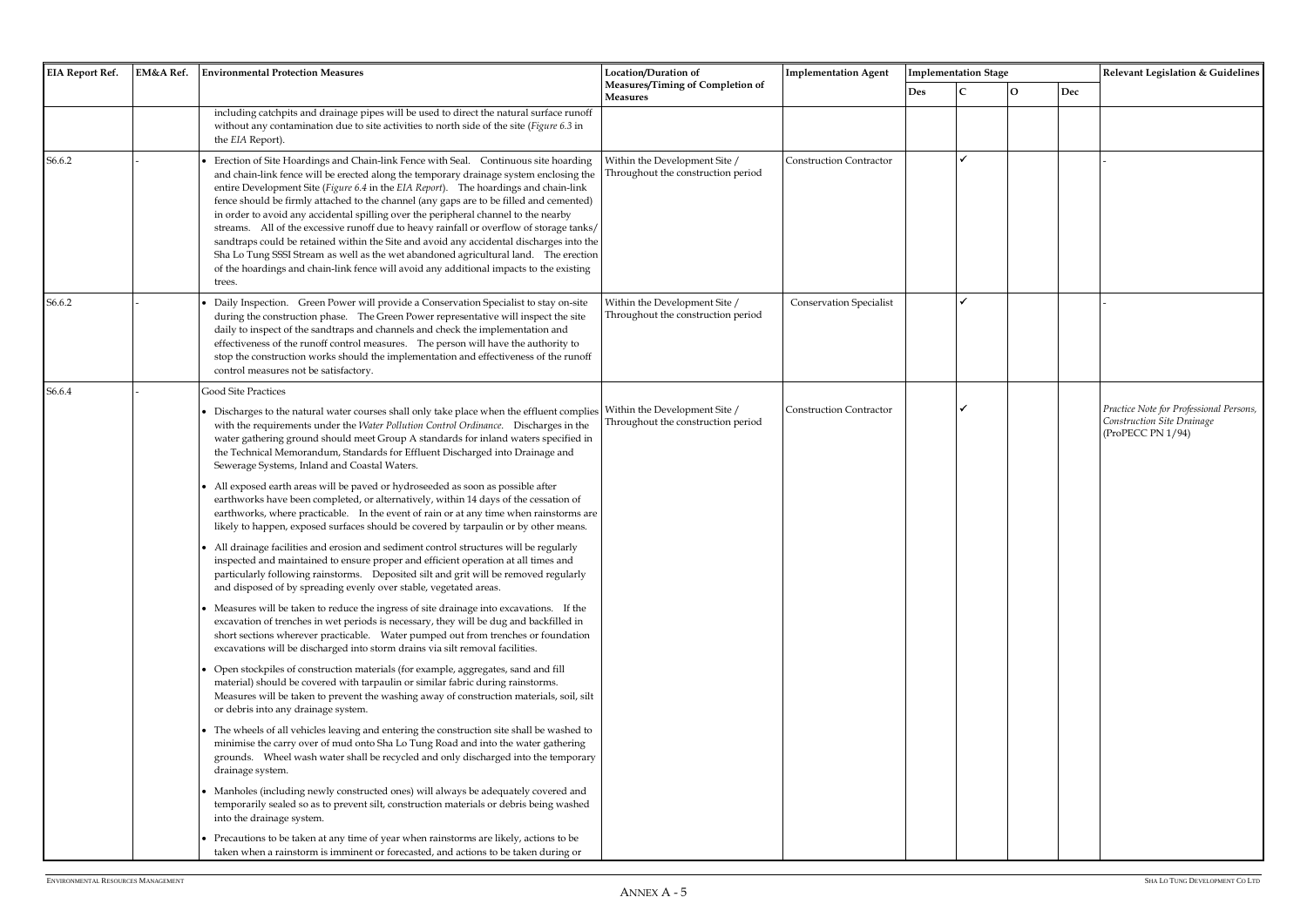| <b>EIA Report Ref.</b> | EM&A Ref.  | <b>Environmental Protection Measures</b>                                                                                                                                                                                                                                                                                                                                                                                                                                                                                                                                                                                                                 | Location/Duration of                                                 | <b>Implementation Agent</b>                           |            | <b>Implementation Stage</b> |
|------------------------|------------|----------------------------------------------------------------------------------------------------------------------------------------------------------------------------------------------------------------------------------------------------------------------------------------------------------------------------------------------------------------------------------------------------------------------------------------------------------------------------------------------------------------------------------------------------------------------------------------------------------------------------------------------------------|----------------------------------------------------------------------|-------------------------------------------------------|------------|-----------------------------|
|                        |            |                                                                                                                                                                                                                                                                                                                                                                                                                                                                                                                                                                                                                                                          | Measures/Timing of Completion of<br><b>Measures</b>                  |                                                       | <b>Des</b> | $\mathsf{C}$                |
|                        |            | after rainstorms are summarised in Appendix A2 of ProPECC PN 1/94. Particular<br>attention will be paid to the control of silty surface runoff during storm events,<br>especially for areas located near steep slopes.                                                                                                                                                                                                                                                                                                                                                                                                                                   |                                                                      |                                                       |            |                             |
|                        |            | Oil interceptors will be provided in the drainage system and regularly emptied to<br>prevent the release of oil and grease into the storm water drainage system after<br>accidental spillages. The oil interceptors should be cleaned when the volume of oil<br>amounts to 30% of the total volume of the oil interceptor. The interceptor will have a<br>bypass to prevent flushing during periods of heavy rain.                                                                                                                                                                                                                                       |                                                                      |                                                       |            |                             |
|                        |            | The sandtraps should be cleaned out when the volume of settled sediments amounts to<br>10% of the total volume of the traps.                                                                                                                                                                                                                                                                                                                                                                                                                                                                                                                             |                                                                      |                                                       |            |                             |
| S6.6.4                 |            | <b>General Construction Activities</b>                                                                                                                                                                                                                                                                                                                                                                                                                                                                                                                                                                                                                   |                                                                      |                                                       |            |                             |
|                        |            | Debris and rubbish generated on-site will be collected, handled and disposed of<br>properly to avoid entering the nearby stormwater drains and open drainage channels.<br>The refuse collection point will be properly constructed with covers and will be bunded<br>and drained to the sewerage system.                                                                                                                                                                                                                                                                                                                                                 | Within the Development Site /<br>Throughout the construction period  | <b>Construction Contractor</b>                        |            |                             |
|                        |            | Open storm water drains and culverts near the works area will be covered to block the<br>entrance of large debris and refuse.                                                                                                                                                                                                                                                                                                                                                                                                                                                                                                                            |                                                                      |                                                       |            |                             |
|                        |            | Earthworks will be schedule in the dry season (November to March) only and<br>construction sequenced accordingly.                                                                                                                                                                                                                                                                                                                                                                                                                                                                                                                                        |                                                                      |                                                       |            |                             |
| S6.6.4                 |            | Storage and Handling of Oil, Other Petroleum Products and Chemicals                                                                                                                                                                                                                                                                                                                                                                                                                                                                                                                                                                                      |                                                                      |                                                       |            |                             |
|                        |            | • Waste streams classifiable as chemical wastes will be properly stored, collected and<br>treated for compliance with Waste Disposal Ordinance or Disposal (Chemical Waste)<br>(General) Regulation requirements.                                                                                                                                                                                                                                                                                                                                                                                                                                        | Within the Development Site /<br>Throughout the construction period  | <b>Construction Contractor</b>                        |            |                             |
|                        |            | All fuel tanks and chemical storage areas will be provided with locks and be sited on<br>paved areas and at the south of the Development Site.                                                                                                                                                                                                                                                                                                                                                                                                                                                                                                           |                                                                      |                                                       |            |                             |
|                        |            | • The storage areas will be surrounded by bunds with a capacity equal to 110% of the<br>storage capacity of the largest tank to prevent spilled oil, fuel and chemicals from<br>reaching the receiving waters.                                                                                                                                                                                                                                                                                                                                                                                                                                           |                                                                      |                                                       |            |                             |
|                        |            | • Oil leakage or spillage will be contained and cleaned up immediately.  Waste oil<br>should be collected and stored for recycling or disposal, in accordance with the Waste<br>Disposal Ordinance. The Contractors will prepare guidelines and procedures for<br>immediate clean-up actions following any spillages of oil, fuel or chemicals.                                                                                                                                                                                                                                                                                                          |                                                                      |                                                       |            |                             |
| S6.6.4                 |            | Sewage Effluent                                                                                                                                                                                                                                                                                                                                                                                                                                                                                                                                                                                                                                          | Within the Development Site /                                        | <b>Construction Contractor</b>                        |            |                             |
|                        |            | • Appropriate sanitary facilities, such as portable chemical toilets, will be employed at the<br>areas where the temporary connection is not feasible.  Only portable chemical toilets<br>should be used and they will be deployed at a location as far away from the SSSI as<br>possible and at least 320m away from Sha Lo Tung Stream. The toilets should also be<br>surrounded by temporary interceptor drains and appropriately mounted. A licensed<br>contractor would be responsible for appropriate disposal (by replacing the used<br>portable chemical toilets and no on site cleansing to be allowed) and maintenance of<br>portable toilets. | Throughout the construction period                                   |                                                       |            |                             |
| S6.9.1, 6.9.2, 6.10.3  | S5.2 & 5.3 | • Water Quality Monitoring should be conducted at three monitoring stations of the Sha<br>Lo Tung Perennial Stream (R1-U, R1-M and R1-D) (see Figure 12.2 in EIA Report for their<br>locations). The monitoring parameters are detailed in Sections 5.2.1 and 5.3.1 of this<br>Manual.                                                                                                                                                                                                                                                                                                                                                                   |                                                                      | <b>Environmental Team</b><br>/Conservation Specialist |            |                             |
|                        |            | The baseline monitoring should be undertaken 3 days per week for at least four<br>1<br>weeks at the designated stations prior to the commencement of the construction                                                                                                                                                                                                                                                                                                                                                                                                                                                                                    | Sha Lo Tung Perennial Stream / Before<br>construction of the Project |                                                       |            |                             |

| <b>Implementation Agent</b>                    |            | <b>Implementation Stage</b> |              | Relevant Legislation & Guidelines |                                                                                                                                                                                    |  |  |  |
|------------------------------------------------|------------|-----------------------------|--------------|-----------------------------------|------------------------------------------------------------------------------------------------------------------------------------------------------------------------------------|--|--|--|
|                                                | <b>Des</b> | $\mathsf C$                 | $\mathbf{O}$ | Dec                               |                                                                                                                                                                                    |  |  |  |
|                                                |            |                             |              |                                   |                                                                                                                                                                                    |  |  |  |
| <b>Construction Contractor</b>                 |            | $\checkmark$                |              |                                   | Practice Note for Professional Persons,<br>Construction Site Drainage<br>(ProPECC PN 1/94)                                                                                         |  |  |  |
| Construction Contractor                        |            | $\checkmark$                |              |                                   | Practice Note for Professional Persons,<br>Construction Site Drainage<br>(ProPECC PN 1/94)<br><b>Waste Disposal Ordinance</b><br>Disposal (Chemical Waste) (General)<br>Regulation |  |  |  |
| <b>Construction Contractor</b>                 |            | ✓                           |              |                                   | Practice Note for Professional Persons,<br>Construction Site Drainage<br>(ProPECC PN 1/94)                                                                                         |  |  |  |
| Environmental Team<br>/Conservation Specialist |            |                             |              |                                   |                                                                                                                                                                                    |  |  |  |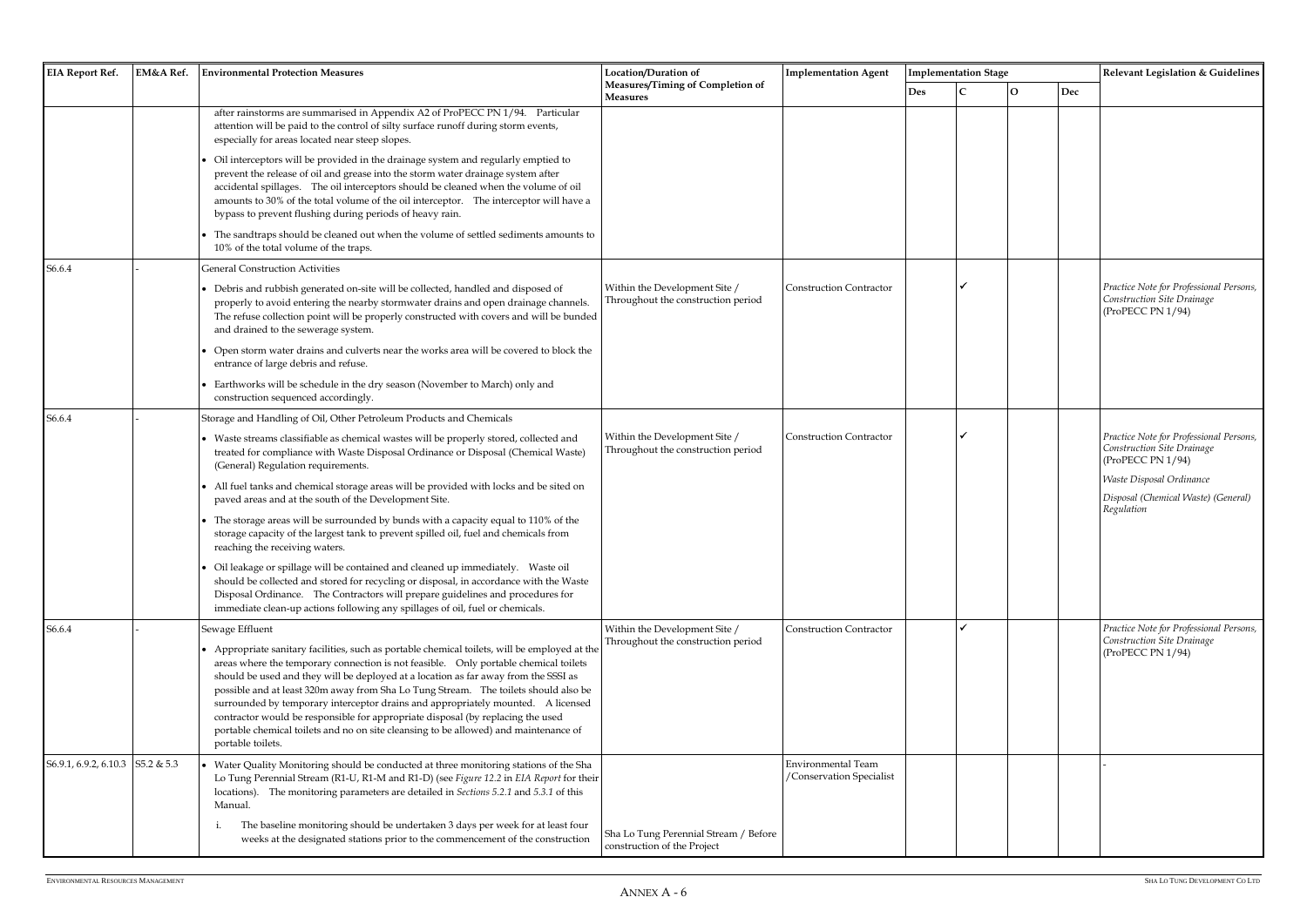| <b>EIA Report Ref.</b> | EM&A Ref. | <b>Environmental Protection Measures</b>                                                                                                                                                                                                                                                                                                                                                                                                                                                                                                                                                                                                                                                                                                                                                                                                                                                                                                                                                                                                                                                                                                                                                                                                                                                                                                                                                                                                                                                                                                                                                                                                                                                                                                                                                                                                                                                                                                                                                                                                                                                                                                                                                                                                                                                                                                                                                                                                                                                                                                                                                                                          | Location/Duration of<br><b>Implementation Agent</b><br>Measures/Timing of Completion of                                                                                                                                                                                                                                                                              |                                     |     | <b>Implementation Stage</b> |
|------------------------|-----------|-----------------------------------------------------------------------------------------------------------------------------------------------------------------------------------------------------------------------------------------------------------------------------------------------------------------------------------------------------------------------------------------------------------------------------------------------------------------------------------------------------------------------------------------------------------------------------------------------------------------------------------------------------------------------------------------------------------------------------------------------------------------------------------------------------------------------------------------------------------------------------------------------------------------------------------------------------------------------------------------------------------------------------------------------------------------------------------------------------------------------------------------------------------------------------------------------------------------------------------------------------------------------------------------------------------------------------------------------------------------------------------------------------------------------------------------------------------------------------------------------------------------------------------------------------------------------------------------------------------------------------------------------------------------------------------------------------------------------------------------------------------------------------------------------------------------------------------------------------------------------------------------------------------------------------------------------------------------------------------------------------------------------------------------------------------------------------------------------------------------------------------------------------------------------------------------------------------------------------------------------------------------------------------------------------------------------------------------------------------------------------------------------------------------------------------------------------------------------------------------------------------------------------------------------------------------------------------------------------------------------------------|----------------------------------------------------------------------------------------------------------------------------------------------------------------------------------------------------------------------------------------------------------------------------------------------------------------------------------------------------------------------|-------------------------------------|-----|-----------------------------|
|                        |           |                                                                                                                                                                                                                                                                                                                                                                                                                                                                                                                                                                                                                                                                                                                                                                                                                                                                                                                                                                                                                                                                                                                                                                                                                                                                                                                                                                                                                                                                                                                                                                                                                                                                                                                                                                                                                                                                                                                                                                                                                                                                                                                                                                                                                                                                                                                                                                                                                                                                                                                                                                                                                                   | <b>Measures</b>                                                                                                                                                                                                                                                                                                                                                      |                                     | Des | C                           |
|                        |           | works. Baseline monitoring schedule prepared by the ET should be faxed to the<br>IEC, EPD and WSD 1 week prior to the commencement of baseline monitoring.<br>Impact monitoring for in-situ parameters and SS should be undertaken 3 days per<br>ii.<br>week during the course of construction works. Impact monitoring for oil and<br>grease, ammonia nitrogen, total reactive phosphorus and 5-day biochemical<br>oxygen demand should be carried out once per month during the construction<br>phase. The proposed water quality monitoring schedule prepared by the ET<br>should be faxed to the IEC, EPD and WSD on or before the first day of the<br>monitoring month. The IEC, EPD and WSD should be notified immediately of<br>any changes in schedule by fax.<br>Post-project monitoring should be undertaken for 3 days at the designated<br>iii.<br>stations within a week after the completion of the construction works. Post-<br>project monitoring schedule prepared by the ET should be faxed to the IEC, EPD<br>and WSD 1 week prior to the commencement of post-project monitoring. The<br>purpose of the monitoring is to verify that contamination to the watercourses by<br>sewage, oil or chemicals arising from the operational activities is not occurring.<br>The monitoring results will be submitted to EPD, AFCD and WSD after each<br>monitoring event. After the first twelve-months of monitoring, the monitoring<br>results will be reviewed by the Sha Lo Tung Development Co., Ltd to determine<br>whether it is necessary to extend the monitoring. The review results will be<br>provided to EPD and WSD for agreement.                                                                                                                                                                                                                                                                                                                                                                                                                                                                                                                                                                                                                                                                                                                                                                                                                                                                                                                                                                       | Sha Lo Tung Perennial Stream /<br>Throughout the construction of the<br>Project<br>Sha Lo Tung Perennial Stream (R1-U,<br>R1-M and R1-D) / monthly basis<br>during the first twelve months of the<br>operational phase. Two of the<br>monitoring events should be scheduled<br>on the day just after the Ching Ming<br>Festival Day and Chung Yeung Festival<br>Day. |                                     | ✔   |                             |
| S6.6.2                 |           | <b>Surface Runoff and Drainage</b><br>After identifying the sub-divisions in the natural topography based on their drainage<br>characteristics it is possible to develop mitigation measures to minimize the impact of the<br>development on the existing drainage system and in particular the discharge into Sha Lo<br>Tung Stream. The approach to drainage impact mitigation measures has as an overriding<br>objective to retain and maintain the existing quality and quantity of water flow into the<br>Sha Lo Tung natural stream systems downstream of the Development Site. In doing so it<br>is intended to draw clear distinctions between the following run-off and drainage<br>circumstances:<br>• Development Site subject to vehicular traffic ("development vehicular zones") - where<br>the run-off will be collected using back of kerb filter drains, trapped road gullys and a<br>piped stormwater system. This will discharge run-off to a pumping station located<br>beneath the car park area with all flows being discharged back over the crest of the<br>access road and into the structured road drainage to be provided as part of the road<br>improvements;<br>Developments Site with no vehicular traffic ("development non-vehicular zones") -<br>where porous or semi permeable paved surfaces will be used in association with<br>grassed swales and soakaways to attenuate run-off. Terraced construction will control<br>the rate of surface runoff with catchpits providing oxygenation and solids removal at<br>the steps formed. The run-off from the development non-vehicular zone will be<br>routed to pass through vortex grit separator beneath the proposed car park (location<br>refer to Figure 3.8 of the EIA Report) to remove sediments associated with "first flush"<br>flow (details refer to Annex C of the EIA Report). After removal of sediments clear<br>water can be discharged via a storage tank and non-developed buffer zones<br>(undeveloped naturally vegetated land between the development boundary and the<br>existing stream system) into the existing stream system, which act to reduce the energy<br>and volume of run-off flows before they enter the existing Sha Lo Tung stream system.<br>The vortex grit separator will be regularly cleaned and maintained in good working<br>condition. The initial frequency for clearing the vortex grit separator would be based<br>on systematic monitoring at the start of the wet season, after each significant rainfall<br>event (amber/T3 or above) and at intervals not exceeding one month between April | Within the Development Site /<br>Throughout the operational phase                                                                                                                                                                                                                                                                                                    | Sha Lo Tung<br>Development Co., Ltd |     |                             |

|     | <b>Implementation Stage</b> |              |                             | Relevant Legislation & Guidelines |
|-----|-----------------------------|--------------|-----------------------------|-----------------------------------|
| Des | $\mathsf{C}$                | $\mathbf 0$  | $\mathop{\rm Dec}\nolimits$ |                                   |
|     |                             |              |                             |                                   |
|     |                             |              |                             |                                   |
|     |                             |              |                             |                                   |
| ✓   |                             |              |                             |                                   |
|     |                             |              |                             |                                   |
|     |                             |              |                             |                                   |
|     |                             |              |                             |                                   |
|     | $\checkmark$                |              |                             |                                   |
|     |                             |              |                             |                                   |
|     |                             |              |                             |                                   |
|     |                             |              |                             |                                   |
|     |                             |              |                             |                                   |
|     |                             |              |                             |                                   |
|     |                             |              |                             |                                   |
|     |                             |              |                             |                                   |
|     |                             | $\checkmark$ | $\checkmark$                |                                   |
|     |                             |              |                             |                                   |
|     |                             | ✓            |                             | Waste Disposal Ordinance          |
|     |                             |              |                             | ProPECC PN 5/93                   |
|     |                             |              |                             |                                   |
|     |                             |              |                             |                                   |
|     |                             |              |                             |                                   |
|     |                             |              |                             |                                   |
|     |                             |              |                             |                                   |
|     |                             |              |                             |                                   |
|     |                             |              |                             |                                   |
|     |                             |              |                             |                                   |
|     |                             |              |                             |                                   |
|     |                             |              |                             |                                   |
|     |                             |              |                             |                                   |
|     |                             |              |                             |                                   |
|     |                             |              |                             |                                   |
|     |                             |              |                             |                                   |
|     |                             |              |                             |                                   |
|     |                             |              |                             |                                   |
|     |                             |              |                             |                                   |
|     |                             |              |                             |                                   |
|     |                             |              |                             |                                   |
|     |                             |              |                             |                                   |
|     |                             |              |                             |                                   |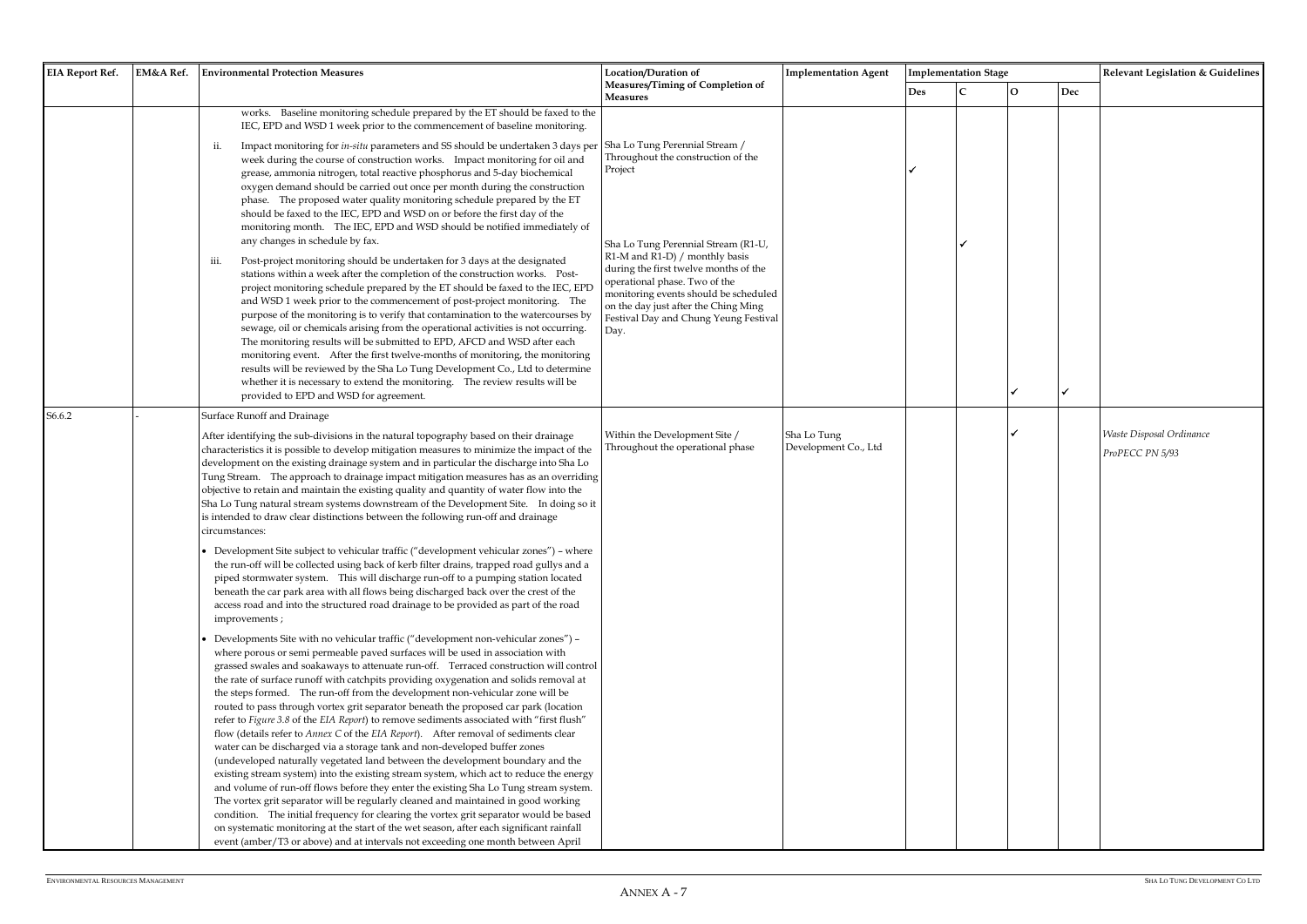| <b>EIA Report Ref.</b>  | EM&A Ref.<br><b>Environmental Protection Measures</b>                                                                                                                                                                                                                                                                                                                                                                                                                                                                                                                                                                                                                                                                                                                                                                                                                                                                                                                                                                                                                                                                                                                                                                                                                                                                                                      | Location/Duration of                                              | <b>Implementation Agent</b>         | <b>Implementation Stage</b> |  |              | Relevant Legislation & Guidelines |                                                                                                                                   |
|-------------------------|------------------------------------------------------------------------------------------------------------------------------------------------------------------------------------------------------------------------------------------------------------------------------------------------------------------------------------------------------------------------------------------------------------------------------------------------------------------------------------------------------------------------------------------------------------------------------------------------------------------------------------------------------------------------------------------------------------------------------------------------------------------------------------------------------------------------------------------------------------------------------------------------------------------------------------------------------------------------------------------------------------------------------------------------------------------------------------------------------------------------------------------------------------------------------------------------------------------------------------------------------------------------------------------------------------------------------------------------------------|-------------------------------------------------------------------|-------------------------------------|-----------------------------|--|--------------|-----------------------------------|-----------------------------------------------------------------------------------------------------------------------------------|
|                         |                                                                                                                                                                                                                                                                                                                                                                                                                                                                                                                                                                                                                                                                                                                                                                                                                                                                                                                                                                                                                                                                                                                                                                                                                                                                                                                                                            | Measures/Timing of Completion of<br><b>Measures</b>               |                                     | Des                         |  | $\mathbf{O}$ | Dec                               |                                                                                                                                   |
|                         | and October. Removal with clearing/disposal as required. This will provide the<br>required information on the volume of washed down material and this can be used to<br>determine an effective and efficient clearing frequency programme.                                                                                                                                                                                                                                                                                                                                                                                                                                                                                                                                                                                                                                                                                                                                                                                                                                                                                                                                                                                                                                                                                                                 |                                                                   |                                     |                             |  |              |                                   |                                                                                                                                   |
| S6.6.2                  | Areas within the development site that are either naturally vegetated, landscaped<br>and/or undisturbed area ("non-development zones") where run-off will not have any<br>interaction with the development and can pass into the existing stream system via<br>buffer zones.                                                                                                                                                                                                                                                                                                                                                                                                                                                                                                                                                                                                                                                                                                                                                                                                                                                                                                                                                                                                                                                                               | Within the Development Site /<br>Throughout the operational phase | Sha Lo Tung<br>Development Co., Ltd |                             |  |              |                                   | Waste Disposal Ordinance<br>ProPECC PN 5/93                                                                                       |
| S6.6.2                  | The hazards and risk associated with accidental oil spillage and leakage are negligible<br>because all storm water run-off from the access road and car park within the<br>Development Site will be isolated, collected in pumping station located beneath the<br>proposed car park and then pumped back into the stormwater drainage system for the<br>upgraded access road where it will re-enter the existing main storm water drainage<br>system for the Ting Kong Road.                                                                                                                                                                                                                                                                                                                                                                                                                                                                                                                                                                                                                                                                                                                                                                                                                                                                               | Within the Development Site /<br>Throughout the operational phase | Sha Lo Tung<br>Development Co., Ltd |                             |  |              |                                   |                                                                                                                                   |
| S6.6.2                  | Adoption of the proposed measures in Annex C of the EIA Report (Drainage Assessment<br>and Mitigation Measures).                                                                                                                                                                                                                                                                                                                                                                                                                                                                                                                                                                                                                                                                                                                                                                                                                                                                                                                                                                                                                                                                                                                                                                                                                                           | Within the Development Site /<br>Throughout the operational phase | Sha Lo Tung<br>Development Co., Ltd |                             |  |              |                                   |                                                                                                                                   |
| S6.6.2                  | Domestic Sewage Effluent<br>It should be noted that no restaurant will be provided within the Development Site, and<br>no trade effluent discharge will be generated during the operational phase.                                                                                                                                                                                                                                                                                                                                                                                                                                                                                                                                                                                                                                                                                                                                                                                                                                                                                                                                                                                                                                                                                                                                                         | Within the Development Site /<br>Throughout the operational phase | Sha Lo Tung<br>Development Co., Ltd |                             |  |              |                                   | <b>Water Pollution Control Ordinance</b>                                                                                          |
|                         | To cater for this increase in generated sewage during the festival days, the sewage<br>storage tank will be emptied before the festivals and immediately after the festivals.<br>Several portable toilets will also be erected at the pick up/ drop off point at the<br>entrance of Sha Lo Tung Road (next to Ting Kok Road) during those days. All of them<br>will be surrounded by temporary intercept drains and appropriately mounted for<br>contingency purpose. The sewerage storage (equalisation) tank should also be<br>emptied before and immediately after the festivals and should be maintained regularly.                                                                                                                                                                                                                                                                                                                                                                                                                                                                                                                                                                                                                                                                                                                                    |                                                                   |                                     |                             |  |              |                                   |                                                                                                                                   |
| S6.6.2 & 6.6.3          | • The sewage will be discharged into the foul sewer. The pumping station, storage tank   Within the Development Site<br>and all sewers within the water gathering ground will be designed and constructed to<br>comply with the Buildings (Standards of Sanitary Fitments, Plumbing, Drainage Works and<br>Latrines) Regulations (Cap 123I) reg. 47A to ensure that they are watertight. Other<br>requirements of WSD on the design and details of construction will be complied with<br>through the circulation of drainage plans to the Building Authority. The sewage tank<br>should be fitted with a level indicator and a high level alarm system. The detailed<br>design of the sewage tank and the associated facilities will submit to WSD for approval<br>prior the construction. The sewage storage tank will be located at least 40 m away<br>from Sha Lo Tung Stream. An adequately maintained duty pump with a 100%<br>standby pumping capacity and alternative power supply is considered to be adequate<br>to address pumping requirements in emergency situations. An approximately 2 km<br>long 225 mm diameter twin sewerage rising mains will be installed from the<br>Development Site running along Sha Lo Tung Road to the existing sewerage network at<br>Ting Kok Road. The sewage will be discharged regularly to the Tai Po STW. | Throughout the operational phase                                  | Sha Lo Tung<br>Development Co., Ltd |                             |  |              |                                   | <b>Buildings (Standards of Sanitary</b><br>Fitments, Plumbing, Drainage Works<br>and Latrines) Regulations (Cap 123I)<br>reg. 47A |
| S6.6.2 & 6.6.3          | Regular inspection and maintenance for the storage tanks, piping materials and joints of<br>sewers will be conducted to ensure that leakage of sewage effluent from the tank and<br>pipeline does not occur.                                                                                                                                                                                                                                                                                                                                                                                                                                                                                                                                                                                                                                                                                                                                                                                                                                                                                                                                                                                                                                                                                                                                               | Within the Development Site /<br>Throughout the operational phase | Sha Lo Tung<br>Development Co., Ltd |                             |  |              |                                   |                                                                                                                                   |
| S6.6.2                  | If leakage or spillage of sewerage does occur, it should be contained and cleaned up<br>promptly.                                                                                                                                                                                                                                                                                                                                                                                                                                                                                                                                                                                                                                                                                                                                                                                                                                                                                                                                                                                                                                                                                                                                                                                                                                                          | Within the Development Site /<br>Throughout the operational phase | Sha Lo Tung<br>Development Co., Ltd |                             |  |              |                                   |                                                                                                                                   |
| Sha Lo Tung Improvement |                                                                                                                                                                                                                                                                                                                                                                                                                                                                                                                                                                                                                                                                                                                                                                                                                                                                                                                                                                                                                                                                                                                                                                                                                                                                                                                                                            |                                                                   |                                     |                             |  |              |                                   |                                                                                                                                   |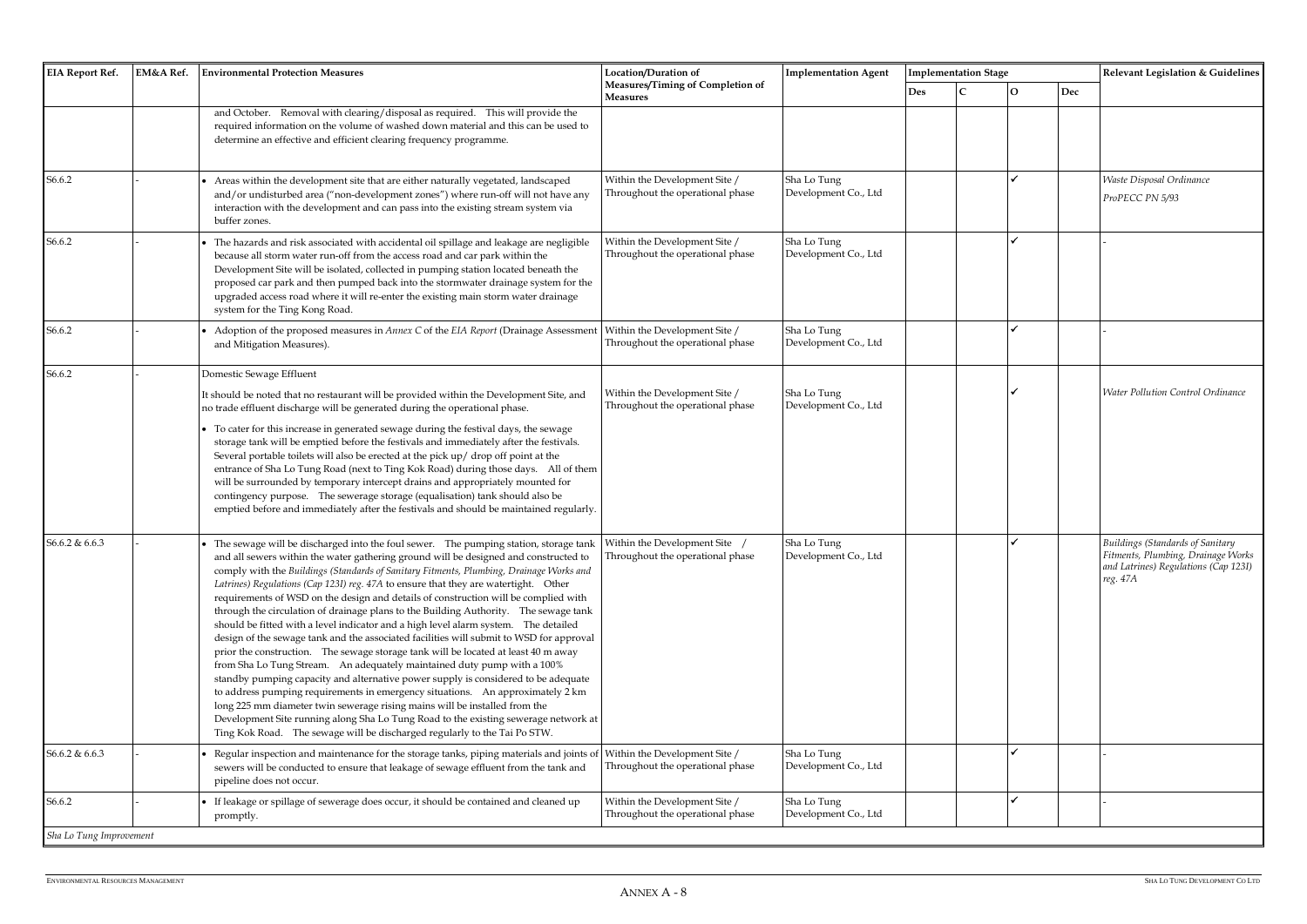| <b>EIA Report Ref.</b><br>EM&A Ref. |  | <b>Environmental Protection Measures</b>                                                                                                                                                                                                                                                                                                                                                                                                                                                                                                                                                                                                                                                                                                                                                                                                                                                                                                                                                                                                                                                                                                                                                                                                                                                                                                                                                                                                                                                                                                                                                                                                                                                                                                                                                                                                                                                                                                                                                                                                                                                                                         | Location/Duration of                                                                    | <b>Implementation Agent</b>    |     | <b>Implementation Stage</b> |              |     | Relevant Legislation & Guidelines                                                          |
|-------------------------------------|--|----------------------------------------------------------------------------------------------------------------------------------------------------------------------------------------------------------------------------------------------------------------------------------------------------------------------------------------------------------------------------------------------------------------------------------------------------------------------------------------------------------------------------------------------------------------------------------------------------------------------------------------------------------------------------------------------------------------------------------------------------------------------------------------------------------------------------------------------------------------------------------------------------------------------------------------------------------------------------------------------------------------------------------------------------------------------------------------------------------------------------------------------------------------------------------------------------------------------------------------------------------------------------------------------------------------------------------------------------------------------------------------------------------------------------------------------------------------------------------------------------------------------------------------------------------------------------------------------------------------------------------------------------------------------------------------------------------------------------------------------------------------------------------------------------------------------------------------------------------------------------------------------------------------------------------------------------------------------------------------------------------------------------------------------------------------------------------------------------------------------------------|-----------------------------------------------------------------------------------------|--------------------------------|-----|-----------------------------|--------------|-----|--------------------------------------------------------------------------------------------|
|                                     |  |                                                                                                                                                                                                                                                                                                                                                                                                                                                                                                                                                                                                                                                                                                                                                                                                                                                                                                                                                                                                                                                                                                                                                                                                                                                                                                                                                                                                                                                                                                                                                                                                                                                                                                                                                                                                                                                                                                                                                                                                                                                                                                                                  | Measures/Timing of Completion of<br>Measures                                            |                                | Des | $\mathbf C$                 | $\mathbf{O}$ | Dec |                                                                                            |
| S6.6.3                              |  | Prevention of Construction Runoff from Polluting the Nearby Watercourse and Ecological<br><b>Sensitive Areas</b><br>• Arrange the Earthworks to maximise avoidance of the Wet Season. All the earthworks<br>under Phases 1, 2 and 3, particularly close to the WSRs including Sha Lo Tung SSSI,<br>stream and Fung Yuen Valley SSSI, will be undertaken during the dry season<br>(November to March) in order to avoid the risk of construction runoff overflow to the<br>downstream ecological sensitive areas.                                                                                                                                                                                                                                                                                                                                                                                                                                                                                                                                                                                                                                                                                                                                                                                                                                                                                                                                                                                                                                                                                                                                                                                                                                                                                                                                                                                                                                                                                                                                                                                                                 | Within the Sha Lo Tung Road<br>Improvement Site / Throughout the<br>construction period | Construction Contractor        |     |                             |              |     | Practice Note for Professional Persons,<br>Construction Site Drainage<br>(ProPECC PN 1/94) |
| S6.6.2 & S6.6.3                     |  | Adoption of Construction Sequences. Given that the total length of Sha Lo Tung Road<br>is approximately 2.3km, the construction sequence will be well managed in order to<br>limit the volume of surface runoff and treated effluent generated on-site, in particular<br>during the wet season (works other than earthworks). In order to limit the size of<br>exposed areas and volume of the surface runoff, the construction activities will be<br>carried out sequentially (phase by phase) rather than in parallel (refer to Road<br>Improvement Work Plan as shown in Figure 3.22 of the EIA Report.                                                                                                                                                                                                                                                                                                                                                                                                                                                                                                                                                                                                                                                                                                                                                                                                                                                                                                                                                                                                                                                                                                                                                                                                                                                                                                                                                                                                                                                                                                                       | Within the Sha Lo Tung Improvement<br>Site/ Throughout the construction<br>period       | <b>Construction Contractor</b> |     |                             |              |     | Practice Note for Professional Persons,<br>Construction Site Drainage<br>(ProPECC PN 1/94) |
| S6.6.2 & 6.6.3                      |  | Provision of Temporary Drainage Channels. To prevent the discharge of silty surface<br>run-off to the existing watercourse, an effective temporary drainage system will be<br>introduced for the road improvement work. Prior to the construction, temporary<br>hoarding will be erected and sandbags be placed at toe of the hoarding within the<br>works site (refer to Figure 6.4 in the EIA Report) as to prevent any silty water flowing out<br>of the works site. As shown in Figure 3.22 in the EIA Report, at least two temporary<br>sandtraps connecting with temporary surface drainage will be proposed at each phase<br>of road improvement works (except Phase 3) prior to discharging into the nearest<br>watercourse to avoid any excessive sediment or blockage of existing natural drainage<br>system. Similar to the construction activities within the Development Site, all of the<br>surface run-off generated along the section close to Sha Lo Tung Valley (approximately<br>half of the Phase 3) will be collected by the temporary drainage system with a sufficient<br>number of sandtraps (with sufficient capacity) and oil interceptors and then discharged<br>to the newly constructed stormwater drainage system along the improved Sha Lo Tung<br>Road. The drainage system capacity shall be designed for a 1:20 year storm event. A<br>sandtrap of large capacity is proposed to connect between the temporary drainage<br>system within the Development Site and the newly constructed stormwater drains<br>beneath Sha Lo Tung Road. All surface runoff within the site will be diverted to this<br>sandtrap before it is discharged out from the site. Due to the lower level at the surface<br>water collection point within the Development Site, the surface water within the Site<br>will be stored in temporary storage tanks (after passing through sandtrap) in which a<br>submersible pump will operate to continuously pump the surface runoff to the<br>proposed upstream sandtrap. A spare submersible pump will be put in place in the<br>storage tank for contingency purpose. | Within the Sha Lo Tung Road<br>Improvement/Throughout the<br>construction period        | <b>Construction Contractor</b> |     |                             |              |     | Practice Note for Professional Persons,<br>Construction Site Drainage<br>(ProPECC PN 1/94) |
| S6.6.4                              |  | Good Site Practices<br>• Discharges to the natural water courses shall only take place when the effluent complies<br>with the requirements under the Water Pollution Control Ordinance. Discharges in<br>the water gathering ground should meet Group A standards for inland waters specified<br>in the Technical Memorandum, Standards for Effluent Discharged into Drainage and<br>Sewerage Systems, Inland and Coastal Waters.<br>• All exposed earth areas will be paved or hydroseeded as soon as possible after<br>earthworks have been completed, or alternatively, within 14 days of the cessation of<br>earthworks, where practicable. In the event of rain or at any time when rainstorms are<br>likely to happen, exposed surfaces should be covered by tarpaulin or by other means.                                                                                                                                                                                                                                                                                                                                                                                                                                                                                                                                                                                                                                                                                                                                                                                                                                                                                                                                                                                                                                                                                                                                                                                                                                                                                                                                  | Within the Sha Lo Tung Road<br>Improvement Site / Throughout the<br>construction period | Construction Contractor        |     |                             |              |     | Practice Note for Professional Persons,<br>Construction Site Drainage<br>(ProPECC PN 1/94) |
|                                     |  | • All drainage facilities and erosion and sediment control structures will be regularly<br>inspected and maintained to ensure proper and efficient operation at all times and<br>particularly following rainstorms. Deposited silt and grit will be removed regularly                                                                                                                                                                                                                                                                                                                                                                                                                                                                                                                                                                                                                                                                                                                                                                                                                                                                                                                                                                                                                                                                                                                                                                                                                                                                                                                                                                                                                                                                                                                                                                                                                                                                                                                                                                                                                                                            |                                                                                         |                                |     |                             |              |     |                                                                                            |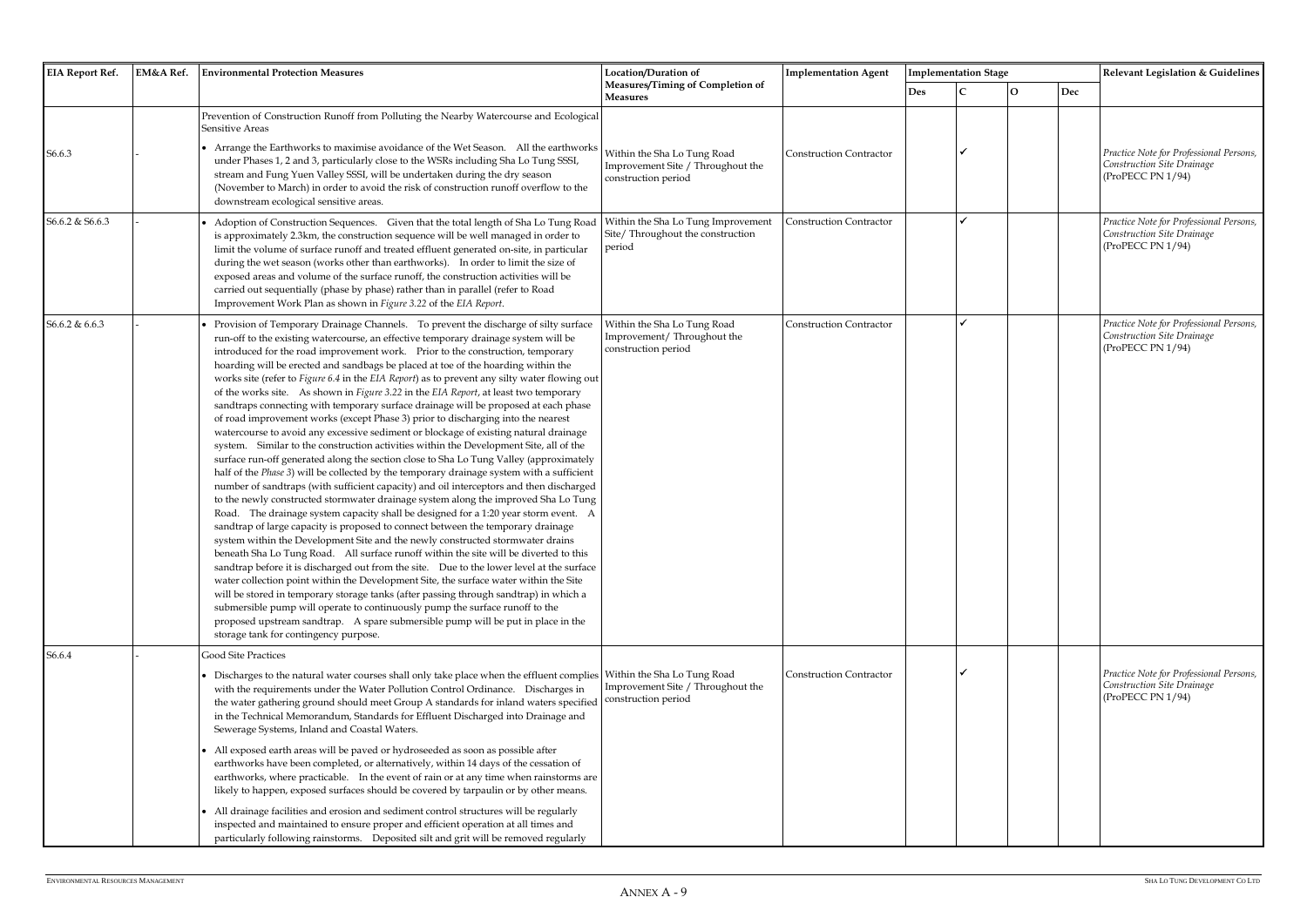| <b>EIA Report Ref.</b> | <b>EM&amp;A Ref.</b> | <b>Environmental Protection Measures</b>                                                                                                                                                                                                                                                                                                                                                                                                                                                                                                                                                                                                                                                                                                                                                                                                                                                                                                                                                                                                                                                                                                                                                                                                                                                                                                                                                                                                                                                                                                                                                                                                                                                                                                                                                                                                                                                                                                                                                                                                                                        | <b>Location/Duration of</b><br>Measures/Timing of Completion of                         | <b>Implementation Agent</b> |            | <b>Implementation Stage</b> |              |     | Relevant Legislation & Guidelines                                                                                                                                                  |  |
|------------------------|----------------------|---------------------------------------------------------------------------------------------------------------------------------------------------------------------------------------------------------------------------------------------------------------------------------------------------------------------------------------------------------------------------------------------------------------------------------------------------------------------------------------------------------------------------------------------------------------------------------------------------------------------------------------------------------------------------------------------------------------------------------------------------------------------------------------------------------------------------------------------------------------------------------------------------------------------------------------------------------------------------------------------------------------------------------------------------------------------------------------------------------------------------------------------------------------------------------------------------------------------------------------------------------------------------------------------------------------------------------------------------------------------------------------------------------------------------------------------------------------------------------------------------------------------------------------------------------------------------------------------------------------------------------------------------------------------------------------------------------------------------------------------------------------------------------------------------------------------------------------------------------------------------------------------------------------------------------------------------------------------------------------------------------------------------------------------------------------------------------|-----------------------------------------------------------------------------------------|-----------------------------|------------|-----------------------------|--------------|-----|------------------------------------------------------------------------------------------------------------------------------------------------------------------------------------|--|
|                        |                      |                                                                                                                                                                                                                                                                                                                                                                                                                                                                                                                                                                                                                                                                                                                                                                                                                                                                                                                                                                                                                                                                                                                                                                                                                                                                                                                                                                                                                                                                                                                                                                                                                                                                                                                                                                                                                                                                                                                                                                                                                                                                                 | <b>Measures</b>                                                                         |                             | <b>Des</b> |                             | $\mathbf{O}$ | Dec |                                                                                                                                                                                    |  |
|                        |                      | and disposed of by spreading evenly over stable, vegetated areas.<br>Measures will be taken to reduce the ingress of site drainage into excavations. If the<br>excavation of trenches in wet periods is necessary, they will be dug and backfilled in<br>short sections wherever practicable.  Water pumped out from trenches or foundation<br>excavations will be discharged into storm drains via silt removal facilities.<br>Open stockpiles of construction materials (for example, aggregates, sand and fill<br>material) should be covered with tarpaulin or similar fabric during rainstorms.<br>Measures will be taken to prevent the washing away of construction materials, soil, silt<br>or debris into any drainage system.<br>The wheels of all vehicles leaving and entering the construction site shall be washed to<br>minimise the carry over of mud onto Sha Lo Tung Road and into the water gathering<br>grounds. Wheel wash water shall be recycled and only discharged into the temporary<br>drainage system.<br>Manholes (including newly constructed ones) will always be adequately covered and<br>temporarily sealed so as to prevent silt, construction materials or debris being washed<br>into the drainage system.<br>Precautions to be taken at any time of year when rainstorms are likely, actions to be<br>taken when a rainstorm is imminent or forecasted, and actions to be taken during or<br>after rainstorms are summarised in Appendix A2 of ProPECC PN 1/94. Particular<br>attention will be paid to the control of silty surface runoff during storm events,<br>especially for areas located near steep slopes.<br>Oil interceptors will be provided in the drainage system and regularly emptied to<br>prevent the release of oil and grease into the storm water drainage system after<br>accidental spillages. The oil interceptors should be cleaned when the volume of oil<br>amounts to 30% of the total volume of the oil interceptor. The interceptor will have a<br>bypass to prevent flushing during periods of heavy rain. |                                                                                         |                             |            |                             |              |     |                                                                                                                                                                                    |  |
|                        |                      | The sandtraps should be cleaned out when the volume of settled sediments amounts to<br>10% of the total volume of the traps.                                                                                                                                                                                                                                                                                                                                                                                                                                                                                                                                                                                                                                                                                                                                                                                                                                                                                                                                                                                                                                                                                                                                                                                                                                                                                                                                                                                                                                                                                                                                                                                                                                                                                                                                                                                                                                                                                                                                                    |                                                                                         |                             |            |                             |              |     |                                                                                                                                                                                    |  |
| S6.6.4                 |                      | <b>General Construction Activities</b><br>• Debris and rubbish generated on-site will be collected, handled and disposed of<br>properly to avoid entering the nearby stormwater drains and open drainage channels.<br>The refuse collection point will be properly constructed with covers and will be bunded<br>and drained to the sewerage system.<br>Open storm water drains and culverts near the works area will be covered to block the<br>entrance of large debris and refuse.<br>Earthworks will be schedule in the dry season (November to March) only and                                                                                                                                                                                                                                                                                                                                                                                                                                                                                                                                                                                                                                                                                                                                                                                                                                                                                                                                                                                                                                                                                                                                                                                                                                                                                                                                                                                                                                                                                                             | Within the Sha Lo Tung Road<br>Improvement Site / Throughout the<br>construction period | Construction Contractor     |            |                             |              |     | Practice Note for Professional Persons,<br>Construction Site Drainage<br>(ProPECC PN 1/94)                                                                                         |  |
|                        |                      | construction sequenced accordingly.                                                                                                                                                                                                                                                                                                                                                                                                                                                                                                                                                                                                                                                                                                                                                                                                                                                                                                                                                                                                                                                                                                                                                                                                                                                                                                                                                                                                                                                                                                                                                                                                                                                                                                                                                                                                                                                                                                                                                                                                                                             |                                                                                         |                             |            |                             |              |     |                                                                                                                                                                                    |  |
| S6.6.4                 |                      | Storage and Handling of Oil, Other Petroleum Products and Chemicals<br>Waste streams classifiable as chemical wastes will be properly stored, collected and<br>treated for compliance with Waste Disposal Ordinance or Disposal (Chemical Waste)<br>(General) Regulation requirements.<br>All fuel tanks and chemical storage areas will be provided with locks and be sited on<br>paved areas and at the south of the Development Site.<br>The storage areas will be surrounded by bunds with a capacity equal to 110% of the<br>storage capacity of the largest tank to prevent spilled oil, fuel and chemicals from<br>reaching the receiving waters.                                                                                                                                                                                                                                                                                                                                                                                                                                                                                                                                                                                                                                                                                                                                                                                                                                                                                                                                                                                                                                                                                                                                                                                                                                                                                                                                                                                                                        | Within the Sha Lo Tung Road<br>Improvement Site / Throughout the<br>construction period | Construction Contractor     |            |                             |              |     | Practice Note for Professional Persons,<br>Construction Site Drainage<br>(ProPECC PN 1/94)<br><b>Waste Disposal Ordinance</b><br>Disposal (Chemical Waste) (General)<br>Regulation |  |
|                        |                      | Oil leakage or spillage will be contained and cleaned up immediately.  Waste oil                                                                                                                                                                                                                                                                                                                                                                                                                                                                                                                                                                                                                                                                                                                                                                                                                                                                                                                                                                                                                                                                                                                                                                                                                                                                                                                                                                                                                                                                                                                                                                                                                                                                                                                                                                                                                                                                                                                                                                                                |                                                                                         |                             |            |                             |              |     |                                                                                                                                                                                    |  |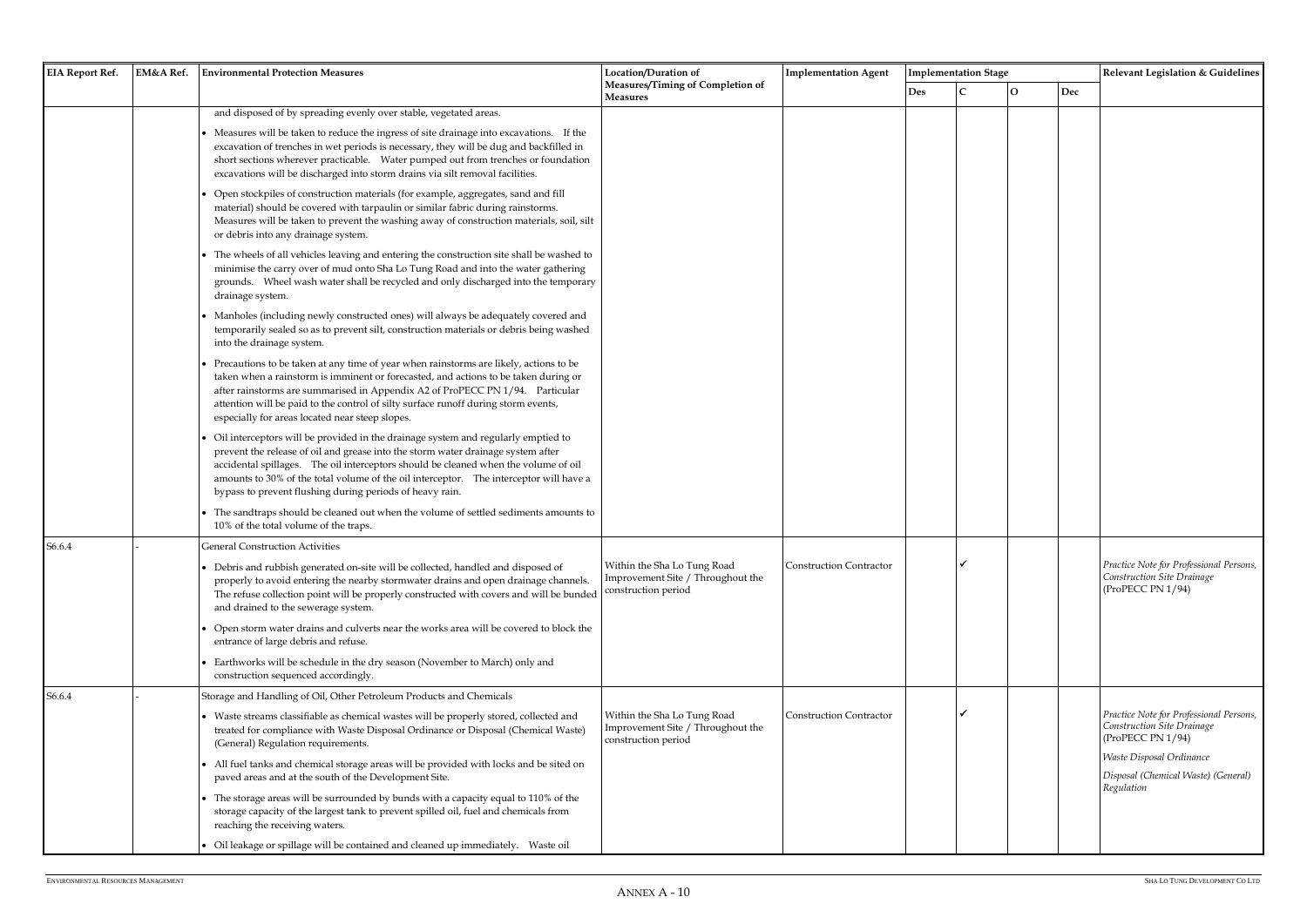|     | <b>Implementation Stage</b> |             |     | Relevant Legislation & Guidelines                                                                                          |  |  |  |  |  |
|-----|-----------------------------|-------------|-----|----------------------------------------------------------------------------------------------------------------------------|--|--|--|--|--|
| Des | $\mathsf{C}$                | $\mathbf O$ | Dec |                                                                                                                            |  |  |  |  |  |
|     |                             |             |     |                                                                                                                            |  |  |  |  |  |
|     |                             |             |     |                                                                                                                            |  |  |  |  |  |
|     | ✓                           |             |     | Practice Note for Professional Persons,<br>Construction Site Drainage<br>(ProPECC PN 1/94)                                 |  |  |  |  |  |
|     |                             |             |     |                                                                                                                            |  |  |  |  |  |
|     |                             | ✓           |     | Practice Note for Professional Persons,<br>Construction Site Drainage<br>(ProPECC PN 1/94)<br>ProPECC PN 5/93              |  |  |  |  |  |
|     |                             |             |     |                                                                                                                            |  |  |  |  |  |
|     |                             |             |     |                                                                                                                            |  |  |  |  |  |
|     |                             | ✔           |     |                                                                                                                            |  |  |  |  |  |
|     |                             | ✔           |     | -                                                                                                                          |  |  |  |  |  |
|     |                             | ✓           |     | Buildings (Standards of Sanitary<br>Fitments, Plumbing, Drainage Works<br>and Latrines) Regulations (Cap 123I)<br>reg. 47A |  |  |  |  |  |
|     |                             | ✓           |     | -                                                                                                                          |  |  |  |  |  |
|     |                             |             |     |                                                                                                                            |  |  |  |  |  |
|     | ✔                           |             |     |                                                                                                                            |  |  |  |  |  |
|     |                             |             |     |                                                                                                                            |  |  |  |  |  |
|     |                             |             |     |                                                                                                                            |  |  |  |  |  |
|     |                             |             |     |                                                                                                                            |  |  |  |  |  |
|     |                             |             |     |                                                                                                                            |  |  |  |  |  |
|     |                             |             |     |                                                                                                                            |  |  |  |  |  |
|     |                             |             |     |                                                                                                                            |  |  |  |  |  |
|     |                             |             |     |                                                                                                                            |  |  |  |  |  |

| <b>EIA Report Ref.</b>        | EM&A Ref. | <b>Environmental Protection Measures</b>                                                                                                                                                                                                                                                                                                                                                                                                                                                                                                                                                                                                                                                                                                                                                                                                                                                                                     | Location/Duration of                                                                        | <b>Implementation Agent</b>         |            | <b>Implementation Stage</b> |              |     |  |
|-------------------------------|-----------|------------------------------------------------------------------------------------------------------------------------------------------------------------------------------------------------------------------------------------------------------------------------------------------------------------------------------------------------------------------------------------------------------------------------------------------------------------------------------------------------------------------------------------------------------------------------------------------------------------------------------------------------------------------------------------------------------------------------------------------------------------------------------------------------------------------------------------------------------------------------------------------------------------------------------|---------------------------------------------------------------------------------------------|-------------------------------------|------------|-----------------------------|--------------|-----|--|
|                               |           |                                                                                                                                                                                                                                                                                                                                                                                                                                                                                                                                                                                                                                                                                                                                                                                                                                                                                                                              | Measures/Timing of Completion of<br><b>Measures</b>                                         |                                     | <b>Des</b> | $\mathsf{C}$                | $\mathbf{O}$ | Dec |  |
|                               |           | should be collected and stored for recycling or disposal, in accordance with the Waste<br>Disposal Ordinance. The Contractors will prepare guidelines and procedures for<br>immediate clean-up actions following any spillages of oil, fuel or chemicals.                                                                                                                                                                                                                                                                                                                                                                                                                                                                                                                                                                                                                                                                    |                                                                                             |                                     |            |                             |              |     |  |
| S6.6.4                        |           | Sewage Effluent<br>• Appropriate sanitary facilities, such as portable chemical toilets, will be employed at the<br>areas where the temporary connection is not feasible.  Only portable chemical toilets<br>should be used and they will be deployed at a location as far away from the SSSI as<br>possible and at least 320m away from Sha Lo Tung Stream. The toilets should also be<br>surrounded by temporary interceptor drains and appropriately mounted. A licensed<br>contractor would be responsible for appropriate disposal (by replacing the used<br>portable chemical toilets and no on site cleansing to be allowed) and maintenance of<br>portable toilets.                                                                                                                                                                                                                                                  | Within the Sha Lo Tung Road<br>Improvement Site / Throughout the<br>construction period     | <b>Construction Contractor</b>      |            |                             |              |     |  |
| S6.6.3                        |           | Surface Runoff and Drainage<br>It has been demonstrated that the majority of contaminants in stormwater runoff are<br>transported on sediments. The runoff from the concrete paved areas including the<br>improved Sha Lo Tung Road and car park will be collected using back of kerb filter<br>drains and trapped roads gullies to Highways Department's standard drawings H3110.<br>The gullies on the access road and car park within the Development Site will discharge<br>to a piped drainage system linked by backdrop catchpits and collected in a pumping<br>station located beneath the car park. The collected run-off will then be pumped back<br>over the crest of the access road and back into the structured highway drainage system<br>that ultimately connects to the existing stormwater system in Ting Kok Road.                                                                                         | Within the Sha Lo Tung Road<br>Improvement Site / Throughout the<br>operational phase       | Sha Lo Tung<br>Development Co., Ltd |            |                             |              |     |  |
| S6.6.3                        |           | • Any oil leakage or spillage will be contained and cleaned up immediately.                                                                                                                                                                                                                                                                                                                                                                                                                                                                                                                                                                                                                                                                                                                                                                                                                                                  | Within the Sha Lo Tung Road<br>Improvement Site / Throughout the<br>operational phase       | Sha Lo Tung<br>Development Co., Ltd |            |                             |              |     |  |
| S6.6.3                        |           | Surface runoff will be diverted and discharged into the newly constructed stormwater<br>drainage system along the improved Sha Lo Tung Road to Tai Po.                                                                                                                                                                                                                                                                                                                                                                                                                                                                                                                                                                                                                                                                                                                                                                       | Within the Sha Lo Tung Road<br>Improvement Site / Throughout the<br>operational phase       | Sha Lo Tung<br>Development Co., Ltd |            |                             |              |     |  |
| S6.6.2 & 6.6.3                |           | Domestic Sewage Effluent<br>• The sewage will be discharged into the foul sewer. The pumping station, storage tank<br>and all sewers within the water gathering ground will be designed and constructed to<br>comply with the Buildings (Standards of Sanitary Fitments, Plumbing, Drainage Works and<br>Latrines) Regulations (Cap 123I) reg. 47A to ensure that they are watertight. Other<br>requirements of WSD on the design and details of construction will be complied with<br>through the circulation of drainage plans to the Building Authority.                                                                                                                                                                                                                                                                                                                                                                  | Within the Sha Lo Tung Road<br>Improvement Site/Throughout the<br>operational phase         | Sha Lo Tung<br>Development Co., Ltd |            |                             |              |     |  |
| S6.6.2 & 6.6.3                |           | Regular inspection and maintenance for the storage tanks, piping materials and joints of<br>sewers will be conducted to ensure that leakage of sewage effluent from the tank and<br>pipeline does not occur.                                                                                                                                                                                                                                                                                                                                                                                                                                                                                                                                                                                                                                                                                                                 | Within the Sha Lo Tung Road<br>Improvement Site / Throughout the<br>operational phase       | Sha Lo Tung<br>Development Co., Ltd |            |                             |              |     |  |
| <b>Water Gathering Ground</b> |           |                                                                                                                                                                                                                                                                                                                                                                                                                                                                                                                                                                                                                                                                                                                                                                                                                                                                                                                              |                                                                                             |                                     |            |                             |              |     |  |
| S6.6.5                        |           | • No earth, building materials, fuel, soil or toxic materials or any other materials which<br>may cause contamination to the WGG are allowed to be stockpiled close to any<br>watercourses within the WGG.<br>• No discharge of flammable or toxic solvents, petroleum oil or tar and other toxic<br>substances will be allowed within the WGG. Any chemicals to be stored or used<br>within the WGG will be subject to the approval of the Director of Water Supplies. The<br>chemicals stored for use during building construction will include paints, varnishes and<br>the like for application to steel, timber and plywood formwork, concrete additives,<br>solvents and thinners, adhesive, bituminous compounds and tars. Since they will be<br>stored in small quantities and will be properly stored, collected and treated for<br>compliance with Waste Disposal Ordinance or Disposal (Chemical Waste) (General) | Within the Water Gathering Ground /<br>Throughout the construction period of<br>the Project | <b>Construction Contractor</b>      |            |                             |              |     |  |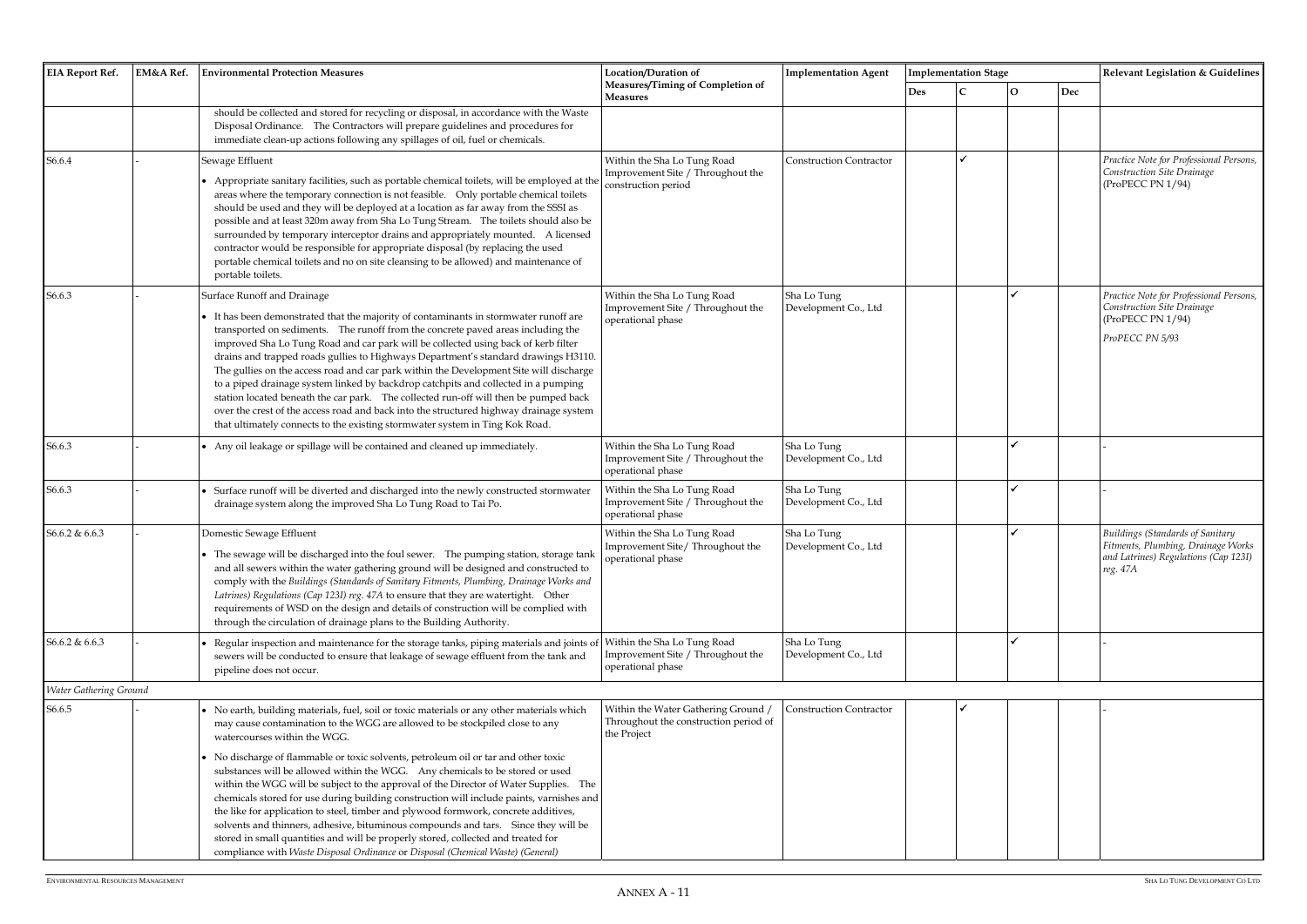| <b>EIA Report Ref.</b> |           | <b>Environmental Protection Measures</b>                                                                                                                                                                                                                                                                                                                                                                                                                                                                                                                                                                                                                                                                                                                                                                                                                                                                                                                                                                                                                                                                                                                                                                                                                                                                                                                                                                                                                                                                                                                                                                                                                                                                                                                                                                                                                                                                                                                                                                                                                                                                                                                                                                                                                                                                                                                                                                                                                                                                                                                                                                                                                                                                                                                                                                                                                                                                                                                                                                                                                                                                                                                                                                                                                                                                                                                                                                                                                                                                                                                                                                                                                            | Location/Duration of             |                             |     | <b>Implementation Stage</b> |              |     | Relevant Legislation & Guidelines |  |
|------------------------|-----------|---------------------------------------------------------------------------------------------------------------------------------------------------------------------------------------------------------------------------------------------------------------------------------------------------------------------------------------------------------------------------------------------------------------------------------------------------------------------------------------------------------------------------------------------------------------------------------------------------------------------------------------------------------------------------------------------------------------------------------------------------------------------------------------------------------------------------------------------------------------------------------------------------------------------------------------------------------------------------------------------------------------------------------------------------------------------------------------------------------------------------------------------------------------------------------------------------------------------------------------------------------------------------------------------------------------------------------------------------------------------------------------------------------------------------------------------------------------------------------------------------------------------------------------------------------------------------------------------------------------------------------------------------------------------------------------------------------------------------------------------------------------------------------------------------------------------------------------------------------------------------------------------------------------------------------------------------------------------------------------------------------------------------------------------------------------------------------------------------------------------------------------------------------------------------------------------------------------------------------------------------------------------------------------------------------------------------------------------------------------------------------------------------------------------------------------------------------------------------------------------------------------------------------------------------------------------------------------------------------------------------------------------------------------------------------------------------------------------------------------------------------------------------------------------------------------------------------------------------------------------------------------------------------------------------------------------------------------------------------------------------------------------------------------------------------------------------------------------------------------------------------------------------------------------------------------------------------------------------------------------------------------------------------------------------------------------------------------------------------------------------------------------------------------------------------------------------------------------------------------------------------------------------------------------------------------------------------------------------------------------------------------------------------------------|----------------------------------|-----------------------------|-----|-----------------------------|--------------|-----|-----------------------------------|--|
|                        |           |                                                                                                                                                                                                                                                                                                                                                                                                                                                                                                                                                                                                                                                                                                                                                                                                                                                                                                                                                                                                                                                                                                                                                                                                                                                                                                                                                                                                                                                                                                                                                                                                                                                                                                                                                                                                                                                                                                                                                                                                                                                                                                                                                                                                                                                                                                                                                                                                                                                                                                                                                                                                                                                                                                                                                                                                                                                                                                                                                                                                                                                                                                                                                                                                                                                                                                                                                                                                                                                                                                                                                                                                                                                                     | Measures                         |                             | Des | $\mathcal{C}$               | $\mathbf{O}$ | Dec |                                   |  |
|                        | EM&A Ref. | Regulation requirements. All fuel tanks and chemical storage areas will be provided<br>with locks and be sited on paved areas and located next to the temporary stockpiling<br>area at the south of the Development Site (Figure 3.11). The storage areas will be<br>surrounded by bunds with a capacity equal to 110% of the storage capacity of the<br>largest tank to prevent spilled oil, fuel and chemicals from reaching the receiving<br>waters. As such, the risk of the chemical spillage to the water sensitive receivers,<br>especially the WGG, is expected to be low. The storage area will be located at the<br>southern side and the lower part of the Development Site to provide at least 320m<br>buffer distance from the SSSI and Sha Lo Tung Stream.<br>• In order to prevent the washing away of construction materials, soil, silt or debris into<br>any drainage system and the watercourses within the WGG, the stockpile of such<br>materials will be placed within a designated area measuring about 3m x 20m in the<br>southern part of the Development Site (Figure 6.3 in the EIA Report). The designated<br>stockpile area will occupy a proposed cut platform formed within the first phase works<br>area and is located at a substantial distance of approximately 320m from Sha Lo Tung<br>SSSI and streams. The area will be provided with concrete paving, concrete bunds and<br>interceptor drains along its perimeter to prevent the loss of materials such as soil, silt or<br>debris to the surrounding area. The stockpile will also be covered with tarpaulin or<br>similar impermeable covering materials during rainstorms to ensure that no impact on<br>the water gathering ground, Sha Lo Tung SSSI and streams will arise. All unavoidable<br>surplus excavated materials will be removed from the works area and delivered by<br>truck on a daily basis to one of the Government's public fill reception facilities, eg Tuen<br>Mun Area 38 Fill Bank.<br>• Regular cleaning of the silt/grease traps will be carried out to ensure that they function<br>properly at all times.<br>• All excavated or filled surfaces which have the risk of erosion will always be protected<br>from erosion.<br>• Facilities for washing the wheels of vehicles before leaving the site will be provided.<br>• No maintenance activities which may generate chemical wastes shall be undertaken in<br>the water gathering grounds<br>• Any construction plant which causes pollution to catchwaters or catchment due to<br>leakage of oil or fuel will be removed off site immediately.<br>• Any soil contaminated with fuel leaked from plant will be removed off site and the<br>voids arising from removal of contaminated soil will be replaced by suitable material to<br>the approval of the Director of Water Supplies.<br>• Temporary toilet facilities (only portable toilets to be allowed) will be provided at a<br>designated area located at the southern part of the Development Site (next to the<br>temporary stockpiling area). The toilets will be located at a substantial distance of<br>approximately 320m away from the SSSI and the watercourse within the WGG (see<br>Figure 6.3 in the EIA Report) and will also be surrounded by temporary interceptor<br>drains and appropriately mounted. The details of the chemical toilets shall be<br>submitted to WSD prior to the construction commencement. A licensed contractor<br>will be appointed to carry out appropriate disposal (by replacing the used portable<br>chemical toilets and no on site cleansing to be allowed) and maintenance of these | Measures/Timing of Completion of | <b>Implementation Agent</b> |     |                             |              |     |                                   |  |
|                        |           | facilities. All waste shall be cleared away daily and disposed of outside the WGG.<br>• All mud and debris will be removed from any waterworks access roads and associated<br>drainage systems.<br>• For drainage and sewerage diversions within or affecting the WGG, the agreement of<br>the Director of Water Supplies will be required prior to the commencement of the<br>diversion works.                                                                                                                                                                                                                                                                                                                                                                                                                                                                                                                                                                                                                                                                                                                                                                                                                                                                                                                                                                                                                                                                                                                                                                                                                                                                                                                                                                                                                                                                                                                                                                                                                                                                                                                                                                                                                                                                                                                                                                                                                                                                                                                                                                                                                                                                                                                                                                                                                                                                                                                                                                                                                                                                                                                                                                                                                                                                                                                                                                                                                                                                                                                                                                                                                                                                     |                                  |                             |     |                             |              |     |                                   |  |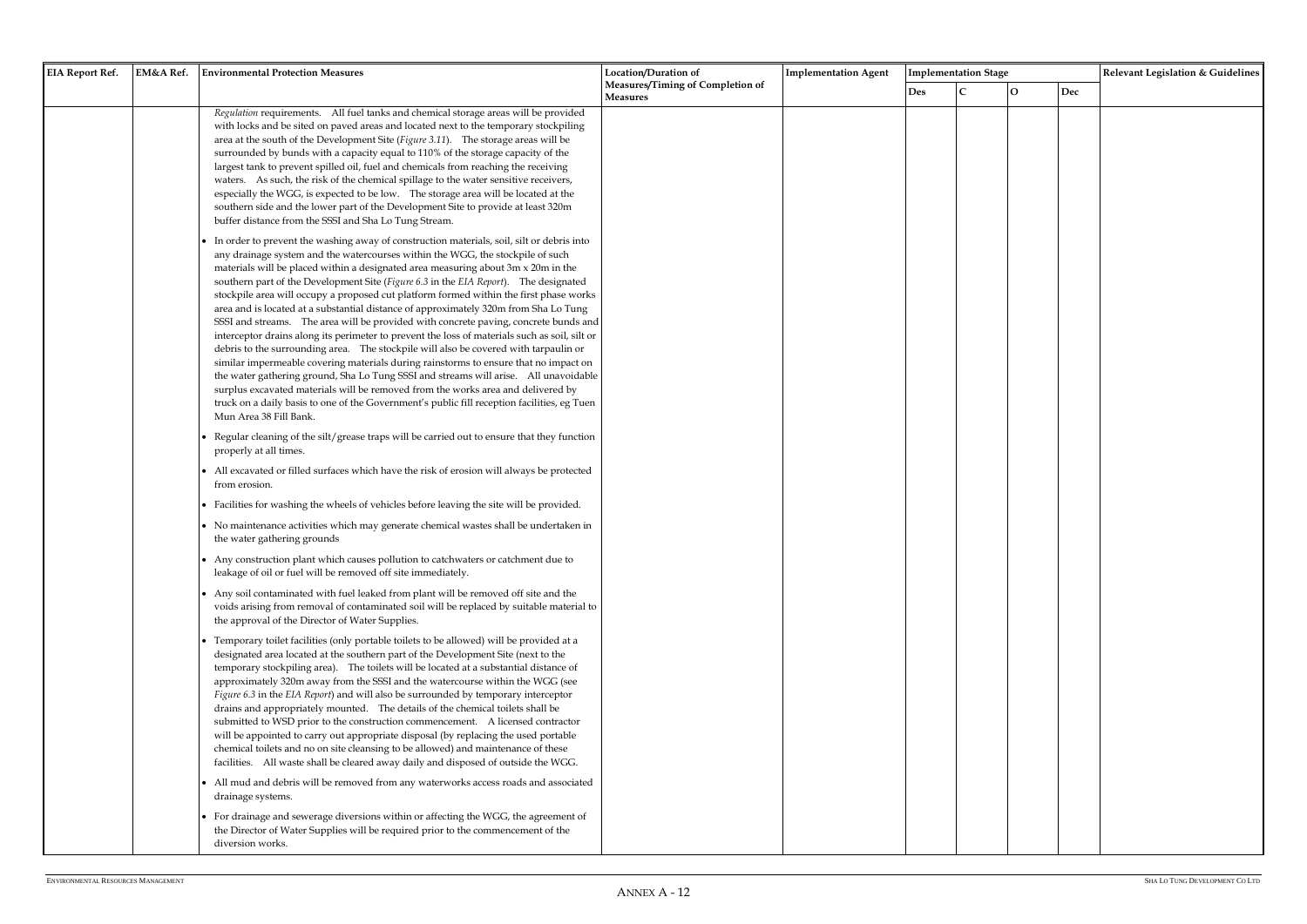| <b>EIA Report Ref.</b> | <b>EM&amp;A Ref.</b> | <b>Environmental Protection Measures</b>                                                                                                                                                                 | Location/Duration of                                | <b>Implementation Agent</b> | <b>Implementation Stage</b> |  |  |     | <b>Relevant Legislation &amp; Guidelines</b> |
|------------------------|----------------------|----------------------------------------------------------------------------------------------------------------------------------------------------------------------------------------------------------|-----------------------------------------------------|-----------------------------|-----------------------------|--|--|-----|----------------------------------------------|
|                        |                      |                                                                                                                                                                                                          | Measures/Timing of Completion of<br><b>Measures</b> |                             | <b>Des</b>                  |  |  | Dec |                                              |
|                        |                      | The use of pesticide, herbicides or fertilisers will not be allowed within the WGG<br>without the prior approval from the Director of Water Supplies.                                                    |                                                     |                             |                             |  |  |     |                                              |
|                        |                      | • Disposal of the containers for fuel, oil and other chemicals or their residues within the<br>WGG is strictly prohibited. They must be disposed of properly outside the WGG.                            |                                                     |                             |                             |  |  |     |                                              |
|                        |                      | Watertight and leak-proof sewers will be used in the WGG in order to prevent any<br>leakage of sewage.                                                                                                   |                                                     |                             |                             |  |  |     |                                              |
|                        |                      | In the unlikely event of spillage of oil and fuel, oil spill control measures and<br>decontamination kit will be deployed to confine the spreading.  Please note that oil<br>will not be stored on site. |                                                     |                             |                             |  |  |     |                                              |
|                        |                      | Construction site runoff will not be allowed to be discharged to the existing water<br>courses within the WGG.                                                                                           |                                                     |                             |                             |  |  |     |                                              |

*Sewerage & Sewage Treatment Implications* 

| wenne<br>$\cdots$ |     |  |  |  |  |  |  |
|-------------------|-----|--|--|--|--|--|--|
|                   | NO. |  |  |  |  |  |  |
|                   |     |  |  |  |  |  |  |

| Development Site |      |                                                                                                                                                                                                                                                                                                                                                                                                                                                                                                |                                                                     |                                     |  |  |
|------------------|------|------------------------------------------------------------------------------------------------------------------------------------------------------------------------------------------------------------------------------------------------------------------------------------------------------------------------------------------------------------------------------------------------------------------------------------------------------------------------------------------------|---------------------------------------------------------------------|-------------------------------------|--|--|
| S7.8             | S6.2 | Assuming Option 1 Sewage Disposal Scheme is adopted, the following mitigation<br>measures are proposed:                                                                                                                                                                                                                                                                                                                                                                                        | Within the Development Site /<br>Throughout the construction period | <b>Construction Contractor</b>      |  |  |
|                  |      | • Installation of an approximately 2 km long 225 mm diameter twin sewerage rising<br>mains from the Development Site running along Sha Lo Tung Road to the existing<br>sewerage network at Ting Kok Road;                                                                                                                                                                                                                                                                                      |                                                                     |                                     |  |  |
|                  |      | • Installation of a stand-by pump of 100% pumping capacity in case of mal-function of<br>the working pump; and                                                                                                                                                                                                                                                                                                                                                                                 |                                                                     |                                     |  |  |
|                  |      | Construction of a storage tank (fitted with a level indicator and a high level alarm<br>system, designed and constructed to comply with the Buildings (Standards of Sanitary<br>Fitments, Plumbing, Drainage Works and Latrines) Regulations (Cap 123I) reg. 47A) of<br>minimum 180 m <sup>3</sup> capacity, to give approximately three days withholding time over<br>maximum visitor attendance over festival periods to cater for the situation if the<br>pumping facilities malfunctioned. |                                                                     |                                     |  |  |
| S7.8             | S6.3 | Measures to manage the increase in sewage generation<br>• Provision of adequate permanent water closets and urinals in the complex;                                                                                                                                                                                                                                                                                                                                                            | Within the Development Site /<br>Throughout the operation period    | Sha Lo Tung<br>Development Co., Ltd |  |  |
|                  |      | • Emptying of the sewage storage tank before and immediately after the festivals; and<br>• Provision of portable toilets at the entrance of Sha Lo Tung road, next to Ting Kok Road                                                                                                                                                                                                                                                                                                            |                                                                     |                                     |  |  |
|                  |      | for contingency purpose.                                                                                                                                                                                                                                                                                                                                                                                                                                                                       |                                                                     |                                     |  |  |

*WASTE MANAGEMENT* 

| Ecological Reserve |               |                                                                                                                                                                                                                           |                                                                                                       |                                                                    |  |  |
|--------------------|---------------|---------------------------------------------------------------------------------------------------------------------------------------------------------------------------------------------------------------------------|-------------------------------------------------------------------------------------------------------|--------------------------------------------------------------------|--|--|
| S8.4.2             | $S7.2 \& 7.3$ | Enhancement Works and Maintenance and Operation<br>• Wastes should be handled and stored in a manner which ensures that they are held<br>securely without loss or leakage thereby minimising the potential for pollution. | Within the Ecological Reserve /<br>Throughout the enhancement works,<br>and maintenance and operation | Construction Contractor<br>and Sha Lo Tung<br>Development Co., Ltd |  |  |
| S8.4.2             | S7.2 & 7.3    | Appropriate measures should be employed to minimise windblown litter and dust<br>during transportation by either covering trucks or transporting wastes in enclosed<br>containers.                                        | Within the Ecological Reserve /<br>Throughout the enhancement works,<br>and maintenance and operation | Construction Contractor<br>and Sha Lo Tung<br>Development Co., Ltd |  |  |
| S8.4.2             | S7.2 & 7.3    | Temporary green waste storage areas should be well maintained and cleaned regularly. Within the Ecological Reserve /                                                                                                      | Throughout the enhancement works,<br>and maintenance and operation                                    | Construction Contractor<br>and Sha Lo Tung<br>Development Co., Ltd |  |  |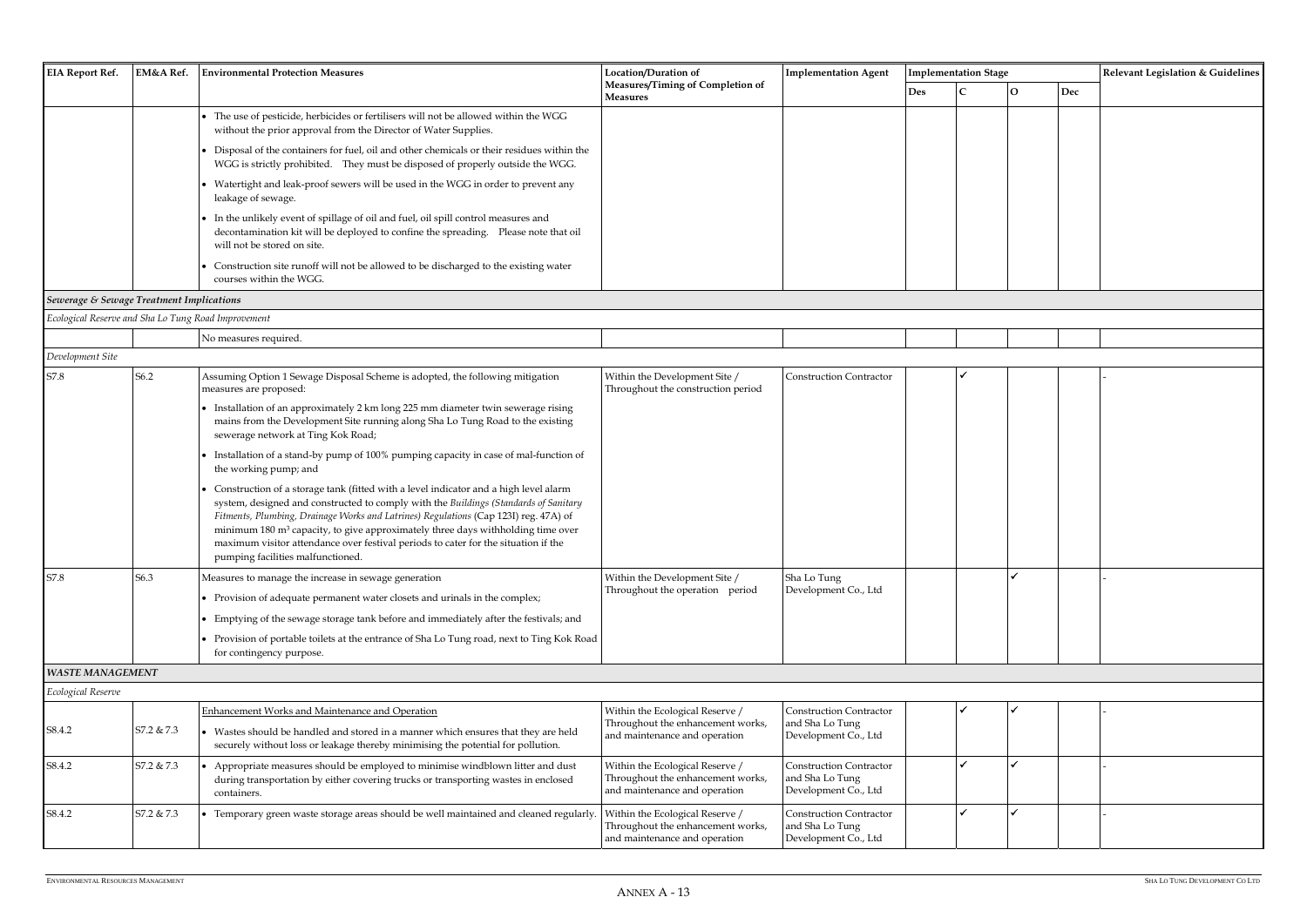| <b>EIA Report Ref.</b> | EM&A Ref.                           | <b>Environmental Protection Measures</b>                                                                                                                                                                                                                                                                                                                                                                                                                                                                                                                                                                                                                                                                                                                                                                                                                                                                                                                                                                                                                                                                                                                                                                                                                                                                                                                                                                                                         | Location/Duration of<br>Measures/Timing of Completion of                             | <b>Implementation Agent</b>                                               |            | <b>Implementation Stage</b> |              |     | Relevant Legislation & Guidelines |
|------------------------|-------------------------------------|--------------------------------------------------------------------------------------------------------------------------------------------------------------------------------------------------------------------------------------------------------------------------------------------------------------------------------------------------------------------------------------------------------------------------------------------------------------------------------------------------------------------------------------------------------------------------------------------------------------------------------------------------------------------------------------------------------------------------------------------------------------------------------------------------------------------------------------------------------------------------------------------------------------------------------------------------------------------------------------------------------------------------------------------------------------------------------------------------------------------------------------------------------------------------------------------------------------------------------------------------------------------------------------------------------------------------------------------------------------------------------------------------------------------------------------------------|--------------------------------------------------------------------------------------|---------------------------------------------------------------------------|------------|-----------------------------|--------------|-----|-----------------------------------|
|                        |                                     |                                                                                                                                                                                                                                                                                                                                                                                                                                                                                                                                                                                                                                                                                                                                                                                                                                                                                                                                                                                                                                                                                                                                                                                                                                                                                                                                                                                                                                                  | <b>Measures</b>                                                                      |                                                                           | <b>Des</b> |                             | $\mathbf{O}$ | Dec |                                   |
| Development Site       |                                     |                                                                                                                                                                                                                                                                                                                                                                                                                                                                                                                                                                                                                                                                                                                                                                                                                                                                                                                                                                                                                                                                                                                                                                                                                                                                                                                                                                                                                                                  |                                                                                      |                                                                           |            |                             |              |     |                                   |
| S8.4.3                 | S7.2                                | Good Site Management Programme<br>The in-situ excavated materials should be optimised to be reused for the backfilling<br>during detailed design stage.                                                                                                                                                                                                                                                                                                                                                                                                                                                                                                                                                                                                                                                                                                                                                                                                                                                                                                                                                                                                                                                                                                                                                                                                                                                                                          | Within the Development Site /<br>Detailed design stage                               | Sha Lo Tung<br>Development Co., Ltd                                       |            |                             |              |     |                                   |
| S8.4.3                 | S7.2                                | The cutting and filling activities for the site formation and slope works should be<br>planned and arranged in such a way that the requirement for stockpiling will be<br>minimized.                                                                                                                                                                                                                                                                                                                                                                                                                                                                                                                                                                                                                                                                                                                                                                                                                                                                                                                                                                                                                                                                                                                                                                                                                                                             | Within the Development Site /<br>Throughout the construction period                  | <b>Construction Contractor</b>                                            |            |                             |              |     |                                   |
| S8.4.3                 | S7.2                                | Should there be any requirement for the temporary storage of excavated materials<br>destined for reuse within the Project, the stockpile of such materials will be placed<br>within a designated area measuring about 3m x 20m in the southern part of the<br>Development Site (Figure 3.11 in the EIA Report). The designated stockpile area will<br>occupy a proposed cut platform formed within the first phase works area and is located<br>at a substantial distance of 320 m from Sha Lo Tung SSSI and streams. The area will be<br>provided with concrete paving, concrete bunds and interceptor drains along its<br>perimeter to prevent the loss of materials such as soil, silt or debris to the surrounding<br>area. The stockpile will also be covered with tarpaulin or similar impermeable<br>covering materials during rainstorms to ensure that no impact on the water gathering<br>ground, Sha Lo Tung SSSI and streams will arise. All unavoidable surplus excavated<br>materials will be removed from the works area and delivered by truck on a regular<br>basis to one of the Government's public fill reception facilities, eg Tuen Mun Area 38<br>Fill Bank. The Contractor should consult the EPD (and CEDD) for the final disposal of<br>wastes.                                                                                                                                                                        | Within the Development Site /<br>Throughout the construction period                  | <b>Construction Contractor</b>                                            |            |                             |              |     |                                   |
| S8.4.3                 | S7.2                                | Good management and control can prevent generation of significant amount of waste.<br>Waste reduction is best achieved at the planning and design stage, as well as by<br>ensuring the implementation of good site practices. Recommendations to achieve<br>waste reduction include:<br>Segregation and storage of different types of waste in different containers, skips<br>or stockpiles to enhance reuse or recycling of material and their proper disposal;<br>Encourage collection of aluminium cans and waste paper by individual collectors<br>ii.<br>during construction with separate labelled bins being provided to allow the<br>segregation of these wastes from other general refuse generated by the<br>workforce;<br>Any unused chemicals and those with remaining functional capacity be recycled<br>iii.<br>as far as possible;<br>Use of reusable non-timber formwork to reduce the amount of C&D materials;<br>iv.<br>Prior to disposal of construction waste, wood, steel and other metals should be<br>V.<br>separated, to the extent practical for re-use and/or recycling to reduce the<br>quantity of waste to be disposed at landfills;<br>Proper storage and site practices to reduce the potential for damage or<br>vi.<br>contamination of construction materials; and<br>Plan and stock construction materials carefully to reduce amount of waste<br>vii.<br>generated and avoid unnecessary generation of waste. | Within the Development Site /<br>Throughout the construction period                  | <b>Construction Contractor</b>                                            |            |                             |              |     |                                   |
| S8.4.3 & 8.4.4         | S7.2 & 7.3                          | Wastes should be handled and stored in a manner which ensures that they are held<br>securely without loss or leakage thereby minimising the potential for pollution.                                                                                                                                                                                                                                                                                                                                                                                                                                                                                                                                                                                                                                                                                                                                                                                                                                                                                                                                                                                                                                                                                                                                                                                                                                                                             | Within the Development Site /<br>Throughout the construction and<br>operation period | <b>Construction Contractor</b><br>and Sha Lo Tung<br>Development Co., Ltd |            |                             |              |     |                                   |
| S8.4.3                 | S7.2                                | Only reputable waste collectors authorised to collect the specific category of waste<br>concerned should be employed.                                                                                                                                                                                                                                                                                                                                                                                                                                                                                                                                                                                                                                                                                                                                                                                                                                                                                                                                                                                                                                                                                                                                                                                                                                                                                                                            | Within the Development Site /<br>Throughout the construction period                  | <b>Construction Contractor</b>                                            |            |                             |              |     |                                   |
| S8.4.3                 | $\ensuremath{\mathrm{S7.2}}\xspace$ | • Appropriate measures should be employed to minimise windblown litter and dust                                                                                                                                                                                                                                                                                                                                                                                                                                                                                                                                                                                                                                                                                                                                                                                                                                                                                                                                                                                                                                                                                                                                                                                                                                                                                                                                                                  | Within the Development Site /                                                        | <b>Construction Contractor</b>                                            |            |                             |              |     |                                   |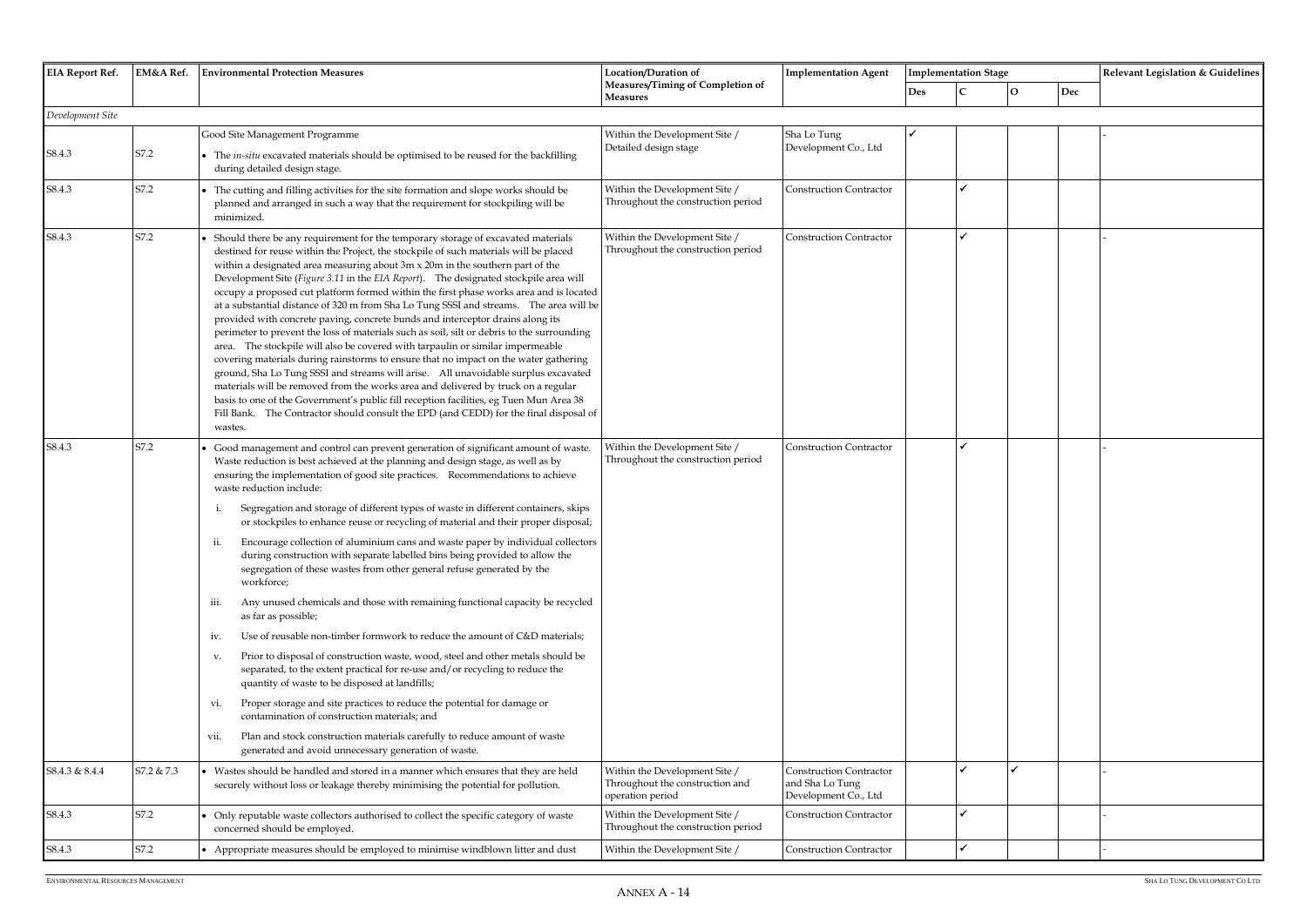| <b>EIA Report Ref.</b> | EM&A Ref.  | <b>Environmental Protection Measures</b>                                                                                                                                                                                                                                                                                                                                                                                                                                                                     | Location/Duration of                                                                 | <b>Implementation Agent</b>                                               |     | <b>Implementation Stage</b> |   |     | Relevant Legislation & Guidelines                                                                                                                                                                |  |
|------------------------|------------|--------------------------------------------------------------------------------------------------------------------------------------------------------------------------------------------------------------------------------------------------------------------------------------------------------------------------------------------------------------------------------------------------------------------------------------------------------------------------------------------------------------|--------------------------------------------------------------------------------------|---------------------------------------------------------------------------|-----|-----------------------------|---|-----|--------------------------------------------------------------------------------------------------------------------------------------------------------------------------------------------------|--|
|                        |            |                                                                                                                                                                                                                                                                                                                                                                                                                                                                                                              | Measures/Timing of Completion of<br><b>Measures</b>                                  |                                                                           | Des |                             | Ω | Dec |                                                                                                                                                                                                  |  |
|                        |            | during transportation by either covering trucks or transporting wastes in enclosed<br>containers.                                                                                                                                                                                                                                                                                                                                                                                                            | Throughout the construction period                                                   |                                                                           |     |                             |   |     |                                                                                                                                                                                                  |  |
| S8.4.3 & 8.4.4         | S7.2 & 7.3 | The necessary waste disposal permits should be obtained from the appropriate<br>authorities, if they are required, in accordance with the Waste Disposal Ordinance Cap<br>354, Waste Disposal (Chemical Waste) (General) Regulation Cap 354 and the Land<br>(Miscellaneous Provision) Ordinance Cap 28.                                                                                                                                                                                                      | Within the Development Site /<br>Throughout the construction and<br>operation period | <b>Construction Contractor</b><br>and Sha Lo Tung<br>Development Co., Ltd |     |                             |   |     | Waste Disposal Ordinance Cap 354,<br><b>Waste Disposal (Chemical Waste)</b><br>(General) Regulation Cap 354 and<br>Crown Land Ordinance Cap 28                                                   |  |
| S8.4.3                 | S7.2       | Chemical waste shall be handled and stored in accordance with the Code of Practice on<br>the Packaging, Labelling and Storage of Chemical Wastes to minimise any danger to<br>health of risk and pollution to the environment. Under the Chemical Waste<br>Regulations, all producers of chemical waste should register with EPD.                                                                                                                                                                            | Within the Development Site /<br>Throughout the construction period                  | <b>Construction Contractor</b>                                            |     |                             |   |     | Code of Practice on the Packaging,<br>Labelling and Storage of Chemical<br><b>Wastes</b>                                                                                                         |  |
| S8.4.3                 | S7.2       | Collection of general refuse should be carried out frequently, preferably daily.                                                                                                                                                                                                                                                                                                                                                                                                                             | Within the Development Site /<br>Throughout the construction period                  | <b>Construction Contractor</b>                                            |     |                             |   |     |                                                                                                                                                                                                  |  |
| S8.4.3 & 8.4.4         | S7.2 & 7.3 | • Waste should only be disposed of at licensed sites, and site staff and the Contractor<br>should develop procedures to ensure that illegal disposal of wastes does not occur.                                                                                                                                                                                                                                                                                                                               | Within the Development Site /<br>Throughout the construction and<br>operation period | <b>Construction Contractor</b><br>and Sha Lo Tung<br>Development Co., Ltd |     |                             |   |     |                                                                                                                                                                                                  |  |
| S8.4.3                 | S7.2       | Waste storage areas should be well maintained and cleaned regularly.                                                                                                                                                                                                                                                                                                                                                                                                                                         | Within the Development Site /<br>Throughout the construction period                  | <b>Construction Contractor</b>                                            |     |                             |   |     |                                                                                                                                                                                                  |  |
| S8.4.3                 | S7.2       | Records of the quantities of wastes generated, recycled and disposed, determined by<br>weighing each load or other method, should be maintained to check whether any<br>targets for waste recycling, reduction etc are being met.                                                                                                                                                                                                                                                                            | Within the Development Site<br>Throughout the construction period                    | <b>Construction Contractor</b>                                            |     |                             |   |     |                                                                                                                                                                                                  |  |
| S8.4.3 & 8.4.4         | S7.2 & 7.3 | Training and instruction of site staff should be given at the site to increase awareness<br>and draw attention to waste management issues and the need to minimise waste<br>generation.                                                                                                                                                                                                                                                                                                                      | Within the Development Site /<br>Throughout the construction and<br>operation period | <b>Construction Contractor</b><br>and Sha Lo Tung<br>Development Co., Ltd |     |                             |   |     |                                                                                                                                                                                                  |  |
| S8.4.3                 | S7.2       | The Construction Waste Disposal Charging Scheme was launched on 1 December 2005 and<br>the charging for disposal of construction waste commenced on 20 January 2006.<br>Through the Charging Scheme, construction waste producers (i.e. contractors) are<br>encouraged to reduce, sort and recycle construction waste, in particular the wood<br>materials, so that their disposal costs can be minimised and valuable landfill space can<br>be preserved.                                                   | Within the Development Site /<br>Throughout the construction period                  | <b>Construction Contractor</b>                                            |     |                             |   |     | Waste Disposal (Charges for Disposal<br>of Construction Waste) Regulation,<br>December 2005<br>ETWBTC No 31/2004, Trip Ticket<br>System for Disposal of Construction<br>and Demolition Materials |  |
| S8.4.3                 | S7.2       | The Contractor should separate public fill from non-inert construction waste for<br>disposal at appropriate locations and to sort the construction waste by category on-site<br>to facilitate reuse/recycling and reduce the quantity of waste to be disposed of. The<br>Contractor will be required to break down any over-sized public fill to less than 250<br>mm in size for disposal so as to facilitate its re-use by other reclamation or earth-filling<br>projects.                                  | Within the Development Site /<br>Throughout the construction period                  | <b>Construction Contractor</b>                                            |     |                             |   |     |                                                                                                                                                                                                  |  |
| S8.4.3                 | S7.2       | A trip-ticket system (TTS) will also be established in accordance with Works Bureau<br>Technical Circular No.31/2004 to monitor the disposal of construction waste at the<br>Tuen Mun Area 38 Fill Bank or other approved designated public fill facilities, and to<br>control fly-tipping. The trip-ticket system will be included as one of the contractual<br>requirements and implemented by the contractor.                                                                                             | Within the Development Site /<br>Throughout the construction period                  | <b>Construction Contractor</b>                                            |     |                             |   |     |                                                                                                                                                                                                  |  |
| S8.4.3                 | S7.2       | In order to fully implement the TTS, it is recommended that warning signs should be<br>put up at all vehicle accesses to remind the drivers of dump truck of the proper<br>designated disposal outlet and the penalties of offence.  Close-circuited television<br>(CCTV) is recommended to be installed at the access points to monitor and prevent<br>illegal dumping, especially during night time. Site fences should be installed to<br>prevent illegal dumping at non-designated area within the Site. | Within the Development Site /<br>Throughout the construction period                  | <b>Construction Contractor</b>                                            |     | $\checkmark$                |   |     |                                                                                                                                                                                                  |  |
| S8.4.3                 | S7.2       | A Waste Management Plan (WMP) as a part of Environmental Management Plan (EMP<br>should be prepared by the Contractor prior to the commencement of construction as<br>part of the contractual requirement. The WMP should be prepared in accordance with                                                                                                                                                                                                                                                     | Within the Development Site /<br>Throughout the construction period                  | <b>Construction Contractor</b>                                            |     | $\checkmark$                |   |     |                                                                                                                                                                                                  |  |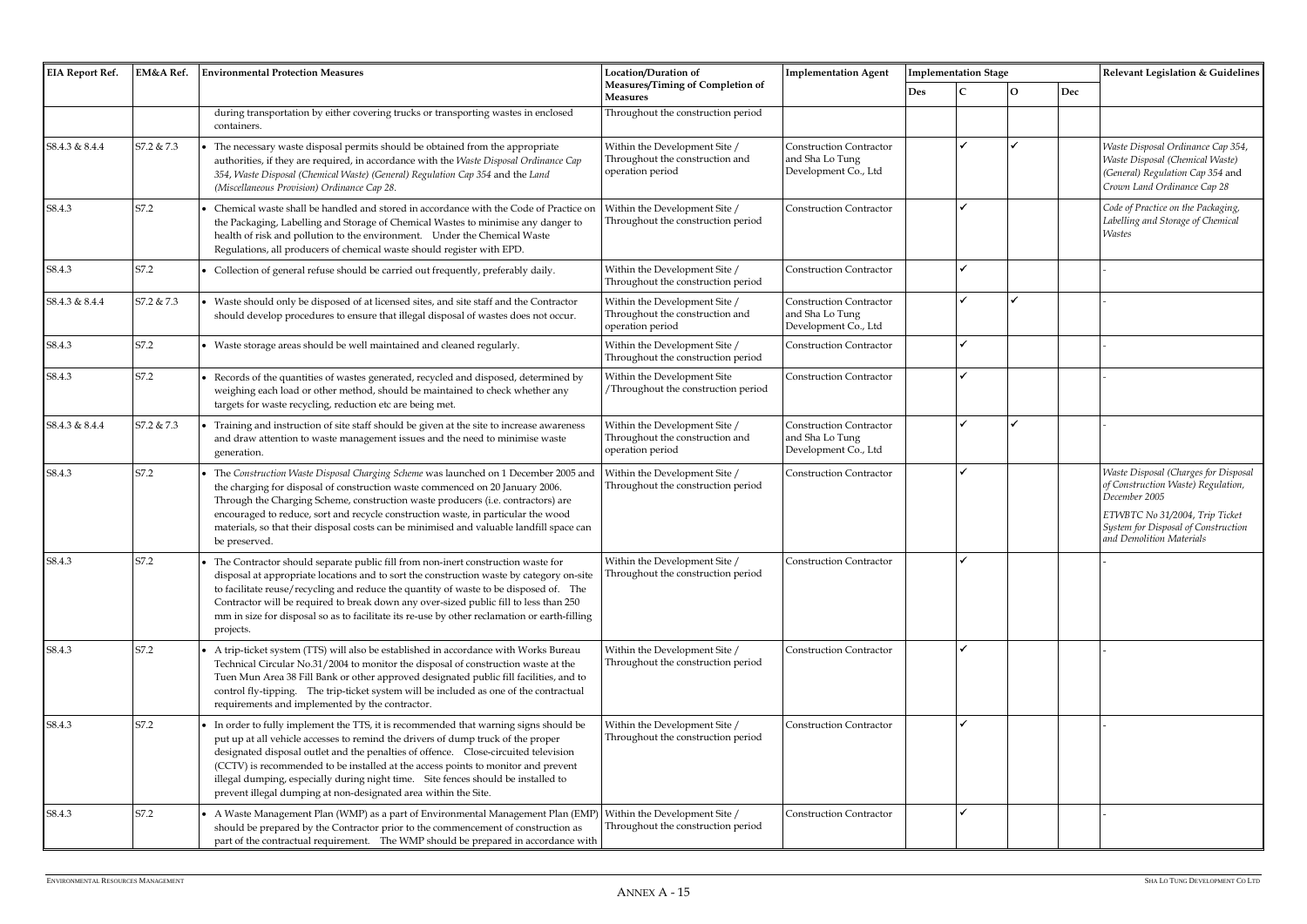| <b>EIA Report Ref.</b>       | EM&A Ref. | <b>Environmental Protection Measures</b>                                                                                                                                                                                                                                                                                                                                                                                                                                                                                                                                                                                                                                                                                                                                       | Location/Duration of                                                                          | <b>Implementation Agent</b>         |            | <b>Implementation Stage</b> |
|------------------------------|-----------|--------------------------------------------------------------------------------------------------------------------------------------------------------------------------------------------------------------------------------------------------------------------------------------------------------------------------------------------------------------------------------------------------------------------------------------------------------------------------------------------------------------------------------------------------------------------------------------------------------------------------------------------------------------------------------------------------------------------------------------------------------------------------------|-----------------------------------------------------------------------------------------------|-------------------------------------|------------|-----------------------------|
|                              |           |                                                                                                                                                                                                                                                                                                                                                                                                                                                                                                                                                                                                                                                                                                                                                                                | Measures/Timing of Completion of<br><b>Measures</b>                                           |                                     | <b>Des</b> | C                           |
|                              |           | ETWB TCW No. 19/2005 which describes the arrangements for avoidance, reuse,<br>recovery, recycling, storage, collection, treatment and disposal of different categories of<br>waste to be generated from the construction activities. The plan should incorporate<br>site-specific factors, such as the designation of areas for the segregation and temporary<br>storage of reusable and recyclable materials. The Contractor should implement the<br>waste management practices in the WMP throughout the construction stage of the<br>Project. The WMP should be reviewed regularly and updated by the Contractor,<br>preferably in a monthly basis, to incorporate any revisions, measures or suggestions<br>discovered during the construction periods for implementation |                                                                                               |                                     |            |                             |
| S8.4.4                       | S7.2      | • Waste reduction and minimisation should be considered at the planning and design<br>stage.                                                                                                                                                                                                                                                                                                                                                                                                                                                                                                                                                                                                                                                                                   | Within the Development Site / Prior to<br>the commencement of the operation of<br>the Project | Sha Lo Tung<br>Development Co., Ltd | ✓          |                             |
| S8.4.4                       | S7.3      | Different types of wastes (i.e. general refuse and office waste) should be segregated and<br>stored separately.                                                                                                                                                                                                                                                                                                                                                                                                                                                                                                                                                                                                                                                                | Within the Development Site /<br>Throughout the operational phase                             | Sha Lo Tung<br>Development Co., Ltd |            |                             |
| S8.4.4                       | S7.3      | • Wastes should be handled and stored in a manner which ensures that they are held<br>securely without loss or leakage thereby minimising the potential for pollution.                                                                                                                                                                                                                                                                                                                                                                                                                                                                                                                                                                                                         | Within the Development Site /<br>Throughout the operational phase                             | Sha Lo Tung<br>Development Co., Ltd |            |                             |
| S8.4.4                       | S7.3      | The necessary waste disposal permits should be obtained from the appropriate<br>authorities, if they are required, in accordance with the Waste Disposal Ordinance Cap<br>354, Waste Disposal (Chemical Waste) (General) Regulation Cap 354 and the Land<br>(Miscellaneous Provision) Ordinance Cap 28                                                                                                                                                                                                                                                                                                                                                                                                                                                                         | Within the Development Site /<br>Throughout the operational phase                             | Sha Lo Tung<br>Development Co., Ltd |            |                             |
| S8.4.4                       | S7.3      | • Collection of general refuse should be carried out on a daily basis.                                                                                                                                                                                                                                                                                                                                                                                                                                                                                                                                                                                                                                                                                                         | Within the Development Site /<br>Throughout the operational phase                             | Sha Lo Tung<br>Development Co., Ltd |            |                             |
| S8.4.4                       | S7.3      | General refuse should be collected from lidded bins and delivered to a central collection<br>point and should be stored in enclosed containers to prevent odour, windblown litter,<br>vermin, water pollution and visual impacts.                                                                                                                                                                                                                                                                                                                                                                                                                                                                                                                                              | Within the Development Site /<br>Throughout the operational phase                             | Sha Lo Tung<br>Development Co., Ltd |            |                             |
| S8.4.4                       | S7.3      | • A properly constructed covered refused collection point that is bunded and drained to<br>the sewerage system should be provided.                                                                                                                                                                                                                                                                                                                                                                                                                                                                                                                                                                                                                                             | Within the Development Site /<br>Throughout the operational phase                             | Sha Lo Tung<br>Development Co., Ltd |            |                             |
| S8.4.4                       | S7.3      | • Waste should only be disposed of at licensed sites. The Contractor should develop<br>procedures to ensure that illegal disposal of wastes does not occur.                                                                                                                                                                                                                                                                                                                                                                                                                                                                                                                                                                                                                    | Within the Development Site /<br>Throughout the operational phase                             | Sha Lo Tung<br>Development Co., Ltd |            |                             |
| S8.4.4                       | S7.3      | • Waste storage areas should be well maintained and cleaned at least once a day.                                                                                                                                                                                                                                                                                                                                                                                                                                                                                                                                                                                                                                                                                               | Within the Development Site /<br>Throughout the operational phase                             | Sha Lo Tung<br>Development Co., Ltd |            |                             |
| S8.4.4                       | S7.3      | Separation of recyclables from waste stream should be encouraged and may occur<br>before or after the delivery of the wastes to the central collection point.                                                                                                                                                                                                                                                                                                                                                                                                                                                                                                                                                                                                                  | Within the Development Site /<br>Throughout the operational phase                             | Sha Lo Tung<br>Development Co., Ltd |            |                             |
| S8.4.4                       | S7.3      | Chemical waste should be handled in accordance with Chemical Waste Regulations<br>and the Code of Practice on the Packaging, Labelling and Storage of Chemical Waste.<br>Chemical waste should be placed in approved containers, stored in a secure area and<br>sent to a facility licensed to receive chemical waste by the EPD, such as the Clinical<br>Waste Treatment Centre in Tsing Yi. Under the Chemical Waste Regulations, all<br>producers of chemical waste should register with the EPD.                                                                                                                                                                                                                                                                           | Within the Development Site /<br>Throughout the operational phase                             | Sha Lo Tung<br>Development Co., Ltd |            |                             |
| S8.4.4                       | S7.3      | • Training and instruction of staff should be given to increase awareness and draw<br>attention to waste management issues and the need to minimise waste generation.                                                                                                                                                                                                                                                                                                                                                                                                                                                                                                                                                                                                          | Within the Development Site /<br>Throughout the operational phase                             | Sha Lo Tung<br>Development Co., Ltd |            |                             |
| Sha Lo Tung Road Improvement |           |                                                                                                                                                                                                                                                                                                                                                                                                                                                                                                                                                                                                                                                                                                                                                                                |                                                                                               |                                     |            |                             |
| S8.4.3                       | S7.2      | Good Site Management Programme<br>• The in-situ excavated materials should be optimised to be reused for the backfilling<br>during detailed design stage.                                                                                                                                                                                                                                                                                                                                                                                                                                                                                                                                                                                                                      | Within the Sha Lo Tung Road<br>Improvement Site / Detailed design<br>stage                    | Sha Lo Tung<br>Development Co., Ltd | ✓          |                             |

|     | <b>Implementation Stage</b> |             |     | Relevant Legislation & Guidelines                                       |
|-----|-----------------------------|-------------|-----|-------------------------------------------------------------------------|
| Des | $\mathsf{C}$                | $\mathbf O$ | Dec |                                                                         |
|     |                             |             |     |                                                                         |
|     |                             |             |     |                                                                         |
|     |                             |             |     |                                                                         |
|     |                             |             |     |                                                                         |
|     |                             |             |     |                                                                         |
|     |                             |             |     |                                                                         |
| ✓   |                             |             |     |                                                                         |
|     |                             |             |     |                                                                         |
|     |                             | ✓           |     | -                                                                       |
|     |                             |             |     |                                                                         |
|     |                             | ✓           |     |                                                                         |
|     |                             | ✓           |     | Waste Disposal Ordinance Cap 354,                                       |
|     |                             |             |     | Waste Disposal (Chemical Waste)<br>(General) Regulation Cap 354 and the |
|     |                             |             |     | Land (Miscellaneous Provision)                                          |
|     |                             |             |     | Ordinance Cap 28                                                        |
|     |                             | ✓           |     |                                                                         |
|     |                             | ✔           |     |                                                                         |
|     |                             |             |     |                                                                         |
|     |                             | ✓           |     | $\overline{a}$                                                          |
|     |                             |             |     |                                                                         |
|     |                             | ✔           |     |                                                                         |
|     |                             | ✓           |     |                                                                         |
|     |                             | ✓           |     |                                                                         |
|     |                             |             |     |                                                                         |
|     |                             |             |     |                                                                         |
|     |                             | ✓           |     | Waste Disposal (Chemical Waste)<br>(General) Regulation                 |
|     |                             |             |     | Code of Practice on the Packaging,                                      |
|     |                             |             |     | Labelling and Storage of Chemical<br><b>Wastes</b>                      |
|     |                             |             |     |                                                                         |
|     |                             | ✓           |     | $\overline{a}$                                                          |
|     |                             |             |     |                                                                         |
|     |                             |             |     |                                                                         |
|     |                             |             |     |                                                                         |
|     |                             |             |     |                                                                         |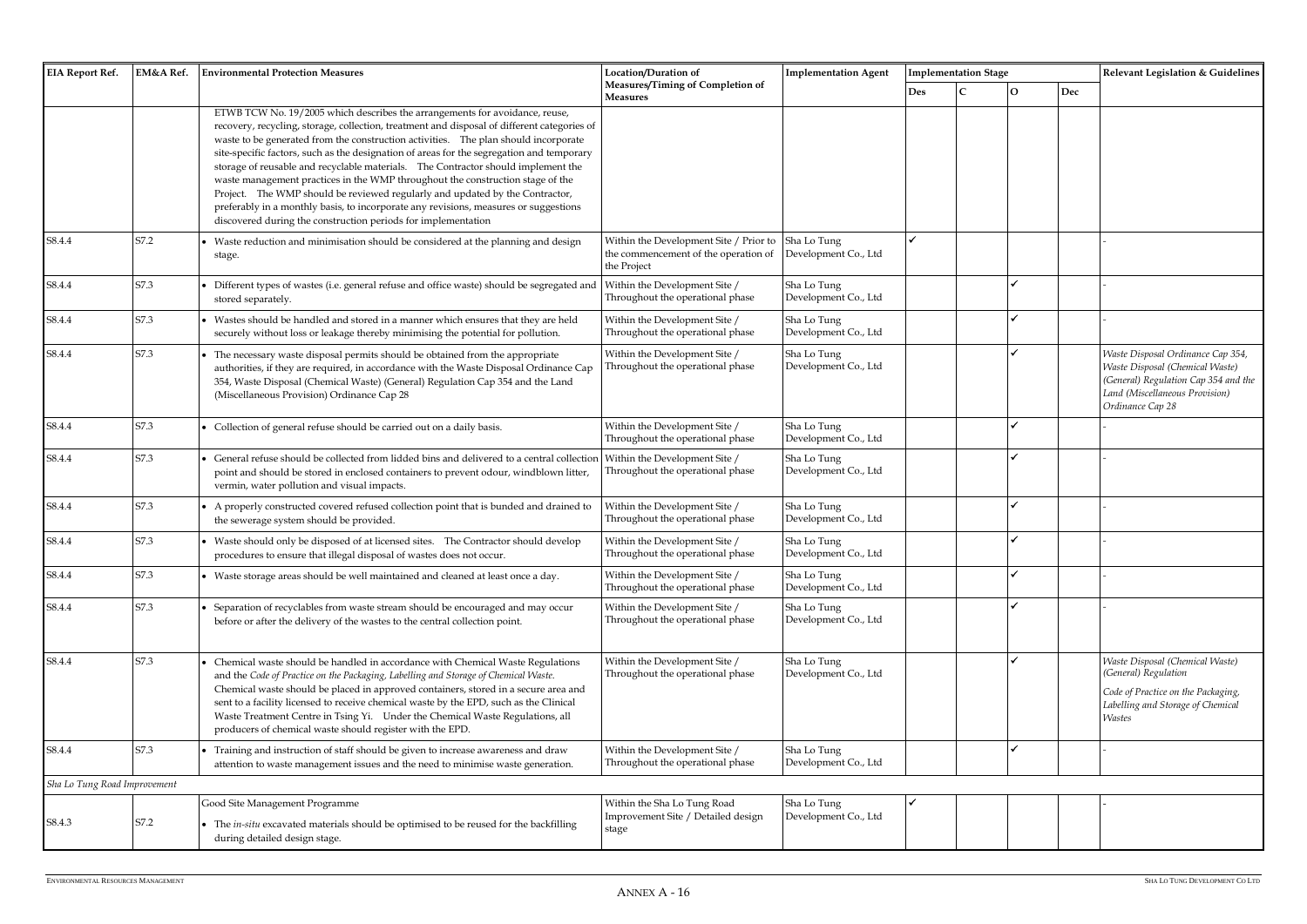| <b>EIA Report Ref.</b> | EM&A Ref.  | <b>Environmental Protection Measures</b>                                                                                                                                                                                                                                                                                                                                                                                                                                                                                                                                                                                                                                                                                                                                                                                                                                                                                                                                                                                                                                                                                                                                                                                                                                                                                                                                                                                                        | Location/Duration of                                                                                  | <b>Implementation Stage</b><br><b>Implementation Agent</b>                |            |  | Relevant Legislation & Guidelines |     |                                                                      |
|------------------------|------------|-------------------------------------------------------------------------------------------------------------------------------------------------------------------------------------------------------------------------------------------------------------------------------------------------------------------------------------------------------------------------------------------------------------------------------------------------------------------------------------------------------------------------------------------------------------------------------------------------------------------------------------------------------------------------------------------------------------------------------------------------------------------------------------------------------------------------------------------------------------------------------------------------------------------------------------------------------------------------------------------------------------------------------------------------------------------------------------------------------------------------------------------------------------------------------------------------------------------------------------------------------------------------------------------------------------------------------------------------------------------------------------------------------------------------------------------------|-------------------------------------------------------------------------------------------------------|---------------------------------------------------------------------------|------------|--|-----------------------------------|-----|----------------------------------------------------------------------|
|                        |            |                                                                                                                                                                                                                                                                                                                                                                                                                                                                                                                                                                                                                                                                                                                                                                                                                                                                                                                                                                                                                                                                                                                                                                                                                                                                                                                                                                                                                                                 | Measures/Timing of Completion of<br><b>Measures</b>                                                   |                                                                           | <b>Des</b> |  | 0                                 | Dec |                                                                      |
| S8.4.3                 | S7.2       | The cutting and filling activities for the site formation and slope works should be<br>planned and arranged in such a way that the requirement for stockpiling will be<br>minimized.                                                                                                                                                                                                                                                                                                                                                                                                                                                                                                                                                                                                                                                                                                                                                                                                                                                                                                                                                                                                                                                                                                                                                                                                                                                            | Within the Sha Lo Tung Road<br>Improvement Site / Throughout the<br>construction period               | <b>Construction Contractor</b>                                            |            |  |                                   |     |                                                                      |
| S8.4.3                 | S7.2       | Should there be any requirement for the temporary storage of excavated materials<br>destined for reuse within the Project, the stockpile of such materials will be placed<br>within a designated area measuring about 3m x 20m in the southern part of the<br>Development Site (Figure 3.11 in the EIA Report). The designated stockpile area will<br>occupy a proposed cut platform formed within the first phase works area and is located<br>at a substantial distance of 320 m from Sha Lo Tung SSSI and streams. The area will be<br>provided with concrete paving, concrete bunds and interceptor drains along its<br>perimeter to prevent the loss of materials such as soil, silt or debris to the surrounding<br>area. The stockpile will also be covered with tarpaulin or similar impermeable<br>covering materials during rainstorms to ensure that no impact on the water gathering<br>ground, Sha Lo Tung SSSI and streams will arise.  All unavoidable surplus excavated<br>materials will be removed from the works area and delivered by truck on a regular<br>basis to one of the Government's public fill reception facilities, eg Tuen Mun Area 38<br>Fill Bank. The Contractor should consult the EPD (and CEDD) for the final disposal of<br>wastes                                                                                                                                                                       | Within the Sha Lo Tung Road<br>Improvement Site / Throughout the<br>construction period               | <b>Construction Contractor</b>                                            |            |  |                                   |     |                                                                      |
| S8.4.3                 | S7.2       | Good management and control can prevent generation of significant amount of waste.<br>Waste reduction is best achieved at the planning and design stage, as well as by<br>ensuring the implementation of good site practices. Recommendations to achieve<br>waste reduction include:<br>Segregation and storage of different types of waste in different containers, skips<br>or stockpiles to enhance reuse or recycling of material and their proper disposal;<br>Encourage collection of aluminium cans and waste paper by individual collectors<br>ii.<br>during construction with separate labelled bins being provided to allow the<br>segregation of these wastes from other general refuse generated by the<br>workforce;<br>Any unused chemicals and those with remaining functional capacity be recycled<br>iii<br>as far as possible;<br>Use of reusable non-timber formwork to reduce the amount of C&D materials;<br>iv.<br>Prior to disposal of construction waste, wood, steel and other metals should be<br>V.<br>separated, to the extent practical for re-use and/or recycling to reduce the<br>quantity of waste to be disposed at landfills;<br>Proper storage and site practices to reduce the potential for damage or<br>vi.<br>contamination of construction materials; and<br>Plan and stock construction materials carefully to reduce amount of waste<br>vii.<br>generated and avoid unnecessary generation of waste. | Within the Sha Lo Tung Road<br>Improvement Site / Throughout the<br>construction period               | <b>Construction Contractor</b>                                            |            |  |                                   |     |                                                                      |
| S8.4.3 & 8.4.4         | S7.2 & 7.3 | Wastes should be handled and stored in a manner which ensures that they are held<br>securely without loss or leakage thereby minimising the potential for pollution.                                                                                                                                                                                                                                                                                                                                                                                                                                                                                                                                                                                                                                                                                                                                                                                                                                                                                                                                                                                                                                                                                                                                                                                                                                                                            | Within the Sha Lo Tung Road<br>Improvement Site / Throughout the<br>construction and operation period | <b>Construction Contractor</b><br>and Sha Lo Tung<br>Development Co., Ltd |            |  |                                   |     |                                                                      |
| S8.4.3                 | S7.2       | Only reputable waste collectors authorised to collect the specific category of waste<br>concerned should be employed.                                                                                                                                                                                                                                                                                                                                                                                                                                                                                                                                                                                                                                                                                                                                                                                                                                                                                                                                                                                                                                                                                                                                                                                                                                                                                                                           | Within the Sha Lo Tung Road<br>Improvement Site / Throughout the<br>construction period               | <b>Construction Contractor</b>                                            |            |  |                                   |     |                                                                      |
| S8.4.3                 | S7.2       | Appropriate measures should be employed to minimise windblown litter and dust<br>during transportation by either covering trucks or transporting wastes in enclosed<br>containers.                                                                                                                                                                                                                                                                                                                                                                                                                                                                                                                                                                                                                                                                                                                                                                                                                                                                                                                                                                                                                                                                                                                                                                                                                                                              | Within the Sha Lo Tung Road<br>Improvement Site / Throughout the<br>construction period               | <b>Construction Contractor</b>                                            |            |  |                                   |     |                                                                      |
| S8.4.3 & 8.4.4         | S7.2 & 7.3 | The necessary waste disposal permits should be obtained from the appropriate<br>authorities, if they are required, in accordance with the Waste Disposal Ordinance Cap                                                                                                                                                                                                                                                                                                                                                                                                                                                                                                                                                                                                                                                                                                                                                                                                                                                                                                                                                                                                                                                                                                                                                                                                                                                                          | Within the Sha Lo Tung Road<br>Improvement Site / Throughout the                                      | <b>Construction Contractor</b><br>and Sha Lo Tung                         |            |  |                                   |     | Waste Disposal Ordinance Cap 354,<br>Waste Disposal (Chemical Waste) |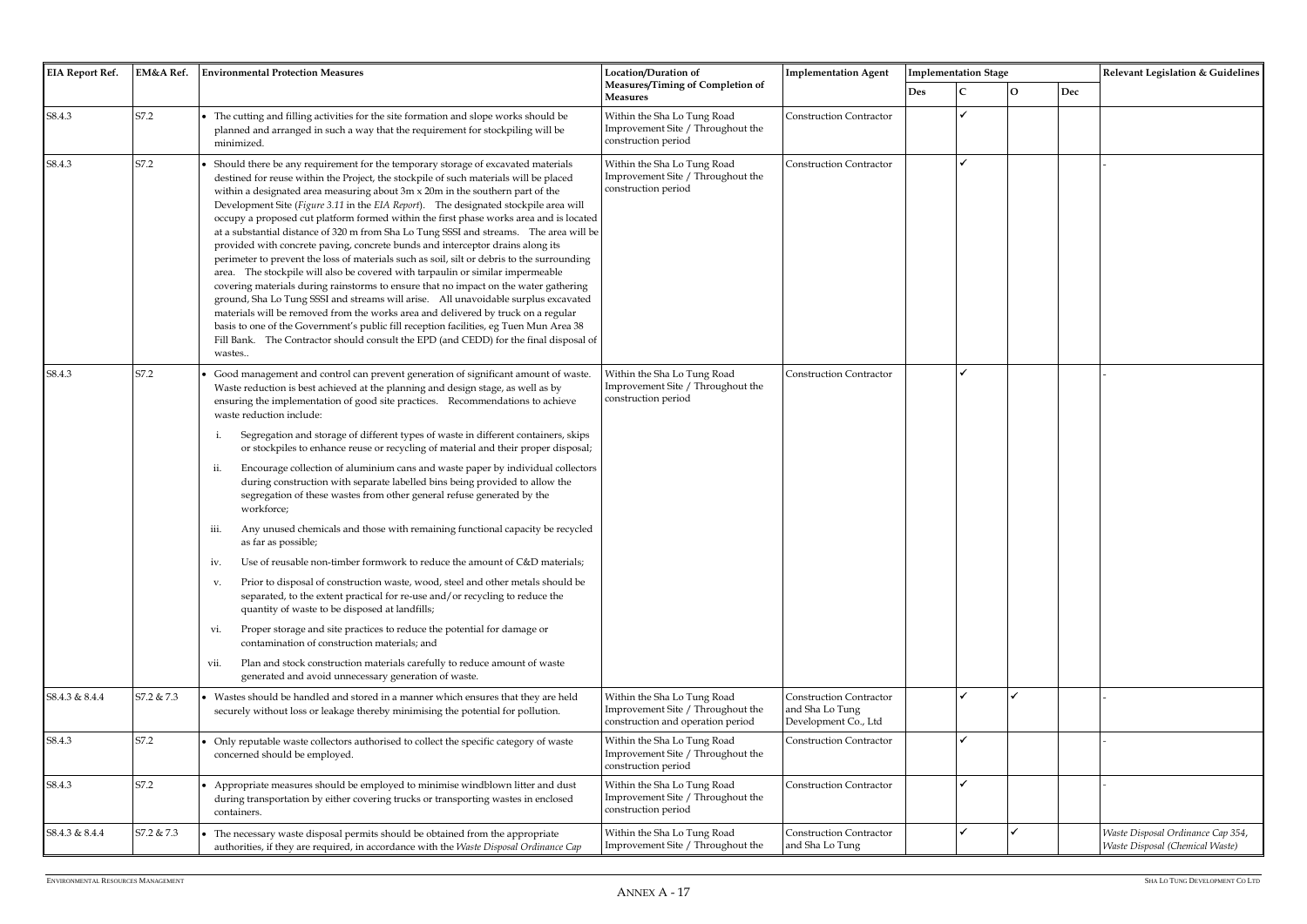| <b>EIA Report Ref.</b> | EM&A Ref.  | <b>Environmental Protection Measures</b>                                                                                                                                                                                                                                                                                                                                                                                                                                                                                       | Location/Duration of                                                                                  | <b>Implementation Agent</b>                                               |     | <b>Implementation Stage</b> |   |     | Relevant Legislation & Guidelines                                                                                                                                                                |
|------------------------|------------|--------------------------------------------------------------------------------------------------------------------------------------------------------------------------------------------------------------------------------------------------------------------------------------------------------------------------------------------------------------------------------------------------------------------------------------------------------------------------------------------------------------------------------|-------------------------------------------------------------------------------------------------------|---------------------------------------------------------------------------|-----|-----------------------------|---|-----|--------------------------------------------------------------------------------------------------------------------------------------------------------------------------------------------------|
|                        |            |                                                                                                                                                                                                                                                                                                                                                                                                                                                                                                                                | Measures/Timing of Completion of<br><b>Measures</b>                                                   |                                                                           | Des |                             | О | Dec |                                                                                                                                                                                                  |
|                        |            | 354, Waste Disposal (Chemical Waste) (General) Regulation Cap 354 and the Land<br>(Miscellaneous Provision) Ordinance Cap 28.                                                                                                                                                                                                                                                                                                                                                                                                  | construction and operation period                                                                     | Development Co., Ltd                                                      |     |                             |   |     | (General) Regulation Cap 354 and<br>Crown Land Ordinance Cap 28                                                                                                                                  |
| S8.4.3                 | S7.2       | Chemical waste shall be handled and stored in accordance with the Code of Practice on<br>the Packaging, Labelling and Storage of Chemical Wastes to minimise any danger to<br>health of risk and pollution to the environment. Under the Chemical Waste<br>Regulations, all producers of chemical waste should register with EPD.                                                                                                                                                                                              | Within the Sha Lo Tung Road<br>Improvement Site / Throughout the<br>construction period               | <b>Construction Contractor</b>                                            |     |                             |   |     | Code of Practice on the Packaging,<br>Labelling and Storage of Chemical<br><b>Wastes</b>                                                                                                         |
| S8.4.3                 | S7.2       | Collection of general refuse should be carried out frequently, preferably daily.                                                                                                                                                                                                                                                                                                                                                                                                                                               | Within the Sha Lo Tung Road<br>Improvement Site / Throughout the<br>construction period               | <b>Construction Contractor</b>                                            |     |                             |   |     |                                                                                                                                                                                                  |
| S8.4.3 & 8.4.4         | S7.2 & 7.3 | Waste should only be disposed of at licensed sites, and site staff and the Contractor<br>should develop procedures to ensure that illegal disposal of wastes does not occur.                                                                                                                                                                                                                                                                                                                                                   | Within the Sha Lo Tung Road<br>Improvement Site / Throughout the<br>construction and operation period | <b>Construction Contractor</b><br>and Sha Lo Tung<br>Development Co., Ltd |     |                             |   |     |                                                                                                                                                                                                  |
| S8.4.3                 | S7.2       | Waste storage areas should be well maintained and cleaned regularly.                                                                                                                                                                                                                                                                                                                                                                                                                                                           | Within the Sha Lo Tung Road<br>Improvement Site / Throughout the<br>construction period               | <b>Construction Contractor</b>                                            |     |                             |   |     |                                                                                                                                                                                                  |
| S8.4.3                 | S7.2       | Records of the quantities of wastes generated, recycled and disposed, determined by<br>weighing each load or other method, should be maintained to check whether any<br>targets for waste recycling, reduction etc are being met.                                                                                                                                                                                                                                                                                              | Within the Sha Lo Tung Road<br>Improvement Site / Throughout the<br>construction period               | <b>Construction Contractor</b>                                            |     |                             |   |     |                                                                                                                                                                                                  |
| S8.4.3 & 8.4.4         | S7.2 & 7.3 | Training and instruction of site staff should be given at the site to increase awareness<br>and draw attention to waste management issues and the need to minimise waste<br>generation.                                                                                                                                                                                                                                                                                                                                        | Within the Sha Lo Tung Road<br>Improvement Site / Throughout the<br>construction and operation period | <b>Construction Contractor</b><br>and Sha Lo Tung<br>Development Co., Ltd |     |                             |   |     |                                                                                                                                                                                                  |
| S8.4.3                 | S7.2       | The Construction Waste Disposal Charging Scheme was launched on 1 December 2005<br>and the charging for disposal of construction waste commenced on 20 January 2006.<br>Through the Charging Scheme, construction waste producers (i.e. contractors) are<br>encouraged to reduce, sort and recycle construction waste, in particular the wood<br>materials, so that their disposal costs can be minimised and valuable landfill space can<br>be preserved.                                                                     | Within the Sha Lo Tung Road<br>Improvement Site / Throughout the<br>construction period               | <b>Construction Contractor</b>                                            |     |                             |   |     | Waste Disposal (Charges for Disposal<br>of Construction Waste) Regulation,<br>December 2005<br>ETWBTC No 31/2004, Trip Ticket<br>System for Disposal of Construction<br>and Demolition Materials |
| S8.4.3                 | S7.2       | The Contractor should separate public fill from non-inert construction waste for<br>disposal at appropriate locations and to sort the construction waste by category on-site<br>to facilitate reuse/recycling and reduce the quantity of waste to be disposed of. The<br>Contractor will be required to break down any over-sized public fill to less than 250<br>mm in size for disposal so as to facilitate its re-use by other reclamation or earth-filling<br>projects.                                                    | Within the Sha Lo Tung Road<br>Improvement Site / Throughout the<br>construction period               | <b>Construction Contractor</b>                                            |     |                             |   |     |                                                                                                                                                                                                  |
| S8.4.3                 | S7.2       | A trip-ticket system (TTS) will also be established in accordance with Works Bureau<br>Technical Circular No.31/2004 to monitor the disposal of construction waste at the<br>Tuen Mun Area 38 Fill Bank or other approved designated public fill facilities, and to<br>control fly-tipping. The trip-ticket system will be included as one of the contractual<br>requirements and implemented by the contractor.                                                                                                               | Within the Sha Lo Tung Road<br>Improvement Site / Throughout the<br>construction period               | <b>Construction Contractor</b>                                            |     |                             |   |     |                                                                                                                                                                                                  |
| S8.4.3                 | S7.2       | In order to fully implement the TTS, it is recommended that warning signs should be<br>put up at all vehicle accesses to remind the drivers of dump truck of the proper<br>designated disposal outlet and the penalties of offence.  Close-circuited television<br>(CCTV) is recommended to be installed at the access points to monitor and prevent<br>illegal dumping, especially during night time. Site fences should be installed to<br>prevent illegal dumping at non-designated area within the Site.                   | Within the Sha Lo Tung Road<br>Improvement Site / Throughout the<br>construction period               | <b>Construction Contractor</b>                                            |     |                             |   |     |                                                                                                                                                                                                  |
| S8.4.3                 | S7.2       | A Waste Management Plan (WMP) as a part of Environmental Management Plan (EMP)<br>should be prepared by the Contractor prior to the commencement of construction as<br>part of the contractual requirement. The WMP should be prepared in accordance with<br>ETWB TCW No. 19/2005 which describes the arrangements for avoidance, reuse,<br>recovery, recycling, storage, collection, treatment and disposal of different categories of<br>waste to be generated from the construction activities. The plan should incorporate | Within the Sha Lo Tung Road<br>Improvement Site / Throughout the<br>construction period               | <b>Construction Contractor</b>                                            |     |                             |   |     |                                                                                                                                                                                                  |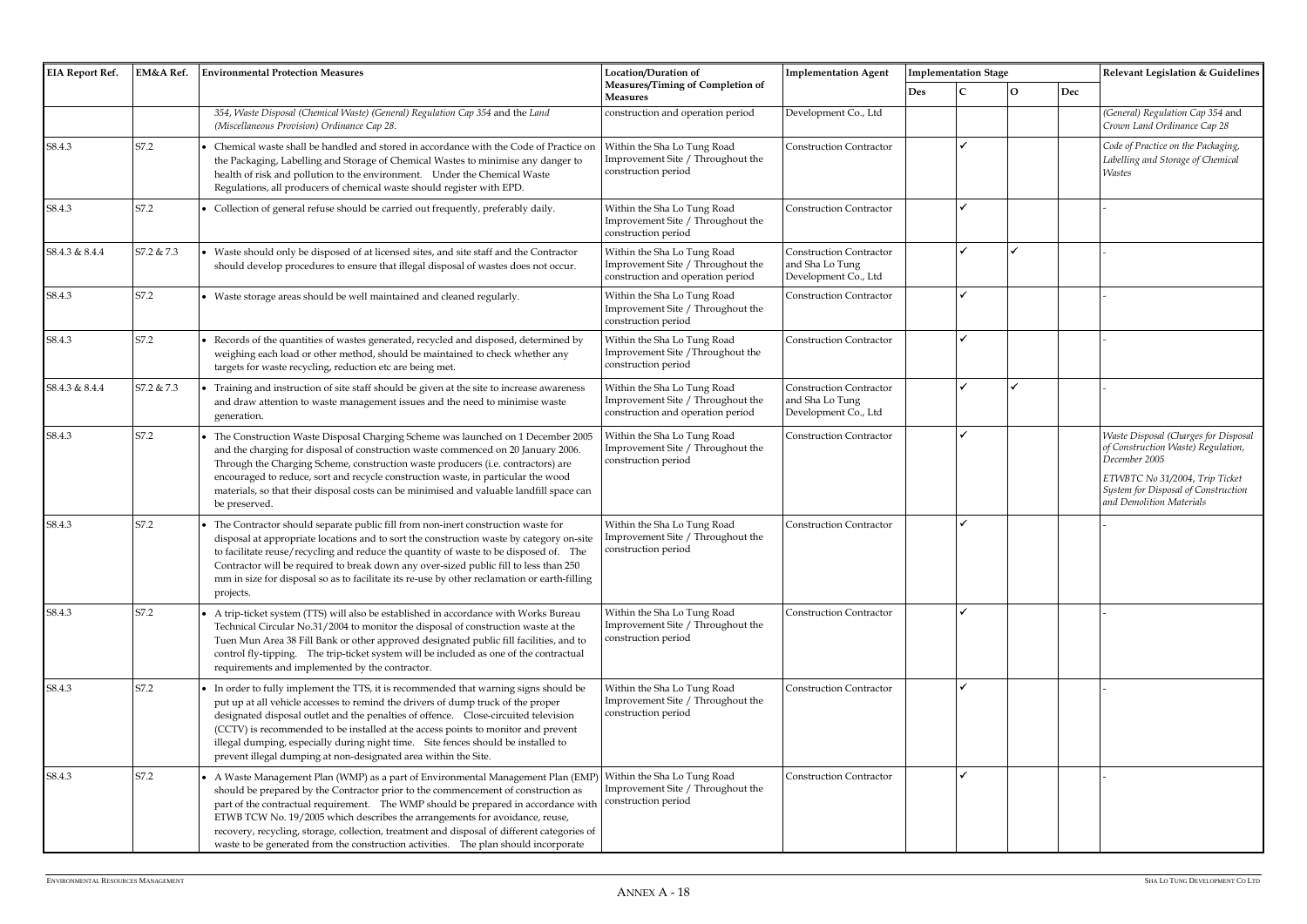| <b>EIA Report Ref.</b> | EM&A Ref. | <b>Environmental Protection Measures</b>                                                                                                                                                                                                                                                                                                                                                                                                                                                                  | Location/Duration of                                                                | <b>Implementation Agent</b>                           |            | <b>Implementation Stage</b> |          |     |                                   |
|------------------------|-----------|-----------------------------------------------------------------------------------------------------------------------------------------------------------------------------------------------------------------------------------------------------------------------------------------------------------------------------------------------------------------------------------------------------------------------------------------------------------------------------------------------------------|-------------------------------------------------------------------------------------|-------------------------------------------------------|------------|-----------------------------|----------|-----|-----------------------------------|
|                        |           |                                                                                                                                                                                                                                                                                                                                                                                                                                                                                                           | Measures/Timing of Completion of<br><b>Measures</b>                                 |                                                       | <b>Des</b> |                             | $\Omega$ | Dec | Relevant Legislation & Guidelines |
|                        |           | site-specific factors, such as the designation of areas for the segregation and temporary<br>storage of reusable and recyclable materials. The Contractor should implement the<br>waste management practices in the WMP throughout the construction stage of the<br>Project. The WMP should be reviewed regularly and updated by the Contractor,<br>preferably in a monthly basis, to incorporate any revisions, measures or suggestions<br>discovered during the construction periods for implementation |                                                                                     |                                                       |            |                             |          |     |                                   |
| <b>ECOLOGY</b>         |           |                                                                                                                                                                                                                                                                                                                                                                                                                                                                                                           |                                                                                     |                                                       |            |                             |          |     |                                   |
| Ecological Reserve     |           |                                                                                                                                                                                                                                                                                                                                                                                                                                                                                                           |                                                                                     |                                                       |            |                             |          |     |                                   |
| S9.10.2                |           | Good Site Practice<br>• Conduct all the works during dry season and using hand tools;                                                                                                                                                                                                                                                                                                                                                                                                                     | Within the Ecological Reserve /<br>Throughout the construction Phase                | <b>Construction Contractor</b>                        |            |                             |          |     |                                   |
|                        |           | Stockpile materials offsite;                                                                                                                                                                                                                                                                                                                                                                                                                                                                              |                                                                                     |                                                       |            |                             |          |     |                                   |
|                        |           | • Locate the footing of the temporary footbridge at bare land and avoid vegetated areas<br>as much as practical;                                                                                                                                                                                                                                                                                                                                                                                          |                                                                                     |                                                       |            |                             |          |     |                                   |
|                        |           | • Avoid or minimize vegetation removal as much as possible;                                                                                                                                                                                                                                                                                                                                                                                                                                               |                                                                                     |                                                       |            |                             |          |     |                                   |
|                        |           | Restrict the number of workers within the Ecological Reserve during construction; and,                                                                                                                                                                                                                                                                                                                                                                                                                    |                                                                                     |                                                       |            |                             |          |     |                                   |
|                        |           | Regularly check the work site boundaries to ensure that they are not breached and that<br>damage does not occur to surrounding habitats in particular the secondary woodland<br>and Sha Lo Tung streams.                                                                                                                                                                                                                                                                                                  |                                                                                     |                                                       |            |                             |          |     |                                   |
| S9.10.2                |           | Visitor Control                                                                                                                                                                                                                                                                                                                                                                                                                                                                                           | Within the Ecological Reserve /                                                     | Sha Lo Tung                                           |            |                             |          |     |                                   |
|                        |           | • Undertake trail maintenance, provision of signage and guided tour (provided by the<br>Green Power/ Nature Interpretation Centre), as proposed under CMP, as well as staff<br>patrolling (eg for vandalism) and monitoring of the site, in order to control and manage<br>the human activities due to the additional visitors attracted to the valley.                                                                                                                                                   | Throughout the operation phase                                                      | Development Co., Ltd                                  |            |                             |          |     |                                   |
|                        |           | Provide sufficient Conservation Ambassadors (ie 30 people, organised by Green<br>Power), who will serve as reserve guards to advise, control and educate visitors of the<br>regulations in the Ecological Reserve, during special festivals, ie Ching Ming or Chung<br>Yeung.                                                                                                                                                                                                                             |                                                                                     |                                                       |            |                             |          |     |                                   |
|                        |           | • Although Pat Sin Leng Country Park is open for public enjoyment all the time, the<br>Nature Interpretation Centre will also be closed during festival days to avoid attracting<br>people who might wander within the Ecological Reserve.                                                                                                                                                                                                                                                                |                                                                                     |                                                       |            |                             |          |     |                                   |
|                        |           | Maintenance Work                                                                                                                                                                                                                                                                                                                                                                                                                                                                                          |                                                                                     |                                                       |            |                             |          |     |                                   |
| S9.10.2                |           | • Any footpath maintenance work will be carried out manually or by small scale<br>machines.                                                                                                                                                                                                                                                                                                                                                                                                               | Within the Ecological Reserve /<br>Throughout the operation period                  | Sha Lo Tung<br>Development Co., Ltd                   |            |                             |          |     |                                   |
| Development Site       |           |                                                                                                                                                                                                                                                                                                                                                                                                                                                                                                           |                                                                                     |                                                       |            |                             |          |     |                                   |
| S9.10.2                |           | Minimisation of the Development Footprint                                                                                                                                                                                                                                                                                                                                                                                                                                                                 |                                                                                     |                                                       |            |                             |          |     |                                   |
|                        |           | The preliminary Master Layout Plan minimised the development footprint within the<br>Development Site. Although the total area of the Development Site is approximately<br>4.1 ha, the land take for the development including building structures, areas for site<br>office and stockpile during construction, cut slope and sitting out areas, as well as the<br>proposed landscape hardworks, is approximately 1.625 ha (comprised only about 39.6%<br>of the total site area).                        | Within the Development Site / Prior to<br>the commencement of construction<br>works | Design Team of Sha Lo<br>Tung Development Co.,<br>Ltd |            |                             |          |     |                                   |
| S9.10.2                |           | Detailed Engineering Design Avoiding Habitat and Vegetation Loss                                                                                                                                                                                                                                                                                                                                                                                                                                          |                                                                                     |                                                       |            |                             |          |     |                                   |
|                        |           | The preliminary Master Layout Plan minimised the impacts on the secondary<br>woodland and trees within the Development Site. The detailed engineering design<br>should adopt the principle of balancing the minimising loss of trees (therefore                                                                                                                                                                                                                                                           | Within the Development Site / Prior to<br>the commencement of construction<br>works | Design Team of Sha Lo<br>Tung Development Co.,<br>Ltd |            |                             |          |     |                                   |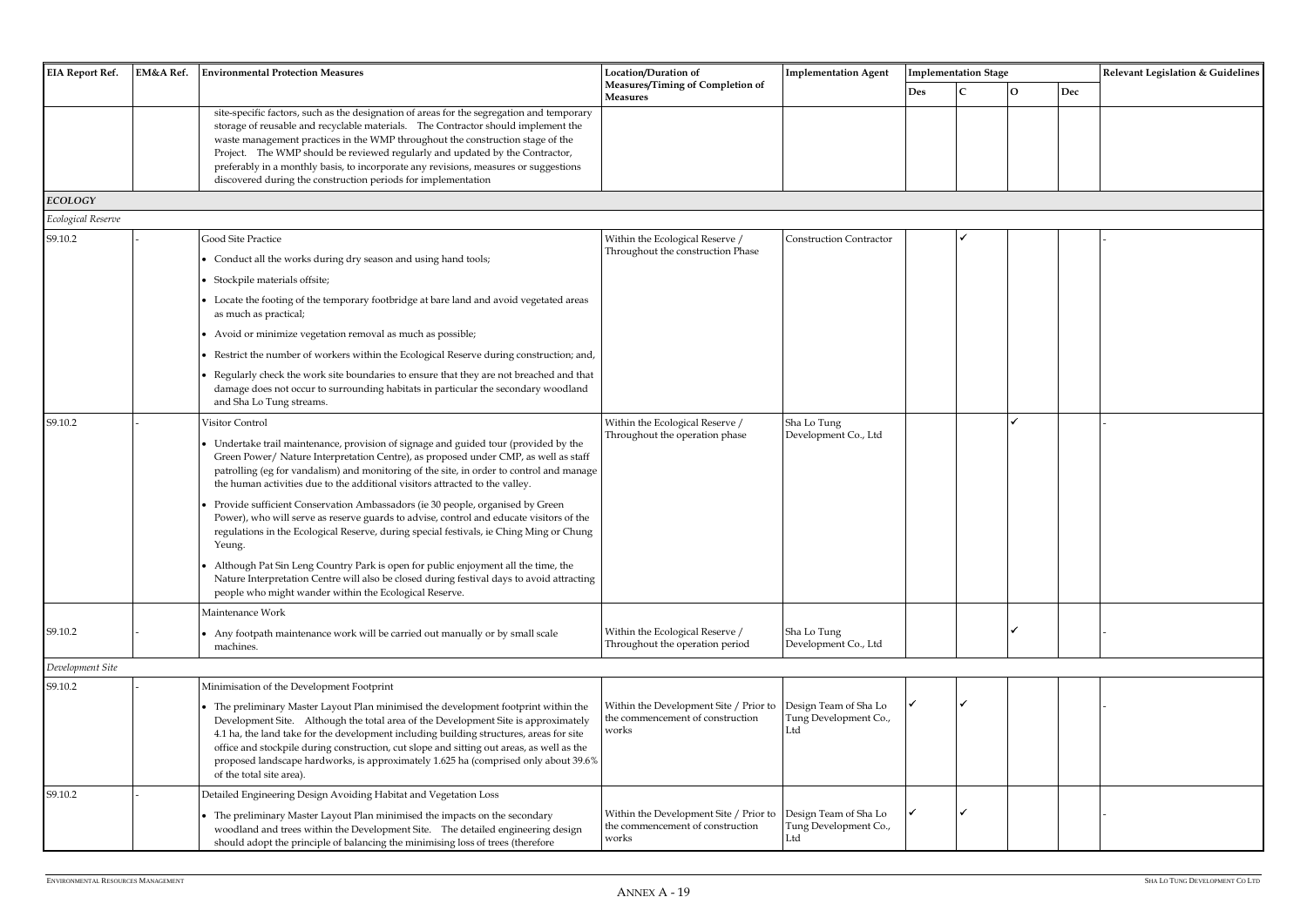| <b>EIA Report Ref.</b> | EM&A Ref. | <b>Environmental Protection Measures</b>                                                                                                                                                                                                                                                                                                                                                                                                                                                                                                                                                                                                                                                                                                                                                                                                                                                                                                                                                                                                                                                                                                                                                                                                                                                                                                                                                                                                                                                                                                                                                                                                                                                                                                                      | Location/Duration of                                                | <b>Implementation Agent</b>    | <b>Implementation Stage</b> |   |  |
|------------------------|-----------|---------------------------------------------------------------------------------------------------------------------------------------------------------------------------------------------------------------------------------------------------------------------------------------------------------------------------------------------------------------------------------------------------------------------------------------------------------------------------------------------------------------------------------------------------------------------------------------------------------------------------------------------------------------------------------------------------------------------------------------------------------------------------------------------------------------------------------------------------------------------------------------------------------------------------------------------------------------------------------------------------------------------------------------------------------------------------------------------------------------------------------------------------------------------------------------------------------------------------------------------------------------------------------------------------------------------------------------------------------------------------------------------------------------------------------------------------------------------------------------------------------------------------------------------------------------------------------------------------------------------------------------------------------------------------------------------------------------------------------------------------------------|---------------------------------------------------------------------|--------------------------------|-----------------------------|---|--|
|                        |           |                                                                                                                                                                                                                                                                                                                                                                                                                                                                                                                                                                                                                                                                                                                                                                                                                                                                                                                                                                                                                                                                                                                                                                                                                                                                                                                                                                                                                                                                                                                                                                                                                                                                                                                                                               | Measures/Timing of Completion of<br><b>Measures</b>                 |                                | <b>Des</b>                  | C |  |
|                        |           | secondary woodland) and ecological habitats with the visual impact of the Project.<br>This has been demonstrated in the preliminary Master Layout Plan which preserved<br>majority of the secondary woodland (in which only approximately 0.03 ha would be<br>affected). Provision of an additional 20 m wide non-building buffer between the Sha<br>Lo Tung SSSI and construction activities in Development Site should be strictly<br>implemented.                                                                                                                                                                                                                                                                                                                                                                                                                                                                                                                                                                                                                                                                                                                                                                                                                                                                                                                                                                                                                                                                                                                                                                                                                                                                                                          |                                                                     |                                |                             |   |  |
| S9.10.2                |           | Prevention of Construction Runoff from Polluting the Nearby Watercourse and Ecological<br>Sensitive Areas<br>• Completion of Sha Lo Tung Road Improvement in advance. Before any construction<br>works are undertaken within the Development Site, the Sha Lo Tung Road should be<br>improved with well designed drainage systems. All of the construction run-off will be<br>collected by the temporary drainage system with sandtrap (with sufficient capacity)<br>and then discharged to the newly constructed stormwater drainage system along the<br>improved Sha Lo Tung Road.                                                                                                                                                                                                                                                                                                                                                                                                                                                                                                                                                                                                                                                                                                                                                                                                                                                                                                                                                                                                                                                                                                                                                                          | Within the Development Site /<br>Throughout the construction period | <b>Construction Contractor</b> |                             |   |  |
| S9.10.2                |           | Restricted Earthworks to the Dry Season. Major Earthworks within the Development<br>Site will only be undertaken in the dry season (November to March) in order to avoid<br>the risk of construction runoff reaching ecological sensitive areas.  With the<br>implementation of this measure, the risk from excessive construction runoff in the event<br>of a heavy rainstorm could be prevented. Major earthworks will be strictly prohibited<br>during the wet season to minimise any ecological risk to the Sha Lo Tung Valley.                                                                                                                                                                                                                                                                                                                                                                                                                                                                                                                                                                                                                                                                                                                                                                                                                                                                                                                                                                                                                                                                                                                                                                                                                           | Within the Development Site /<br>Throughout the construction period | <b>Construction Contractor</b> |                             |   |  |
| S9.10.2                |           | Adoption of Construction Sequences. Given that the Development Site is elongated in<br>shape and hilly in nature, the construction sequence should be well managed in order<br>to limit the volume of surface runoff and treated effluent generated on-site, in particular<br>during the wet season (works other than earthworks). In order to limit the size of<br>exposed area and volume of the surface runoff, the construction activities will be<br>carried out sequentially (phase by phase and sub-area to sub-area) rather than in<br>parallel (refer to Site Formation Construction Sequence as shown in Figure 3.13 in the<br>EIA Report). Such arrangement will help ensure that no construction runoff will<br>discharge into Sha Lo Tung Stream.                                                                                                                                                                                                                                                                                                                                                                                                                                                                                                                                                                                                                                                                                                                                                                                                                                                                                                                                                                                                | Within the Development Site /<br>Throughout the construction period | <b>Construction Contractor</b> |                             |   |  |
| S9.10.2                |           | Provision of Temporary Drainage Channels. Peripheral temporary drainage channels<br>(special designed U-channel, like a "J" shape will be used) should be constructed along Throughout the construction period<br>low side of all of the works areas within the Development Site prior to the<br>commencement of the construction works (refer to Figure 6.3 in the EIA Report). All of<br>the construction run-off will be collected by the temporary drainage system with a<br>sufficient number of sandtraps and oil interceptors and then discharged to the newly<br>constructed stormwater drainage system along the Sha Lo Tung Road. A sandtrap of<br>large capacity is proposed to connect between the temporary drainage system within<br>the Development Site and the newly constructed stormwater drains beneath the Sha Lo<br>Tung Road. All surface runoff within the site will be diverted to this sandtrap before it<br>is discharged from the site.  Due to the lower level at the surface water collection point<br>within the Development Site, the surface water within the Site will be stored to<br>temporary storage tank (after passing through sandtrap) in which a submersible pump<br>will operate to continuously pump the surface runoff to the proposed sandtrap. A<br>spare submersible pump will be put in place in the storage tank for contingency<br>purpose. Dual power supply or ring main supply and standby submersible pumps<br>will also be provided to prevent the occurrence of emergency discharge of surface<br>runoff into nearby SSSI and CA zones. In accordance with Section 8.2.4 of<br>Geotechnical Manual for Slopes, the design of temporary drainage system was based on<br>1 in 20 years return period. | Within the Development Site /                                       | <b>Construction Contractor</b> |                             |   |  |
| S9.10.2                |           | Provision of Silt Removal Facility. Sandtraps will be provided on site for wastewater<br>treatment before discharge. The Contractor should ensure that the sandtraps will be<br>large enough to handle the site runoff / discharges and will be properly maintained.                                                                                                                                                                                                                                                                                                                                                                                                                                                                                                                                                                                                                                                                                                                                                                                                                                                                                                                                                                                                                                                                                                                                                                                                                                                                                                                                                                                                                                                                                          | Within the Development Site /<br>Throughout the construction period | <b>Construction Contractor</b> |                             |   |  |

|     | <b>Implementation Stage</b> |             |     | Relevant Legislation & Guidelines                                                                                     |
|-----|-----------------------------|-------------|-----|-----------------------------------------------------------------------------------------------------------------------|
| Des | $\mathbf C$                 | $\mathbf O$ | Dec |                                                                                                                       |
|     |                             |             |     |                                                                                                                       |
|     | ✓                           |             |     | Practice Note for Professional Persons,<br>Construction Site Drainage<br>(ProPECC PN 1/94) published by<br><b>EPD</b> |
|     | ✔                           |             |     |                                                                                                                       |
|     | ✓                           |             |     | Practice Note for Professional Persons,<br>Construction Site Drainage<br>(ProPECC PN 1/94) published by<br><b>EPD</b> |
|     | ✓                           |             |     | Practice Note for Professional Persons,<br>Construction Site Drainage<br>(ProPECC PN 1/94)                            |
|     | ✓                           |             |     | Practice Note for Professional Persons,<br>Construction Site Drainage<br>(ProPECC PN 1/94)                            |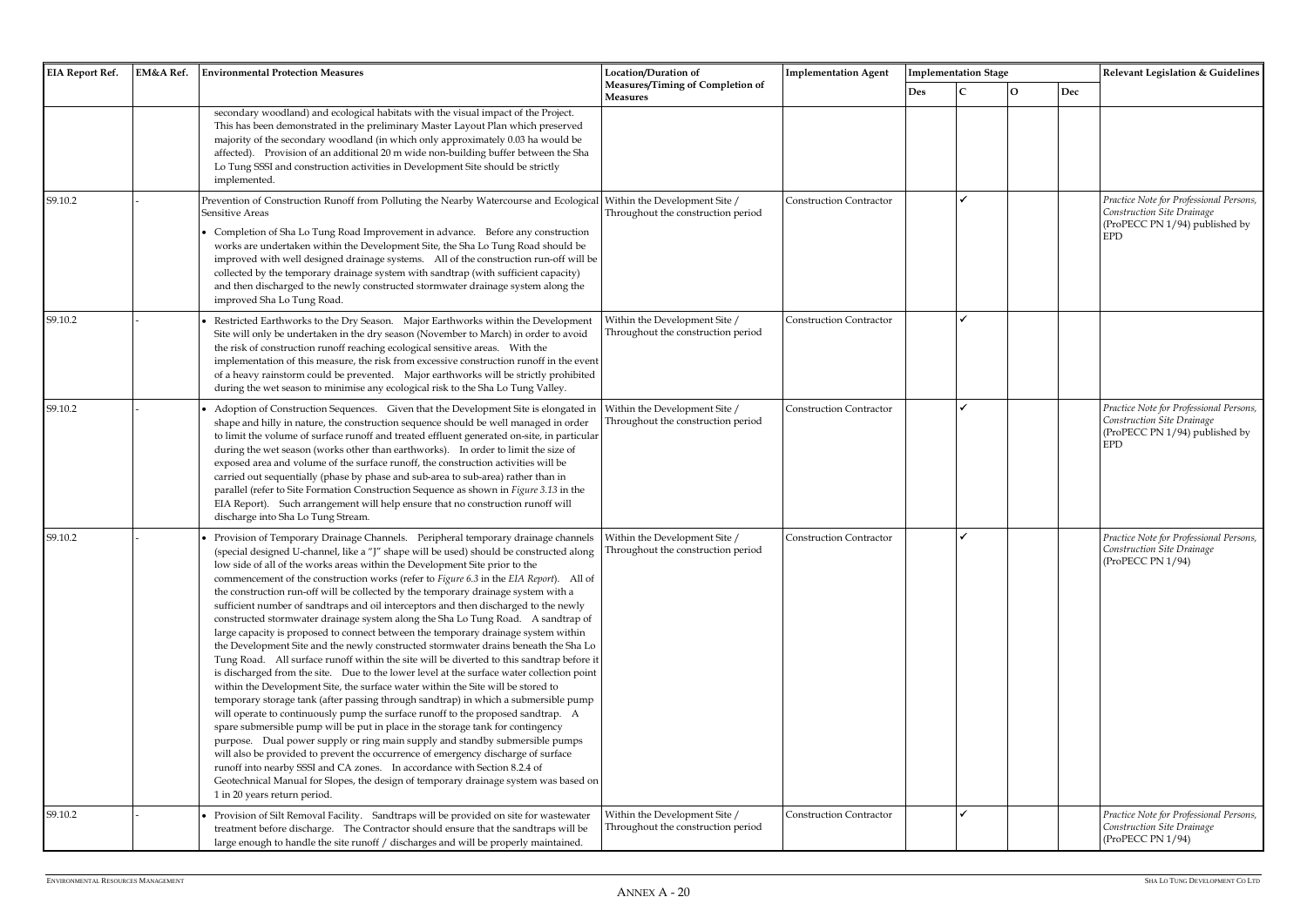| <b>EIA Report Ref.</b> | EM&A Ref. | <b>Environmental Protection Measures</b>                                                                                                                                                                                                                                                                                                                                                                                                                                                                                                                                                                                                                                                                                                                                                                                                                                                                                                                                                                                                                                                                                                                                                                                                                                                                                                                                                                                                                                                                                                                                                                                                                                                                                            | Location/Duration of<br><b>Implementation Agent</b>                                                                                                                     |                                                                 |            | <b>Implementation Stage</b> |              |     |  |  |
|------------------------|-----------|-------------------------------------------------------------------------------------------------------------------------------------------------------------------------------------------------------------------------------------------------------------------------------------------------------------------------------------------------------------------------------------------------------------------------------------------------------------------------------------------------------------------------------------------------------------------------------------------------------------------------------------------------------------------------------------------------------------------------------------------------------------------------------------------------------------------------------------------------------------------------------------------------------------------------------------------------------------------------------------------------------------------------------------------------------------------------------------------------------------------------------------------------------------------------------------------------------------------------------------------------------------------------------------------------------------------------------------------------------------------------------------------------------------------------------------------------------------------------------------------------------------------------------------------------------------------------------------------------------------------------------------------------------------------------------------------------------------------------------------|-------------------------------------------------------------------------------------------------------------------------------------------------------------------------|-----------------------------------------------------------------|------------|-----------------------------|--------------|-----|--|--|
|                        |           |                                                                                                                                                                                                                                                                                                                                                                                                                                                                                                                                                                                                                                                                                                                                                                                                                                                                                                                                                                                                                                                                                                                                                                                                                                                                                                                                                                                                                                                                                                                                                                                                                                                                                                                                     | Measures/Timing of Completion of<br><b>Measures</b>                                                                                                                     |                                                                 | <b>Des</b> | C                           | $\mathbf{O}$ | Dec |  |  |
|                        |           | The design of efficient silt removal facilities should be based on the guidelines in<br>Appendix A1 of ProPECC PN 1/94. The effectiveness of the sand traps should be<br>checked and maintained regularly.                                                                                                                                                                                                                                                                                                                                                                                                                                                                                                                                                                                                                                                                                                                                                                                                                                                                                                                                                                                                                                                                                                                                                                                                                                                                                                                                                                                                                                                                                                                          |                                                                                                                                                                         |                                                                 |            |                             |              |     |  |  |
| S9.10.2                |           | Separate Temporary Drainage System for Natural Runoff. The temporary drainage<br>system may not be able to handle high volume of natural hinterland surface runoff<br>from the surrounding hills during heavy rainfalls. The surface runoff from the Site<br>could be separated from the natural hinterland surface runoff by deployment of two<br>drainage systems. To cater for the surface water running from the hinterland in<br>particular at the southern end to the low profile of the Site, a separate temporary<br>drainage system including catchpits and drainage pipes is proposed to direct the<br>natural surface runoff without any contamination due to site activities to north side of<br>the site (refer to Figure 6.3 in the EIA Report).                                                                                                                                                                                                                                                                                                                                                                                                                                                                                                                                                                                                                                                                                                                                                                                                                                                                                                                                                                      | Within the Development Site /<br>Throughout the construction period                                                                                                     | <b>Construction Contractor</b>                                  |            |                             |              |     |  |  |
| S9.10.2                |           | Erection of Site Hoardings and Chain-link Fence with Seal. Site hoardings and chain-<br>link fence will be erected along the temporary drainage system enclosing the whole<br>Development Site (refer to Figures 6.3 & 6.4). The hoardings and chain-link fence<br>should be erected firmly attached to the channel (any gaps are to be filled and<br>cemented) in order to avoid any accidental spilling over the peripheral channel to the<br>nearby streams. All of the excessive runoff due to heavy rainfall or overflow of<br>sandtraps/ storage tanks could be retained within the Site and avoid any accidental<br>discharges into the Sha Lo Tung Stream. The erection of the hoardings and chain-link<br>fence should avoid any additional impacts to the existing trees.                                                                                                                                                                                                                                                                                                                                                                                                                                                                                                                                                                                                                                                                                                                                                                                                                                                                                                                                                 | Within the Development Site /<br>Throughout the construction period                                                                                                     | <b>Construction Contractor</b>                                  |            |                             |              |     |  |  |
| S9.10.2                |           | Daily Inspection. Green Power will provide a Conservation Specialist to stay on-site<br>during the construction phase. The Green Power representative will inspect the site<br>daily to check the implementation and effectiveness of the runoff control measures.<br>The person will have the authority to stop the construction works should the<br>implementation and effectiveness of the runoff control measures not be satisfactory.                                                                                                                                                                                                                                                                                                                                                                                                                                                                                                                                                                                                                                                                                                                                                                                                                                                                                                                                                                                                                                                                                                                                                                                                                                                                                          | Within the Development Site /<br>Throughout the construction period                                                                                                     | <b>Construction Contractor</b>                                  |            |                             |              |     |  |  |
| S9.10.2                |           | Avoidance of Encroachment onto Country Park and SSSI<br>Demarcate the boundary of Pat Sin Leng Country Park, Conservation Area, Sha Lo<br>Tung SSSI and the Development Site prior the commencement of construction activities.<br>The works site should be enclosed by site hoarding which will restrict all of the work<br>activities within the Development Site boundary.                                                                                                                                                                                                                                                                                                                                                                                                                                                                                                                                                                                                                                                                                                                                                                                                                                                                                                                                                                                                                                                                                                                                                                                                                                                                                                                                                       | Within the Development Site /<br>Throughout the construction period                                                                                                     | Design Team of Sha Lo<br>Tung Development Co.,<br>Ltd           |            | ✓                           |              |     |  |  |
| S9.10.2                | S8.2.1    | Vegetation Transplantation<br>• Bamboo Orchid and Willow-leaved Camellia were identified as being of conservation<br>interest within the Development Site. As a mitigation measure, the affected<br>individuals (if confirmed as necessary during detailed engineering design) will be<br>transplanted to suitable nearby habitats prior to the construction phase as far as<br>practicable. A detailed vegetation survey on the plant species will be conducted<br>within the Development Site by a suitably qualified botanist/ecologist to identify and<br>record the affected individuals prior to the commencement of site clearance works.<br>The survey will also serve to identify any other plants of conservation interest which<br>may be present in the Development Site (eg Viburnum hanceanum) which also need<br>transplanting. Feasibility and suitability of transplanting the affected plant species<br>will be carefully studied and suitable receptor sites will be identified. A detailed<br>transplantation proposal providing information on transplantation methodology,<br>recipient site, implementation programme, watering requirement, post-transplantation<br>monitoring and personnel involved shall be submitted to and approved by EPD, AFCD<br>and District Lands Office. Transplantation will be supervised by a suitably qualified<br>botanist/ horticulturist. After transplantation, monitoring will be undertaken to check<br>the performance and health conditions of the transplanted individuals on a weekly<br>basis for the first month after transplantation and on a monthly basis for an additional<br>eleven months. Remedial actions will be discussed with EPD, AFCD and District | Within the Development Site /<br>Vegetation survey - prior to the<br>commencement of site clearance works<br>Post-transplantation monitoring - after<br>transplantation | Environmental Team<br>employs a qualified<br>botanist/ecologist |            |                             |              |     |  |  |

|     | <b>Implementation Stage</b> |             |     | Relevant Legislation & Guidelines               |
|-----|-----------------------------|-------------|-----|-------------------------------------------------|
| Des | $\mathsf C$                 | $\mathbf O$ | Dec |                                                 |
|     |                             |             |     |                                                 |
|     |                             |             |     |                                                 |
|     | $\checkmark$                |             |     | Practice Note for Professional Persons,         |
|     |                             |             |     | Construction Site Drainage<br>(ProPECC PN 1/94) |
|     |                             |             |     |                                                 |
|     |                             |             |     |                                                 |
|     |                             |             |     |                                                 |
|     |                             |             |     |                                                 |
|     | $\checkmark$                |             |     | $\overline{\phantom{a}}$                        |
|     |                             |             |     |                                                 |
|     |                             |             |     |                                                 |
|     |                             |             |     |                                                 |
|     |                             |             |     |                                                 |
|     |                             |             |     |                                                 |
|     | $\checkmark$                |             |     | -                                               |
|     |                             |             |     |                                                 |
|     |                             |             |     |                                                 |
|     |                             |             |     |                                                 |
|     | $\checkmark$                |             |     | $\overline{\phantom{a}}$                        |
|     |                             |             |     |                                                 |
|     |                             |             |     |                                                 |
|     |                             |             |     |                                                 |
|     |                             |             |     |                                                 |
|     |                             |             |     |                                                 |
|     |                             |             |     |                                                 |
|     |                             |             |     |                                                 |
|     |                             |             |     |                                                 |
|     |                             |             |     |                                                 |
|     |                             |             |     |                                                 |
|     |                             |             |     |                                                 |
|     |                             |             |     |                                                 |
|     |                             |             |     |                                                 |
|     |                             |             |     |                                                 |
|     |                             |             |     |                                                 |
|     |                             |             |     |                                                 |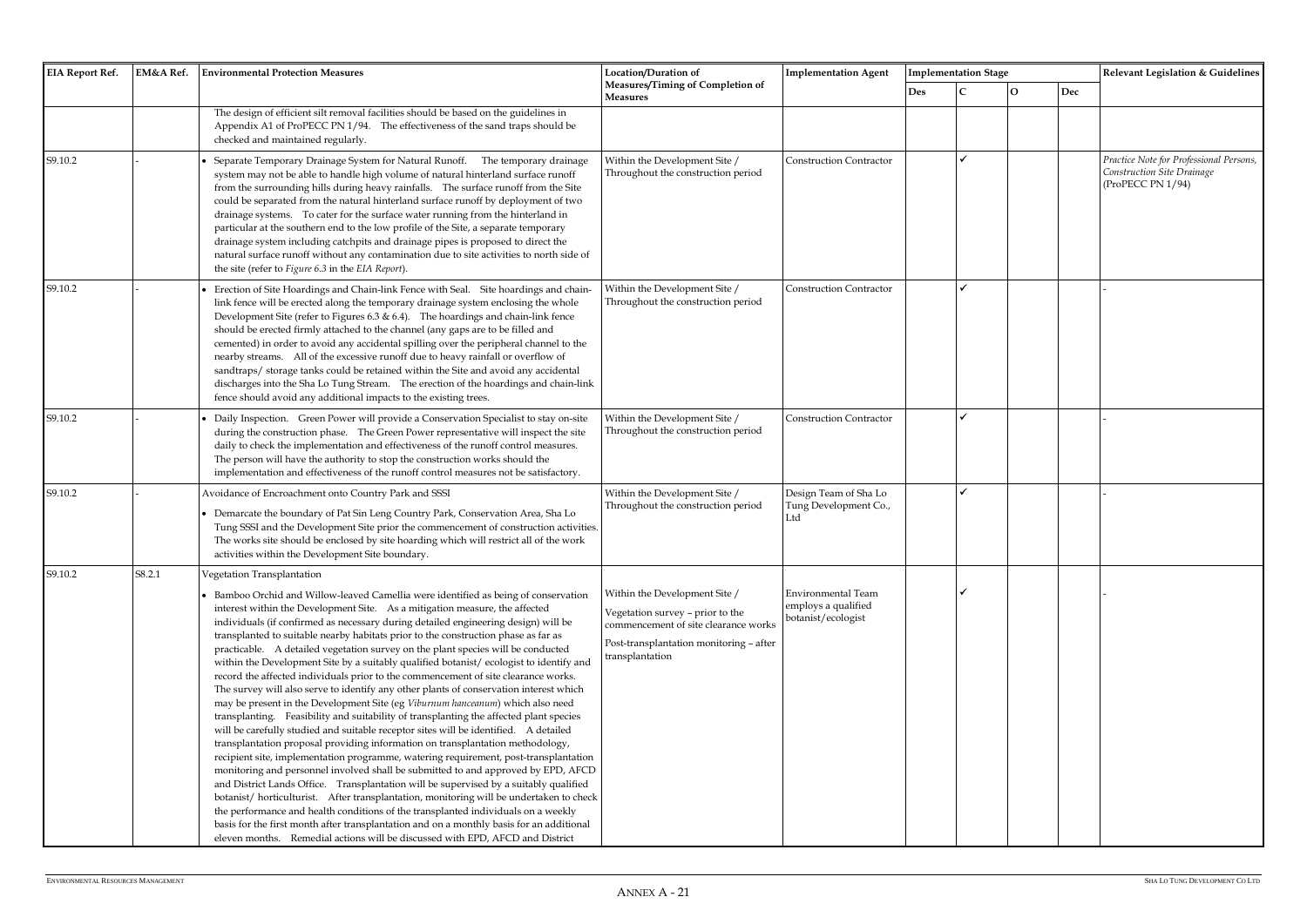| <b>EIA Report Ref.</b> | EM&A Ref. | <b>Environmental Protection Measures</b><br>Location/Duration of                                                                                                                                                                                                                                                                                                                                                                                                                                                                                                                                                                                                                                                                                                                                                                                                                                                                                                                                                                                                   | <b>Implementation Agent</b>                                                                                                                                                                                                        |                                                                                                                                                          | <b>Implementation Stage</b> |  |              | Relevant Legislation & Guidelines |                                                                                            |
|------------------------|-----------|--------------------------------------------------------------------------------------------------------------------------------------------------------------------------------------------------------------------------------------------------------------------------------------------------------------------------------------------------------------------------------------------------------------------------------------------------------------------------------------------------------------------------------------------------------------------------------------------------------------------------------------------------------------------------------------------------------------------------------------------------------------------------------------------------------------------------------------------------------------------------------------------------------------------------------------------------------------------------------------------------------------------------------------------------------------------|------------------------------------------------------------------------------------------------------------------------------------------------------------------------------------------------------------------------------------|----------------------------------------------------------------------------------------------------------------------------------------------------------|-----------------------------|--|--------------|-----------------------------------|--------------------------------------------------------------------------------------------|
|                        |           |                                                                                                                                                                                                                                                                                                                                                                                                                                                                                                                                                                                                                                                                                                                                                                                                                                                                                                                                                                                                                                                                    | <b>Measures/Timing of Completion of</b><br>Measures                                                                                                                                                                                |                                                                                                                                                          | Des                         |  | $\mathbf{O}$ | Dec                               |                                                                                            |
|                        |           | Lands Office in the event of unsuccessful transplantation.                                                                                                                                                                                                                                                                                                                                                                                                                                                                                                                                                                                                                                                                                                                                                                                                                                                                                                                                                                                                         |                                                                                                                                                                                                                                    |                                                                                                                                                          |                             |  |              |                                   |                                                                                            |
| S9.10.2                |           | Good Site Practice<br>Erect fences along the boundary of the works area before the commencement of works<br>to prevent vehicle movements, and encroachment of personnel, onto adjacent areas in<br>particular the Pat Sin Leng Country Park, Conservation Area and Sha Lo Tung Valley<br>(including Sha Lo Tung SSSI and streams);                                                                                                                                                                                                                                                                                                                                                                                                                                                                                                                                                                                                                                                                                                                                 | Within Development Site / Throughout   Construction Contractor<br>the construction period                                                                                                                                          |                                                                                                                                                          |                             |  |              |                                   | Practice Note for Professional Persons,<br>Construction Site Drainage<br>(ProPECC PN 1/94) |
|                        |           | Restrict the number of workers within the Development Site during construction and<br>request workers do not enter the ecologically sensitive areas, such as the Sha Lo Tung<br>SSSI (unless necessary for the works to be undertaken in the Ecological Reserve) during<br>working hours, throughout the construction phase;                                                                                                                                                                                                                                                                                                                                                                                                                                                                                                                                                                                                                                                                                                                                       |                                                                                                                                                                                                                                    |                                                                                                                                                          |                             |  |              |                                   |                                                                                            |
|                        |           | Regularly check the work site boundaries to ensure that they are not breached and that<br>damage does not occur to surrounding areas in particular the Pat Sin Leng Country<br>Park, Conservation Area and Sha Lo Tung Valley (including Sha Lo Tung SSSI and<br>streams);                                                                                                                                                                                                                                                                                                                                                                                                                                                                                                                                                                                                                                                                                                                                                                                         |                                                                                                                                                                                                                                    |                                                                                                                                                          |                             |  |              |                                   |                                                                                            |
|                        |           | Reinstate temporarily affected areas immediately after completion of construction<br>works, through on-site tree/shrub planting. The tree/shrub species will be chosen<br>with reference to those in the surrounding area and/or Annex F2 in EIA Report; and,                                                                                                                                                                                                                                                                                                                                                                                                                                                                                                                                                                                                                                                                                                                                                                                                      |                                                                                                                                                                                                                                    |                                                                                                                                                          |                             |  |              |                                   |                                                                                            |
|                        |           | • No night time construction works within the Development Site.                                                                                                                                                                                                                                                                                                                                                                                                                                                                                                                                                                                                                                                                                                                                                                                                                                                                                                                                                                                                    |                                                                                                                                                                                                                                    |                                                                                                                                                          |                             |  |              |                                   |                                                                                            |
| S9.12.1                | S8.2.2    | Daily Stream Monitoring                                                                                                                                                                                                                                                                                                                                                                                                                                                                                                                                                                                                                                                                                                                                                                                                                                                                                                                                                                                                                                            |                                                                                                                                                                                                                                    |                                                                                                                                                          |                             |  |              |                                   |                                                                                            |
|                        |           | Daily stream monitoring should be undertaken along Sha Lo Tung Stream next to the<br>Development Site (the stream monitoring section) as shown in Figure 12.2 in the EIA<br>Report during the construction phase. No more than three weeks prior to the<br>commencement of the construction phase and the impact monitoring, a baseline stream<br>monitoring will be undertaken on three occasions (days) for a week.  Within a week<br>after the completion of the construction works, a post-project stream monitoring will be<br>carried out on three occasions (days)                                                                                                                                                                                                                                                                                                                                                                                                                                                                                          | Sha Lo Tung Perennial Stream /<br>Baseline monitoring: No more than 3<br>weeks prior to construction<br>commencement<br>Impact monitoring: throughout the<br>construction period                                                   | Environmental Team<br>employs a qualified<br>person<br>(Environmentalist/<br>Ecologist with at least 3<br>years relevant experience<br>in field surveys) |                             |  |              |                                   |                                                                                            |
|                        |           | The qualified person (Environmentalist/Ecologist with at least 3 years relevant<br>experience in field surveys) should walk along the stream bank of the stream<br>monitoring section to identify the signs of the impact. Stream photographic records at<br>five fixed locations along the stream should be established during baseline, impact and<br>post-project monitoring. The stream photographic records should be reviewed and<br>compared so as to identify any daily changes of the stream condition. Should any<br>signs of the impact observed during the stream monitoring and confirmed or suspected<br>to be related to the construction work activities, the construction works should be<br>halted immediately until the pollution source(s) can be identified. A Preliminary<br>Daily Stream Monitoring Checklist is presented in Annex C of the EM&A Manual.<br>Should any signs of the impact be observed during the stream monitoring, the actions<br>listed in the Event and Action Plan in Table 8.2 in this Manual should be carried out. |                                                                                                                                                                                                                                    |                                                                                                                                                          |                             |  |              |                                   |                                                                                            |
| S9.12.1                | S8.2.3    | <b>Biological Monitoring</b>                                                                                                                                                                                                                                                                                                                                                                                                                                                                                                                                                                                                                                                                                                                                                                                                                                                                                                                                                                                                                                       | Sha Lo Tung Perennial Stream & pools<br>within the wet abandoned agricultural                                                                                                                                                      | Environmental Team<br>employs a qualified                                                                                                                |                             |  |              |                                   |                                                                                            |
|                        |           | The species composition and relative abundance of riparian vegetation, adult odonate<br>and fish communities along Sha Lo Tung perennial streams (particularly in the<br>proximity to the development site) and the wet abandoned agricultural land are<br>considered as biological indicators of the aquatic habitat conditions. Any stream<br>pollution due to uncontrolled surface runoff from the proposed development would<br>influence the water quality of Sha Lo Tung perennial streams and / or pools within the<br>wet abandoned agricultural land at the northeast of but outside the Development Site,<br>and therefore also the associated floral and faunal communities.<br>• A baseline biological monitoring for the riparian vegetation, adult odonate and fish<br>communities should be conducted once during the wet season and once during the dry                                                                                                                                                                                            | land within the Development Site /<br>Baseline survey - prior to the<br>commencement of construction works<br>Impact monitoring - throughout the<br>construction period<br>Operational monitoring: first 12 months<br>of operation | botanist/ecologist                                                                                                                                       |                             |  |              |                                   |                                                                                            |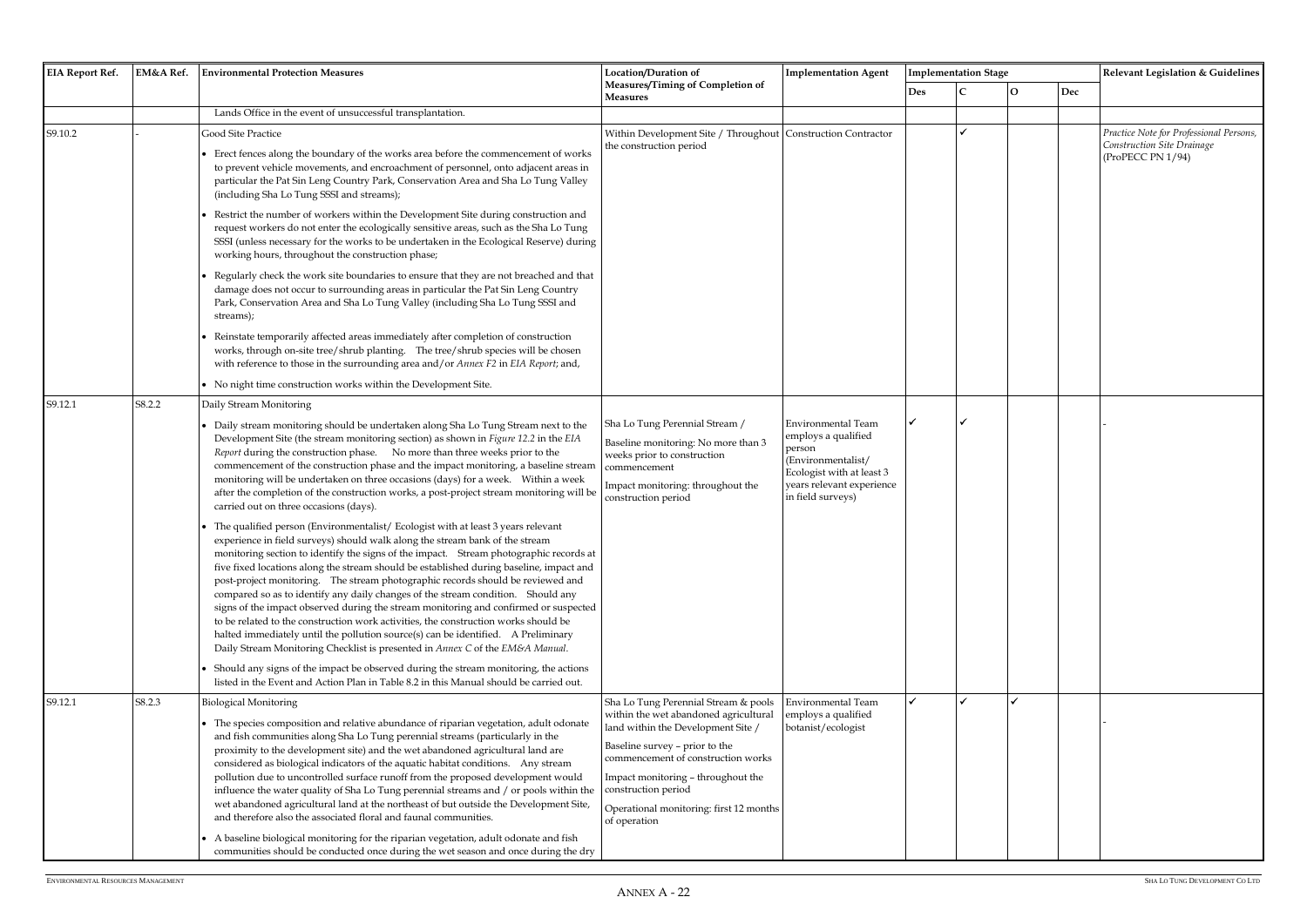| <b>EIA Report Ref.</b> | EM&A Ref. | <b>Environmental Protection Measures</b>                                                                                                                                                                                                                                                                                                                                                                                                                                                                                                                                                                                                                                                                                                                                                                                                                                                                                                                                                                                                                                                                                                                                                                                                                                                                                                                                                                                                                                                                                                                                                                                                                                                                                                                                                                                                                                                                                                                                                                                                                                                                                                                                                                                                                                                                                                                                                                                                                                                                                                                                                                              | <b>Location/Duration of</b>                                                                                                                                                                                                               | <b>Implementation Agent</b>         | <b>Implementation Stage</b> |  |              | Relevant Legislation & Guidelines |  |
|------------------------|-----------|-----------------------------------------------------------------------------------------------------------------------------------------------------------------------------------------------------------------------------------------------------------------------------------------------------------------------------------------------------------------------------------------------------------------------------------------------------------------------------------------------------------------------------------------------------------------------------------------------------------------------------------------------------------------------------------------------------------------------------------------------------------------------------------------------------------------------------------------------------------------------------------------------------------------------------------------------------------------------------------------------------------------------------------------------------------------------------------------------------------------------------------------------------------------------------------------------------------------------------------------------------------------------------------------------------------------------------------------------------------------------------------------------------------------------------------------------------------------------------------------------------------------------------------------------------------------------------------------------------------------------------------------------------------------------------------------------------------------------------------------------------------------------------------------------------------------------------------------------------------------------------------------------------------------------------------------------------------------------------------------------------------------------------------------------------------------------------------------------------------------------------------------------------------------------------------------------------------------------------------------------------------------------------------------------------------------------------------------------------------------------------------------------------------------------------------------------------------------------------------------------------------------------------------------------------------------------------------------------------------------------|-------------------------------------------------------------------------------------------------------------------------------------------------------------------------------------------------------------------------------------------|-------------------------------------|-----------------------------|--|--------------|-----------------------------------|--|
|                        |           |                                                                                                                                                                                                                                                                                                                                                                                                                                                                                                                                                                                                                                                                                                                                                                                                                                                                                                                                                                                                                                                                                                                                                                                                                                                                                                                                                                                                                                                                                                                                                                                                                                                                                                                                                                                                                                                                                                                                                                                                                                                                                                                                                                                                                                                                                                                                                                                                                                                                                                                                                                                                                       | Measures/Timing of Completion of<br><b>Measures</b>                                                                                                                                                                                       |                                     | <b>Des</b>                  |  | $\mathbf{O}$ | Dec                               |  |
|                        |           | season along the Sha Lo Tung Stream and the wet abandoned agricultural land (exact<br>location refer to Figure 12.2 in the EIA report) prior to the commencement of any<br>construction works. The species diversity, relative abundance and community<br>structure of the riparian vegetation, adult odonate and fishes should be recorded<br>during the monitoring. Riparian vegetation, as well as the aquatic plants, encountered<br>and their relative abundance will be recorded with special attention to the signs of<br>pollution, ie mud, observed on the leave surface. Adult odonate (with particular focus<br>on stream specialists) will be surveyed using the transect count method (Figure 12.2 in<br>the EIA Report). Any adult odonate within 10 m from either side of the survey transect<br>(stream monitoring section as shown in Figure 12.2 in the EIA Report) will be identified<br>and counted. The fishes (with particular focus on Hong Kong Paradise Fish, Small<br>Snakehead and Predaceous Chub) will be surveyed of by direct observation and active<br>searching/trapping if necessary. The fishes encountered and their relative abundance<br>will be recorded along the stream monitoring section. The biological monitoring shall<br>be conducted by experienced ecologist(s) of more than 3 years experience on riparian<br>vegetation, adult odonate and fish communities.<br>The impact biological monitoring for the riparian vegetation, adult odonate and fish<br>communities should be conducted biweekly through out the construction period.<br>Baseline and impact monitoring data, in particular the species composition, diversity<br>and relative abundance, should be compared, any substantial differences in habitat<br>characteristics (e.g., water quality, riparian and aquatic vegetation) and the seasonality<br>of the fauna should be noted.<br>Operational monitoring, following the methodology of the baseline stream hydrology<br>and biological monitoring, should be conducted quarterly within the first three years<br>after the completion of construction works (a total twelve occasions). Remedial<br>actions will be discussed with the EPD and AFCD in the event of a change in stream<br>hydrology (ie less stream flow) or decline in species diversity and relative abundance of<br>adult dragonflies and fishes. Seasonal changes should be taken into account in<br>identifying the change in stream hydrology (ie reduction in stream flow) or decline in<br>species diversity and relative abundance of adult dragonflies and fishes). |                                                                                                                                                                                                                                           |                                     |                             |  |              |                                   |  |
| S9.10.3                | S8.2.1    | Compensation<br>• The Project will provide approximately 2 ha of on-site compensatory tree and shrub<br>planting for the loss of secondary woodland (approximately 0.03 ha due to the<br>Development Site and approximately 0.2 ha due to the Sha Lo Tung Road<br>Improvement) and plantation (approximately 0.43 ha due to the Sha Lo Tung Road<br>Improvement). The compensatory planting will be planted on-site, within the<br>Development Site and the Ecological Reserve. The concept of the proposed<br>compensatory planting at the Development Site is presented in Figures 10.5a-c in the<br>EIA Report. The proposed planting area within the Ecological Reserve is<br>recommended in grassland shrubland mosaic to the north of of Lei Uk and the<br>northeast of the Development Site (refer to Figures 9.2 and 10.5b in the EIA Report). It<br>should be noted that the location and size of the compensatory planting should be<br>approved by AFCD and EPD. The selection of planting species shall be made with<br>reference to the species identified in Annex F2 in the EIA Report and be native to Hong<br>Kong or the South China region. The arrangement of the on-site compensatory<br>planting, i.e. tree/ shrub mix and exact location, will be subject to the detailed<br>landscape design. The cut slopes along the improved Sha Lo Tung Road (with<br>approximately 0.47 ha in total) will also be planted with native shrubs and trees or<br>hydroseeded subject to the gradients.                                                                                                                                                                                                                                                                                                                                                                                                                                                                                                                                                                                                                                                                                                                                                                                                                                                                                                                                                                                                                                                                                                       | Within the Development Site /<br>Compensation plans developed during<br>detailed design stage<br>Compensatory planting provided at the<br>end of construction period<br>Compensatory planting maintained<br>through the operational phase | Sha Lo Tung<br>Development Co., Ltd | ✔                           |  |              |                                   |  |
| S9.10.2                |           | Visitor Control<br>• During the Festive periods, ie Ching Ming or Chung Yeung, only the proponent's                                                                                                                                                                                                                                                                                                                                                                                                                                                                                                                                                                                                                                                                                                                                                                                                                                                                                                                                                                                                                                                                                                                                                                                                                                                                                                                                                                                                                                                                                                                                                                                                                                                                                                                                                                                                                                                                                                                                                                                                                                                                                                                                                                                                                                                                                                                                                                                                                                                                                                                   | Within the Development Site<br>/Throughout the operation phase                                                                                                                                                                            | Sha Lo Tung<br>Development Co., Ltd |                             |  |              |                                   |  |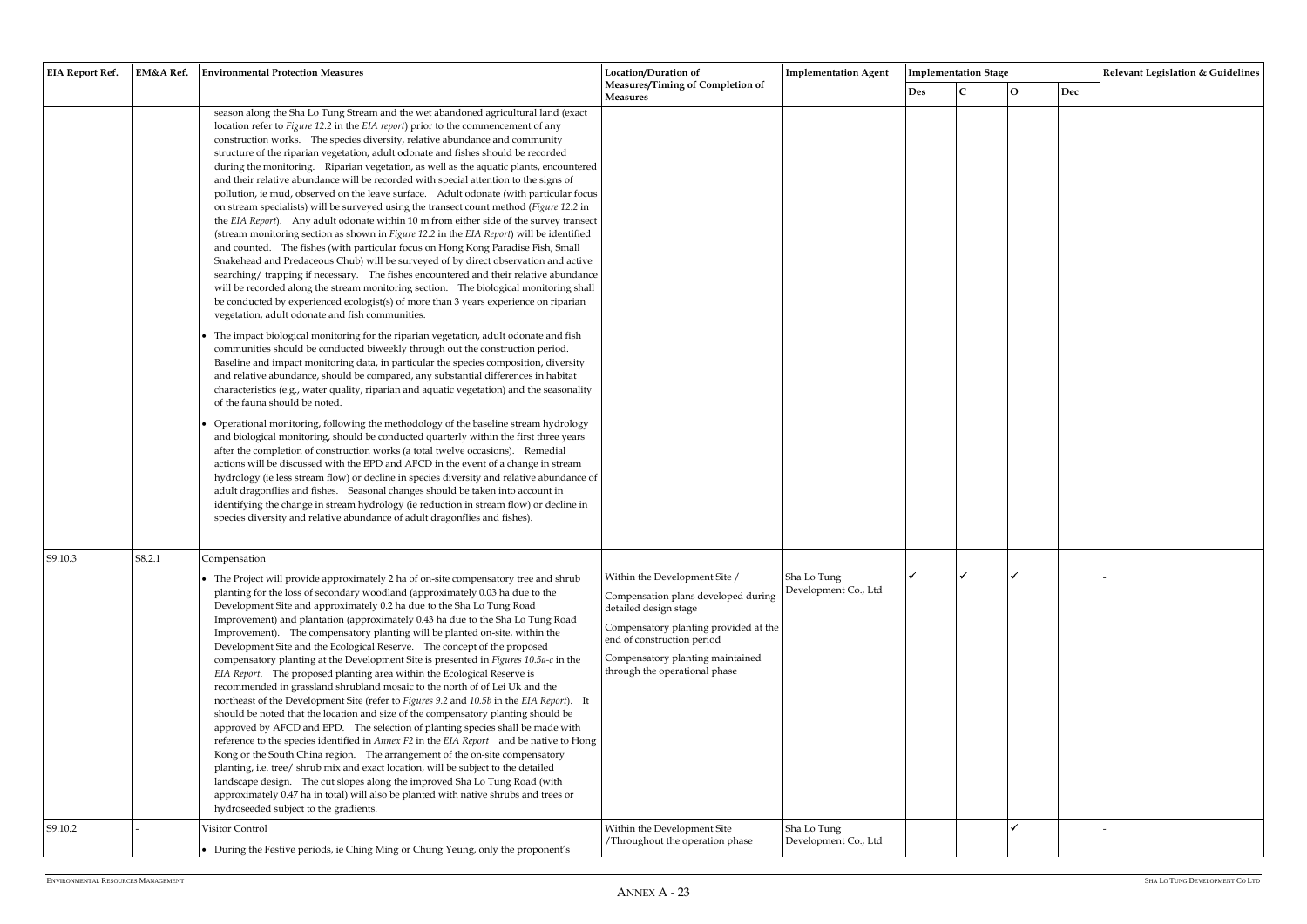| <b>EIA Report Ref.</b> | EM&A Ref. | <b>Environmental Protection Measures</b>                                                                                                                                                                                                                                                                                                                                                                                                                                                                                                                                                                                                                                                                                                                                                                                                                                                                                                                                                                                                                                                 | Location/Duration of                                          | <b>Implementation Agent</b>         |            | <b>Implementation Stage</b> |                |     | Relevant Legislation & Guidelines |
|------------------------|-----------|------------------------------------------------------------------------------------------------------------------------------------------------------------------------------------------------------------------------------------------------------------------------------------------------------------------------------------------------------------------------------------------------------------------------------------------------------------------------------------------------------------------------------------------------------------------------------------------------------------------------------------------------------------------------------------------------------------------------------------------------------------------------------------------------------------------------------------------------------------------------------------------------------------------------------------------------------------------------------------------------------------------------------------------------------------------------------------------|---------------------------------------------------------------|-------------------------------------|------------|-----------------------------|----------------|-----|-----------------------------------|
|                        |           |                                                                                                                                                                                                                                                                                                                                                                                                                                                                                                                                                                                                                                                                                                                                                                                                                                                                                                                                                                                                                                                                                          | Measures/Timing of Completion of<br>Measures                  |                                     | <b>Des</b> |                             | $\overline{O}$ | Dec |                                   |
|                        |           | shuttle buses and emergency vehicles will be allowed to use Sha Lo Tung Road.<br>Visitors to the columbarium will not be allowed to walk up Sha Lo Tung Road unless<br>directed by the Police when need arises. Visitors will only be allowed to leave the<br>columbarium through the shuttle buses so as to avoid human disturbance to Sha Lo<br>Tung Valley. It should be noted that the above arrangement only applies to visitors to<br>the columbarium; visitors to trails and Country Park will not be affected;<br>Manage and restrict visitors' activities within the site by provision of fencing and<br>landscape planting around the Multi-Cultural Education Retreat and Columbarium and<br>encourage them not to wander into the adjacent Ecological Reserve, Conservation Area<br>and Sha Lo Tung SSSI, particularly during festival days; and                                                                                                                                                                                                                             |                                                               |                                     |            |                             |                |     |                                   |
|                        |           | Provide sufficient Conservation Ambassadors (ie 30 people, organised by Green<br>Power), who will serve as reserve guards to advise, control and educate visitors of the<br>regulations in the Ecological Reserve, during special festivals, ie Ching Ming or Chung<br>Yeung.                                                                                                                                                                                                                                                                                                                                                                                                                                                                                                                                                                                                                                                                                                                                                                                                            |                                                               |                                     |            |                             |                |     |                                   |
|                        |           | Special traffic arrangements will be implemented during important Festivals (ie Ching<br>Ming or Chung Yeung) to control the number of vehicles and people to the<br>Development Site. Buyers of Class A niches (20,000) might visit the Columbarium at<br>any time but prior booking would be required during festival days.  Access to the<br>Development Site by vehicle during festival days would be limited to shuttle coach<br>services provided by the SLTDC. Only eligible ticket holders with prior booking<br>would be allowed to take the shuttle. Buyers of Class B niches (40,000) would not be<br>allowed to visit the Columbarium during the festival days.  Control points would be<br>set up and visitors who walk up the SLT Road without valid tickets would not be<br>allowed to enter the Columbarium. Sufficient staff would be deployed by the SLTDC<br>in the Columbarium for crowd control purpose. It should be noted that the above<br>arrangement only applies to visitors to columbarium, visitors to the trails and Country<br>Park will not be affected. |                                                               |                                     |            |                             |                |     |                                   |
| S9.9.2                 |           | <b>Lighting Scheme</b><br>• To the extent practical, structures will utilise appropriate design to complement the<br>surrounding landscape. Materials and finishes will be considered during detailed<br>design (eg finishing of the building surfaces will be in non-reflective, subdued colours<br>to match the surrounding natural environment). There will be minimal public areas<br>lighting and the major lighting sources will be pointed inward and downwards, and<br>non-essential lighting will also be switched off in the middle of the night to avoid<br>disturbance to wildlife.                                                                                                                                                                                                                                                                                                                                                                                                                                                                                          | Within the Development Site<br>Throughout the operation phase | Sha Lo Tung<br>Development Co., Ltd |            |                             |                |     |                                   |
| S9.9.2                 |           | Hill Fire Control<br>• A Quick Fire Response Team will be set up during the operation of the Multi-Cultural<br>Education Retreat cum Columbarium and it should also be noted that emergency access<br>for fire engines will be available after the improvement of Sha Lo Tung Road has been<br>completed.<br>Under the Sha Lo Tung pilot project, an aggressive fire-suppression programme will be<br>implemented to prevent the occurrence of hill fires.  Disturbance due to hillfire,                                                                                                                                                                                                                                                                                                                                                                                                                                                                                                                                                                                                 | Within the Development Site<br>Throughout the operation phase | Sha Lo Tung<br>Development Co., Ltd |            |                             |                |     |                                   |
|                        |           | visitors and vandalism would be controlled by pro-active management, including<br>patrolling and conservation education.                                                                                                                                                                                                                                                                                                                                                                                                                                                                                                                                                                                                                                                                                                                                                                                                                                                                                                                                                                 |                                                               |                                     |            |                             |                |     |                                   |
| S3.4.8                 |           | Application of pesticides, insecticides and normal chemical fertilizers for the<br>landscaping purposes and vegetation maintenance will be prohibited during operation<br>of the Development Site. Should organic fertilizers or slow release chemical fertilizers<br>be required for encouraging the growth of planted vegetation, prior approval from<br>WSD, EPD and AFCD will be required.                                                                                                                                                                                                                                                                                                                                                                                                                                                                                                                                                                                                                                                                                           | Within the Development Site<br>Throughout the operation phase | Sha Lo Tung<br>Development Co., Ltd |            |                             |                |     |                                   |
| S9.10.2                |           | Water Quality Control for Runoff/Storm (see Water Quality section for details)                                                                                                                                                                                                                                                                                                                                                                                                                                                                                                                                                                                                                                                                                                                                                                                                                                                                                                                                                                                                           | Within the Development Site                                   | Sha Lo Tung                         |            |                             |                |     |                                   |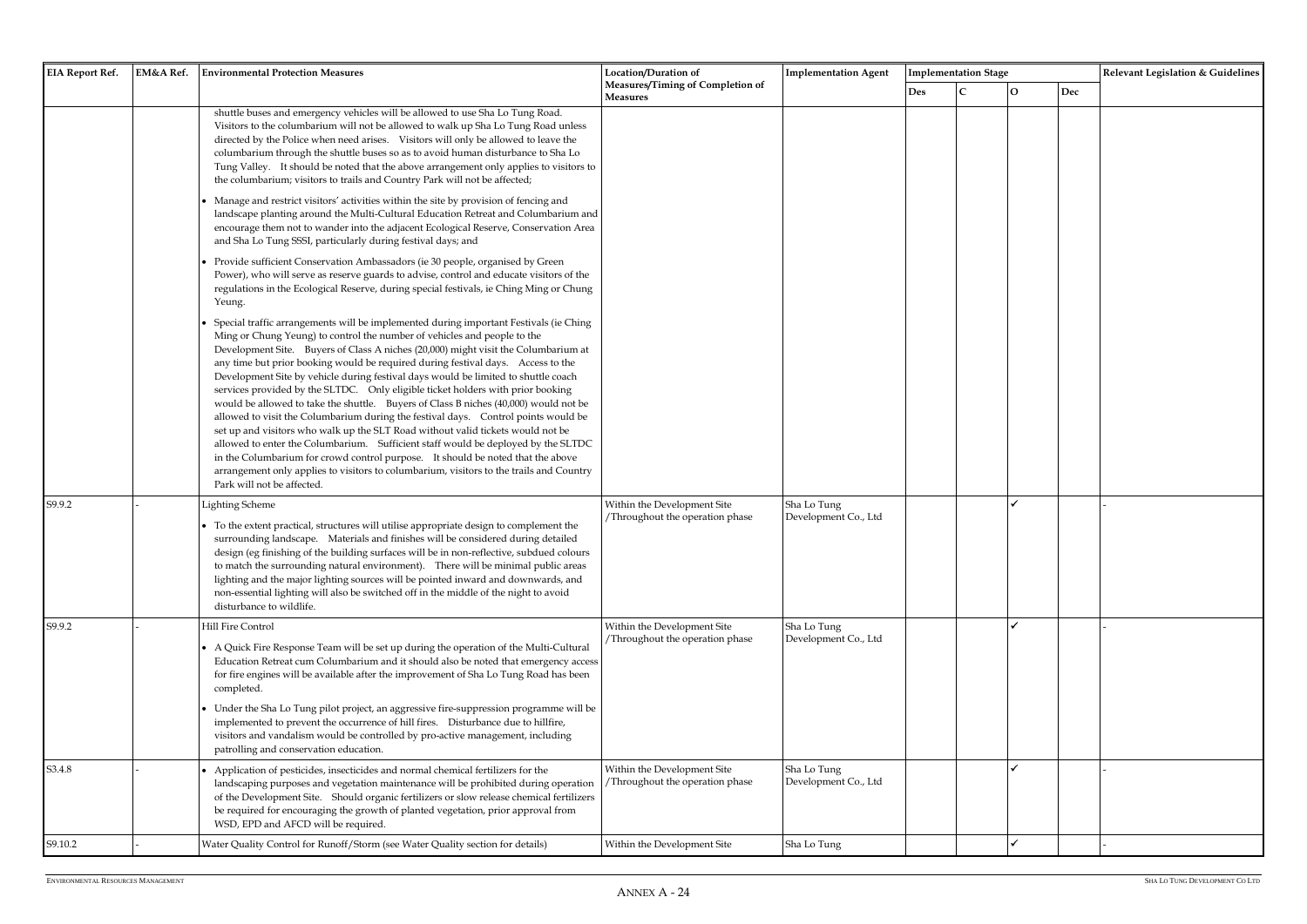| <b>EIA Report Ref.</b>       | EM&A Ref. | <b>Environmental Protection Measures</b>                                                                                                                                                                                                                                                                                                                                                                                                                                                                                                                                                                                                                                                                                                                                                                                                                                                                                                                                                                                                                                                                                                                                                                                                                                                                                                                                                                                                                                                                                                                                                                                    | Location/Duration of                                                                                                             | <b>Implementation Agent</b>         |            | <b>Implementation Stage</b> |   |     | Relevant Legislation & Guidelines                                                                              |
|------------------------------|-----------|-----------------------------------------------------------------------------------------------------------------------------------------------------------------------------------------------------------------------------------------------------------------------------------------------------------------------------------------------------------------------------------------------------------------------------------------------------------------------------------------------------------------------------------------------------------------------------------------------------------------------------------------------------------------------------------------------------------------------------------------------------------------------------------------------------------------------------------------------------------------------------------------------------------------------------------------------------------------------------------------------------------------------------------------------------------------------------------------------------------------------------------------------------------------------------------------------------------------------------------------------------------------------------------------------------------------------------------------------------------------------------------------------------------------------------------------------------------------------------------------------------------------------------------------------------------------------------------------------------------------------------|----------------------------------------------------------------------------------------------------------------------------------|-------------------------------------|------------|-----------------------------|---|-----|----------------------------------------------------------------------------------------------------------------|
|                              |           |                                                                                                                                                                                                                                                                                                                                                                                                                                                                                                                                                                                                                                                                                                                                                                                                                                                                                                                                                                                                                                                                                                                                                                                                                                                                                                                                                                                                                                                                                                                                                                                                                             | <b>Measures/Timing of Completion of</b><br><b>Measures</b>                                                                       |                                     | <b>Des</b> |                             | О | Dec |                                                                                                                |
|                              |           |                                                                                                                                                                                                                                                                                                                                                                                                                                                                                                                                                                                                                                                                                                                                                                                                                                                                                                                                                                                                                                                                                                                                                                                                                                                                                                                                                                                                                                                                                                                                                                                                                             | /Throughout the operation phase                                                                                                  | Development Co., Ltd                |            |                             |   |     |                                                                                                                |
|                              |           | Maintenance Work                                                                                                                                                                                                                                                                                                                                                                                                                                                                                                                                                                                                                                                                                                                                                                                                                                                                                                                                                                                                                                                                                                                                                                                                                                                                                                                                                                                                                                                                                                                                                                                                            |                                                                                                                                  |                                     |            |                             |   |     |                                                                                                                |
| S9.10.2                      |           | • Any footpath maintenance work will be carried out manually or by small scale<br>machines.                                                                                                                                                                                                                                                                                                                                                                                                                                                                                                                                                                                                                                                                                                                                                                                                                                                                                                                                                                                                                                                                                                                                                                                                                                                                                                                                                                                                                                                                                                                                 | Within the Development Site /<br>Throughout the operation period                                                                 | Sha Lo Tung<br>Development Co., Ltd |            |                             |   |     |                                                                                                                |
| Sha Lo Tung Road Improvement |           |                                                                                                                                                                                                                                                                                                                                                                                                                                                                                                                                                                                                                                                                                                                                                                                                                                                                                                                                                                                                                                                                                                                                                                                                                                                                                                                                                                                                                                                                                                                                                                                                                             |                                                                                                                                  |                                     |            |                             |   |     |                                                                                                                |
| S9.10.2                      |           | Detailed Engineering Design Avoiding Habitat and Vegetation Loss                                                                                                                                                                                                                                                                                                                                                                                                                                                                                                                                                                                                                                                                                                                                                                                                                                                                                                                                                                                                                                                                                                                                                                                                                                                                                                                                                                                                                                                                                                                                                            | Within the Sha Lo Tung Road                                                                                                      | Design Team of Sha Lo               |            |                             |   |     |                                                                                                                |
|                              |           | • Minimise the loss of secondary woodland as well as the associated mature trees by<br>adjusting/ fine-tuning the detailed engineering design of the improvement of Sha Lo<br>Tung Road whenever possible, in particular soil nailing in conjunction with temporary<br>cutback, during the detailed design stage.                                                                                                                                                                                                                                                                                                                                                                                                                                                                                                                                                                                                                                                                                                                                                                                                                                                                                                                                                                                                                                                                                                                                                                                                                                                                                                           | Improvement Site / Prior to the<br>commencement of construction works                                                            | Tung Development Co.,<br>∟td        |            |                             |   |     |                                                                                                                |
|                              |           | Avoid the loss of plant species of conservation interest including Incense Tree, Lamb of<br>Tartary, Hong Kong Pavetta, Cycad Fern, Common Tutcheria and Rhodoleia by<br>adjusting/ fine-tuning the detailed engineering design of the improvement of Sha Lo<br>Tung Road whenever possible during the detailed design stage.                                                                                                                                                                                                                                                                                                                                                                                                                                                                                                                                                                                                                                                                                                                                                                                                                                                                                                                                                                                                                                                                                                                                                                                                                                                                                               |                                                                                                                                  |                                     |            |                             |   |     |                                                                                                                |
|                              |           | If the plant species of conservation interest cannot be avoided due to the engineering<br>constraint, the affected individuals will be transplanted to a similar habitat in the<br>vicinity or within the Development Site or Ecological Reserve. See Vegetation<br>Transplantation for details.                                                                                                                                                                                                                                                                                                                                                                                                                                                                                                                                                                                                                                                                                                                                                                                                                                                                                                                                                                                                                                                                                                                                                                                                                                                                                                                            |                                                                                                                                  |                                     |            |                             |   |     |                                                                                                                |
| S9.10.2                      |           | Prevention of Construction Runoff from Polluting the Nearby Watercourse and Ecological<br><b>Sensitive Areas</b>                                                                                                                                                                                                                                                                                                                                                                                                                                                                                                                                                                                                                                                                                                                                                                                                                                                                                                                                                                                                                                                                                                                                                                                                                                                                                                                                                                                                                                                                                                            |                                                                                                                                  |                                     |            |                             |   |     |                                                                                                                |
|                              |           | • Arrange the Earthworks to maximise avoidance of the Wet Season. All the earthworks<br>under Phases 1, 2 and 3, particularly close to the WSRs including Sha Lo Tung SSSI,<br>stream and Fung Yuen Valley SSSI, will be undertaken during the dry season<br>(November to March) in order to avoid the risk of construction runoff overflow to the<br>downstream ecological sensitive areas.                                                                                                                                                                                                                                                                                                                                                                                                                                                                                                                                                                                                                                                                                                                                                                                                                                                                                                                                                                                                                                                                                                                                                                                                                                | Within the Sha Lo Tung Road<br>Improvement Site / Prior to the<br>commencement of construction works<br>for the Development Site | <b>Construction Contractor</b>      |            |                             |   |     |                                                                                                                |
| S9.10.2                      |           | Adoption of Construction Sequences. Given that the total length of the Sha Lo Tung<br>Road is approximately 2.3 km, the construction sequence will be well managed in order<br>to limit the volume of surface runoff and treated effluent generated on-site, in particular<br>during the wet season (works other than earthworks). In order to limit the size of the<br>exposed area and volume of the surface runoff, the construction activities will be<br>carried out sequentially (phase by phase) rather than in parallel (refer to Road<br>Improvement Work Plan as shown in Figure 3.22 in the EIA Report).                                                                                                                                                                                                                                                                                                                                                                                                                                                                                                                                                                                                                                                                                                                                                                                                                                                                                                                                                                                                         | Within the Sha Lo Tung Road<br>Improvement Site/Throughout the<br>construction period                                            | <b>Construction Contractor</b>      |            |                             |   |     | Practice Note for Professional Persons,<br>Construction Site Drainage<br>(ProPECC PN 1/94) published by<br>EPD |
| S9.10.2                      |           | Provision of Temporary Drainage Channels.  To prevent the discharge of silty surface<br>run-off to the existing watercourse, an effective temporary drainage system will be<br>introduced for the road improvement work. Prior to the construction, temporary<br>hoarding will be erected and sandbags be placed at the toe of the hoarding within the<br>works site (refer to Figures 6.3 & 6.4 in the EIA Report) to prevent any silty water flowing<br>out of the works site. As shown in Figure 3.22 in the EIA Report, at least two<br>temporary sandtraps connecting with temporary surface drainage will be proposed at<br>each phase of road improvement works (except Phase 3) prior to discharging into the<br>nearest watercourse to avoid any excessive sediment or blockage of existing natural<br>drainage system. Similar to the construction activities within the Development Site, all<br>of the surface run-off generated along the section close to Sha Lo Tung Valley<br>(approximately half of the Phase 3) will be collected by the temporary drainage system<br>with a sufficient number of sandtraps (with sufficient capacity) and then discharged to<br>the newly constructed stormwater drainage system along the improved Sha Lo Tung<br>Road. A sandtrap is proposed to connect between the temporary drainage system<br>within the Development Site and the newly constructed stormwater drains beneath the<br>Sha Lo Tung Road. All surface runoff within the site will be diverted to this sandtrap<br>before it is discharged from the site.  Due to the lower level at the surface water | Within the Sha Lo Tung Road<br>Improvement/Throughout the<br>construction period                                                 | <b>Construction Contractor</b>      |            |                             |   |     | Practice Note for Professional Persons,<br>Construction Site Drainage<br>(ProPECC PN 1/94)                     |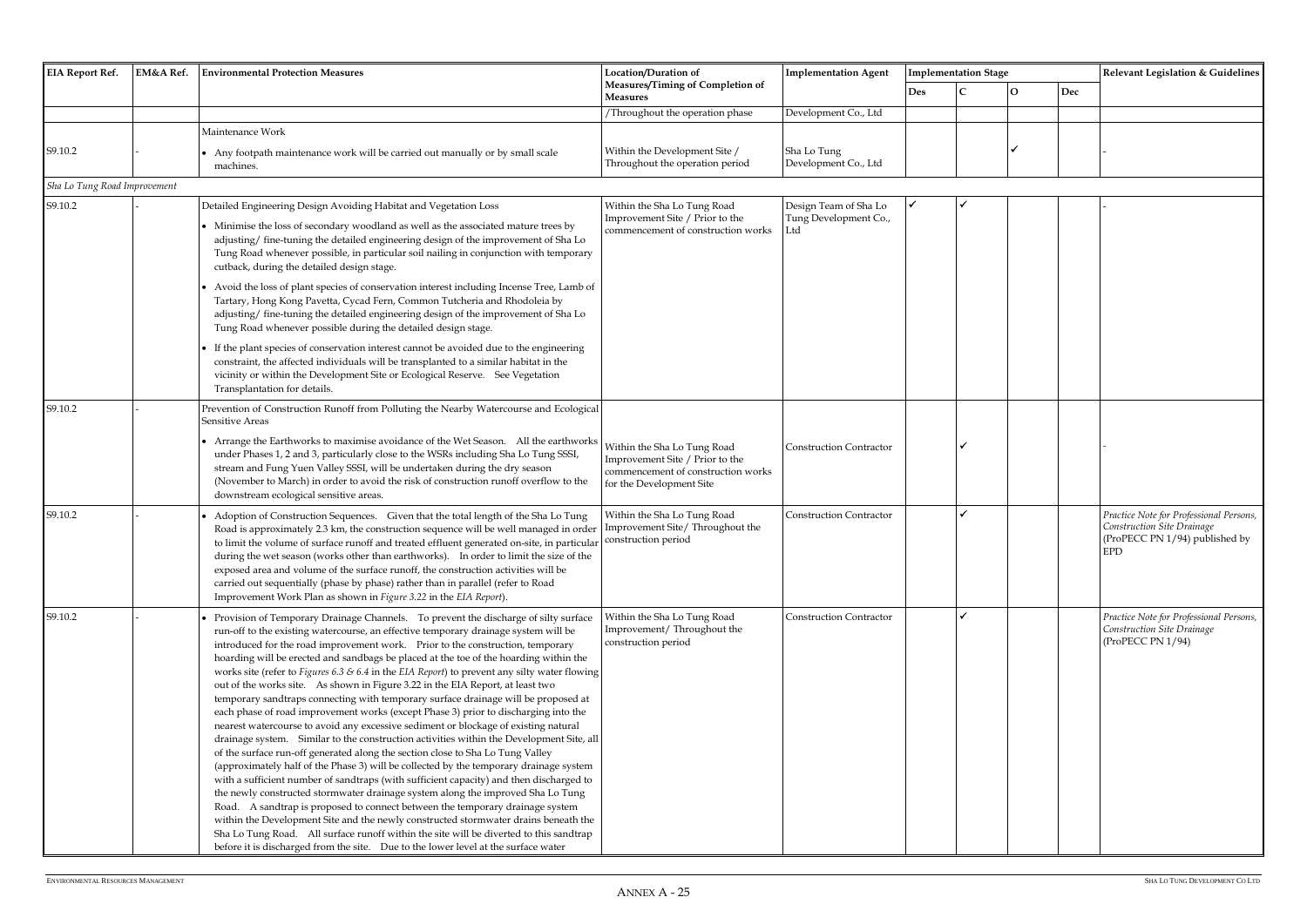| <b>EIA Report Ref.</b> | EM&A Ref. | <b>Environmental Protection Measures</b>                                                                                                                                                                                                                                                                                                                                                                                                                                                                                                                                                                                                                                                                                                                                                                                                                                                                                                                                                                                                                                                                                                                                                                                                                                                                                                                                                                                                                                                                                                                                                                                                                                                                                                                                                                                                                                                                                           | Location/Duration of                                                                                                                                                                                                                      | <b>Implementation Agent</b>                                     |     | <b>Implementation Stage</b> |             |     | Relevant Legislation & Guidelines                                                          |
|------------------------|-----------|------------------------------------------------------------------------------------------------------------------------------------------------------------------------------------------------------------------------------------------------------------------------------------------------------------------------------------------------------------------------------------------------------------------------------------------------------------------------------------------------------------------------------------------------------------------------------------------------------------------------------------------------------------------------------------------------------------------------------------------------------------------------------------------------------------------------------------------------------------------------------------------------------------------------------------------------------------------------------------------------------------------------------------------------------------------------------------------------------------------------------------------------------------------------------------------------------------------------------------------------------------------------------------------------------------------------------------------------------------------------------------------------------------------------------------------------------------------------------------------------------------------------------------------------------------------------------------------------------------------------------------------------------------------------------------------------------------------------------------------------------------------------------------------------------------------------------------------------------------------------------------------------------------------------------------|-------------------------------------------------------------------------------------------------------------------------------------------------------------------------------------------------------------------------------------------|-----------------------------------------------------------------|-----|-----------------------------|-------------|-----|--------------------------------------------------------------------------------------------|
|                        |           |                                                                                                                                                                                                                                                                                                                                                                                                                                                                                                                                                                                                                                                                                                                                                                                                                                                                                                                                                                                                                                                                                                                                                                                                                                                                                                                                                                                                                                                                                                                                                                                                                                                                                                                                                                                                                                                                                                                                    | Measures/Timing of Completion of<br><b>Measures</b>                                                                                                                                                                                       |                                                                 | Des |                             | $\mathbf O$ | Dec |                                                                                            |
|                        |           | collection point within the Development Site, the surface water within the Site will be<br>stored in temporary storage tanks (after passing through sandtraps) in which a<br>submersible pump will operate to continuously pump the surface runoff to the<br>proposed sandtrap. A spare submersible pump will be put in place in the storage tank<br>for contingency purpose.                                                                                                                                                                                                                                                                                                                                                                                                                                                                                                                                                                                                                                                                                                                                                                                                                                                                                                                                                                                                                                                                                                                                                                                                                                                                                                                                                                                                                                                                                                                                                      |                                                                                                                                                                                                                                           |                                                                 |     |                             |             |     |                                                                                            |
| S9.10.2                | S8.2.1    | Vegetation Transplantation                                                                                                                                                                                                                                                                                                                                                                                                                                                                                                                                                                                                                                                                                                                                                                                                                                                                                                                                                                                                                                                                                                                                                                                                                                                                                                                                                                                                                                                                                                                                                                                                                                                                                                                                                                                                                                                                                                         |                                                                                                                                                                                                                                           |                                                                 |     |                             |             |     |                                                                                            |
|                        |           | • The Incense Tree, Lamb of Tartary, Hong Kong Pavetta, Rhodoleia, Common Tutcheria<br>and Cycad Fern were identified as being of conservation interest along the Sha Lo Tung<br>Road. These species will have the potential to be affected by the improvement of Sha<br>Lo Tung Road. As a mitigation measure, the affected individuals will be transplanted<br>(if confirmed as necessary during detailed engineering design) to suitable nearby<br>habitats prior to the construction phase as far as practicable. A detailed vegetation<br>survey on these plant species will be conducted along the Sha Lo Tung Road by a<br>suitably qualified botanist/ecologist to identify and record the affected individuals<br>prior to the commencement of site clearance works. The survey will also serve to<br>identify any other plants of conservation interest which may be present in along the Sha<br>Lo Tung road (eg Viburnum hanceanum) which also need transplanting. Feasibility and<br>suitability of transplanting the affected plant species will be carefully studied and<br>suitable receptor sites will be identified. Detailed transplantation proposal providing<br>information of transplantation methodology, recipient site, implementation<br>programme, watering requirement, post-transplantation monitoring and personnel<br>involved shall be submitted to and approved by EPD, AFCD and District Lands Office.<br>Transplantation will be supervised by a suitably qualified botanist/ horticulturist.<br>After transplantation, monitoring will be undertaken to check the performance and<br>health conditions of the transplanted individuals on a weekly basis for the first month<br>after transplantation and on a monthly basis for an additional eleven months.<br>Remedial actions will be discussed with EPD, AFCD and District Lands Office in the<br>event of unsuccessful transplantation. | Within the Sha Lo Tung Road<br>Improvement /<br>Vegetation survey - prior to the<br>commencement of site clearance works<br>Post-transplantation monitoring - after<br>transplantation                                                    | Environmental Team<br>employs a qualified<br>botanist/ecologist |     |                             |             |     |                                                                                            |
| S9.10.2                |           | Good Site Practice<br>Erect fences along the boundary of the works area before the commencement of works<br>to prevent vehicle movements, and encroachment of personnel, onto adjacent areas in<br>particular the Pat Sin Leng Country Park, Conservation Area and Sha Lo Tung Valley<br>(including Sha Lo Tung SSSI and streams);<br>Regularly check the work site boundaries to ensure that they are not breached and that<br>damage does not occur to surrounding areas in particular the Pat Sin Leng Country<br>Park, Conservation Area and Sha Lo Tung Valley (including Sha Lo Tung SSSI and<br>streams); and,<br>Reinstate temporarily affected areas immediately after completion of construction<br>works, through on-site tree/shrub planting. The tree/shrub species will be chosen<br>with reference to those in the surrounding area and/or Annex F2 in EIA Report.                                                                                                                                                                                                                                                                                                                                                                                                                                                                                                                                                                                                                                                                                                                                                                                                                                                                                                                                                                                                                                                  | Within Sha Lo Tung Improvement<br>Site/Throughout the construction<br>period                                                                                                                                                              | <b>Construction Contractor</b>                                  |     |                             |             |     | Practice Note for Professional Persons,<br>Construction Site Drainage<br>(ProPECC PN 1/94) |
| S9.10.3                | S8.2.1    | Compensation                                                                                                                                                                                                                                                                                                                                                                                                                                                                                                                                                                                                                                                                                                                                                                                                                                                                                                                                                                                                                                                                                                                                                                                                                                                                                                                                                                                                                                                                                                                                                                                                                                                                                                                                                                                                                                                                                                                       |                                                                                                                                                                                                                                           |                                                                 |     |                             |             |     |                                                                                            |
|                        |           | • The Project will provide approximately 2 ha of on-site compensatory tree and shrub<br>planting for the loss of secondary woodland (approximately 0.03 ha due to the<br>Development Site and approximately 0.2 ha due to the Sha Lo Tung Road<br>Improvement) and plantation (approximately 0.43 ha due to the Sha Lo Tung Road<br>Improvement). The compensatory planting will be planted on-site within the<br>Development Site and the Ecological Reserve. The concept of the proposed<br>compensatory planting at the Development Site is presented in Figures 10.5a-c in the<br>EIA Report. The proposed planting area within the Ecological Reserve is<br>recommended in grassland shrubland mosaic to the north of of Lei Uk and the<br>northeast of the Development Site (refer to Figures 9.2 and 10.5b in the EIA Report). It                                                                                                                                                                                                                                                                                                                                                                                                                                                                                                                                                                                                                                                                                                                                                                                                                                                                                                                                                                                                                                                                                           | Within the Development Site /<br>Compensation plans developed during<br>detailed design stage<br>Compensatory planting provided at the<br>end of construction period<br>Compensatory planting maintained<br>through the operational phase | Sha Lo Tung<br>Development Co., Ltd                             |     |                             |             |     |                                                                                            |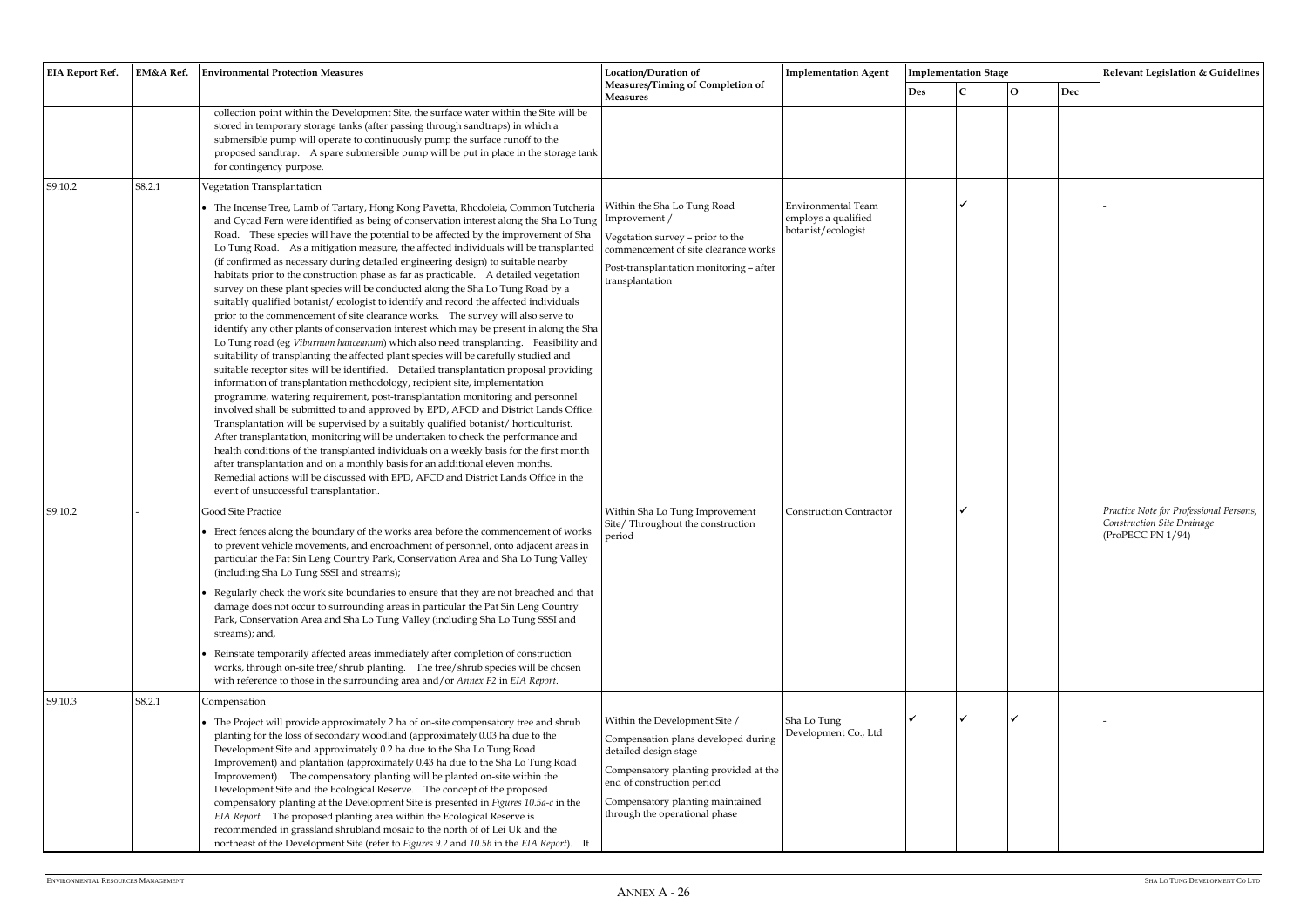| <b>EIA Report Ref.</b>                         | EM&A Ref. | <b>Environmental Protection Measures</b>                                                                                                                                                                                                                                                                                                                                                                                                                                                                                                                                                                                                                                                                                                      | Location/Duration of                                                                   | <b>Implementation Agent</b>                           | <b>Implementation Stage</b> |  |                    | Relevant Legislation & Guidelines |
|------------------------------------------------|-----------|-----------------------------------------------------------------------------------------------------------------------------------------------------------------------------------------------------------------------------------------------------------------------------------------------------------------------------------------------------------------------------------------------------------------------------------------------------------------------------------------------------------------------------------------------------------------------------------------------------------------------------------------------------------------------------------------------------------------------------------------------|----------------------------------------------------------------------------------------|-------------------------------------------------------|-----------------------------|--|--------------------|-----------------------------------|
|                                                |           |                                                                                                                                                                                                                                                                                                                                                                                                                                                                                                                                                                                                                                                                                                                                               | Measures/Timing of Completion of<br><b>Measures</b>                                    |                                                       | <b>Des</b>                  |  | $\mathbf O$<br>Dec |                                   |
|                                                |           | should be noted that the location and size of the compensatory planting should be<br>approved by AFCD and EPD. The selection of planting species shall be made with<br>reference to the species identified in Annex F2 in the EIA Report and be native to Hong<br>Kong or the South China region.  The arrangement of the on-site compensatory<br>planting, i.e. tree/ shrub mix and exact location, will be subject to the detailed<br>landscape design. The cut slopes along the improved Sha Lo Tung Road (with<br>approximately 0.47 ha in total) will also be planted with native shrubs and trees or<br>hydroseeded subject to the gradients.                                                                                           |                                                                                        |                                                       |                             |  |                    |                                   |
| <b>LANDSCAPE AND VISUAL</b>                    |           |                                                                                                                                                                                                                                                                                                                                                                                                                                                                                                                                                                                                                                                                                                                                               |                                                                                        |                                                       |                             |  |                    |                                   |
| Ecological Reserve and Sha Lo Tung Improvement |           |                                                                                                                                                                                                                                                                                                                                                                                                                                                                                                                                                                                                                                                                                                                                               |                                                                                        |                                                       |                             |  |                    |                                   |
|                                                |           | No measures required.                                                                                                                                                                                                                                                                                                                                                                                                                                                                                                                                                                                                                                                                                                                         |                                                                                        |                                                       |                             |  |                    |                                   |
| Development Site                               |           |                                                                                                                                                                                                                                                                                                                                                                                                                                                                                                                                                                                                                                                                                                                                               |                                                                                        |                                                       |                             |  |                    |                                   |
| S10.9                                          | S9.2      | DM = Design Measures (to be undertaken prior to construction), CM = Construction<br>Measure (to be carried out during construction). The landscape mitigation measures are<br>shown in Figures 10.5a, b and c in the EIA Report.<br>DM1 - Design of Structures. The structures shown in the photomontages are to<br>illustrate the mass of the structures only. During the design phase of the<br>development, architectural features such as the, eaves, cladding, materials and<br>finishes etc. will be detailed. All of these elements will greatly improve the<br>appearance of the structures. Built structures will utilise appropriate designs to<br>complement the surrounding landscape, including a stepped form that respects the | Development Site/Design phase                                                          | Design Team of Sha Lo<br>Tung Development Co.,        |                             |  |                    |                                   |
|                                                |           | site contours.                                                                                                                                                                                                                                                                                                                                                                                                                                                                                                                                                                                                                                                                                                                                |                                                                                        |                                                       |                             |  |                    |                                   |
| S10.9                                          | S9.2      | DM2 - Colours. Colours for the structures can be used to complement the<br>surrounding area. Lighter colours such as shades of light grey, off-white and light<br>brown may be utilised to reduce the visibility of the structures.                                                                                                                                                                                                                                                                                                                                                                                                                                                                                                           | Development Site/Design phase                                                          | Design Team of Sha Lo<br>Tung Development Co.,<br>Ltd |                             |  |                    |                                   |
| S10.9                                          | S9.2      | • DM3- Green Roofs. Green roofs and vertical greening shall be designed and<br>constructed to integrate the new buildings into the surrounding environment.                                                                                                                                                                                                                                                                                                                                                                                                                                                                                                                                                                                   | Development Site/Design phase                                                          | Design Team of Sha Lo<br>Tung Development Co.,<br>Ltd |                             |  |                    |                                   |
| S10.9                                          | S9.3      | • CM 1 - Car Park Tree Planting. Advanced trees are to be planted to provide shade to<br>the car park areas and to reduce the mass of the paved areas.                                                                                                                                                                                                                                                                                                                                                                                                                                                                                                                                                                                        | Within the Development Site / Prior to<br>the commencement of the operational<br>phase | <b>Construction Contractor</b>                        |                             |  |                    |                                   |
| S10.9                                          | S9.3      | CM2-Retention of Existing Trees. Existing trees without conflict with the building<br>structures will be retained to reduce impacts on the site.                                                                                                                                                                                                                                                                                                                                                                                                                                                                                                                                                                                              | Within the Development Site /<br>Throughout the construction period                    | <b>Construction Contractor</b>                        |                             |  |                    |                                   |
| S10.9                                          | S9.3      | CM3 - Compensatory Planting.  Where vegetation must be removed, the felled trees<br>within the Development Site and along Sha Lo Tung Road will be compensated with<br>new planting tree numbers at a minimum ratio of 3:1. The exact number of<br>compensatory trees will subject to the results of Tree Felling Application.                                                                                                                                                                                                                                                                                                                                                                                                                | Within the Development Site / Prior to<br>the commencement of the operational<br>phase | <b>Construction Contractor</b>                        |                             |  |                    |                                   |
| S10.9                                          | S9.3      | CM4 - Columbarium Courtyard Plantings. The internal courtyards and areas<br>surrounding the new development will be landscaped to integrate the buildings into<br>the landscape.                                                                                                                                                                                                                                                                                                                                                                                                                                                                                                                                                              | Within the Development Site / Prior to<br>the commencement of the operational<br>phase | <b>Construction Contractor</b>                        |                             |  |                    |                                   |
| S10.9                                          | S9.3      | CM5 - Open Grassland and Lawn Areas. Areas of open grassland/lawns will be<br>created to provide areas for passive recreation and to complement the surrounding<br>grassland areas.                                                                                                                                                                                                                                                                                                                                                                                                                                                                                                                                                           | Within the Development Site / Prior to<br>the commencement of the operational<br>phase | <b>Construction Contractor</b>                        |                             |  |                    |                                   |
| S10.9                                          | S9.3      | CM6 - Buffer Planting. Trees and shrubs will be planted around much of the site<br>boundaries to screen the development and help integrate the development into the<br>surrounding landscape.                                                                                                                                                                                                                                                                                                                                                                                                                                                                                                                                                 | Within the Development Site /<br>Throughout the construction period                    | <b>Construction Contractor</b>                        |                             |  |                    |                                   |
| S10.9                                          | S9.3      | CM7 - Stream Creation. Streams containing pools and riffles will be created to create<br>a natural and harmonious landscape within the development. It must be noted that<br>these features will not be connected in any way to the natural stream bordering the<br>site.                                                                                                                                                                                                                                                                                                                                                                                                                                                                     | Within the Development Site / Prior to<br>the commencement of the operational<br>phase | <b>Construction Contractor</b>                        |                             |  |                    |                                   |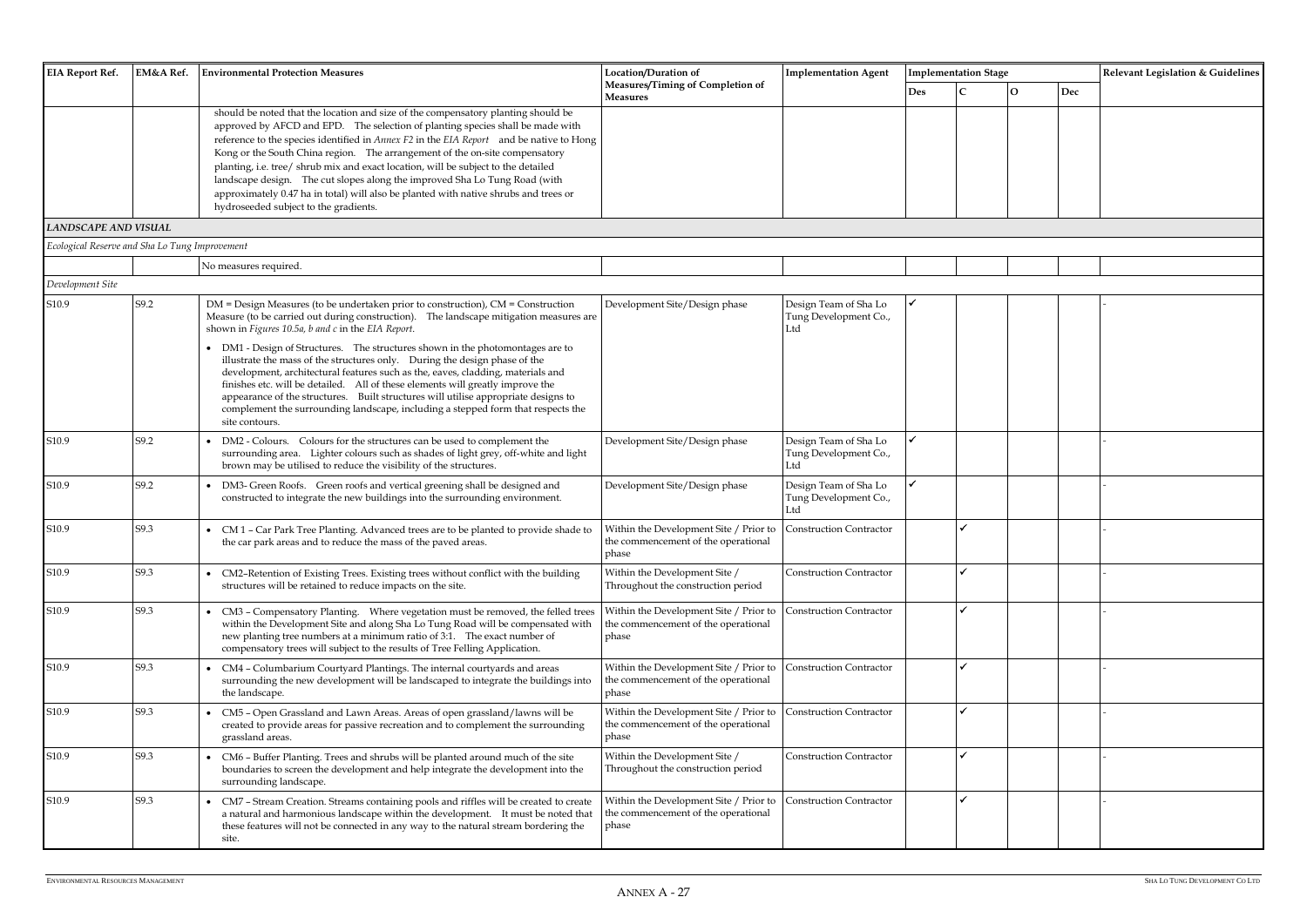| <b>EIA Report Ref.</b>                | EM&A Ref. | <b>Environmental Protection Measures</b>                                                                                                                                                                                                                                                                                                                                                                                                      | Location/Duration of                                                                                                                      | <b>Implementation Agent</b>    | <b>Implementation Stage</b> |              |          |     |  |
|---------------------------------------|-----------|-----------------------------------------------------------------------------------------------------------------------------------------------------------------------------------------------------------------------------------------------------------------------------------------------------------------------------------------------------------------------------------------------------------------------------------------------|-------------------------------------------------------------------------------------------------------------------------------------------|--------------------------------|-----------------------------|--------------|----------|-----|--|
|                                       |           |                                                                                                                                                                                                                                                                                                                                                                                                                                               | Measures/Timing of Completion of<br><b>Measures</b>                                                                                       |                                | <b>Des</b>                  | $\mathsf{C}$ | $\Omega$ | Dec |  |
| S10.9                                 | S9.3      | • CM8 - Early Planting Works. New plantings are to be installed in available and<br>formed lands during the construction works to reduce landscape impacts.                                                                                                                                                                                                                                                                                   | Within the Development Site / Early<br>stage of the construction period                                                                   | <b>Construction Contractor</b> |                             | ✔            |          |     |  |
| S10.9                                 | S9.3      | CM9 - Transplantation of Plants. In addition, plant materials that are in conflict<br>with the development, that are in suitably good condition and of ecological value will<br>also be transplanted.                                                                                                                                                                                                                                         | Within the Development Site / Early<br>stage of the construction period                                                                   | <b>Construction Contractor</b> |                             | J            |          |     |  |
| S10.9                                 | S9.3      | CM10 - Soil Stabilisation and Embankment Planting. During the design process a soil<br>stabilisation and embankment planting strategy should ensure that land affected by<br>slope excavation can be replanted. Soil preparation and the selection and provision<br>of suitable growing medium is to be completed in accordance with the relevant best<br>practice guidelines                                                                 | Within the Development Site / Early<br>stage of the construction period                                                                   | <b>Construction Contractor</b> |                             | ✓            |          |     |  |
| S10.9                                 | S9.3      | CM11 - Cut Stabilisation Areas of cut to be stabilized for operational requirements.<br>Materials and finishes of stabilization to be selected to complement the surrounding<br>landscape. All landscape stabilisation measures must conform to GEO 1/2000 -<br>Technical Guidelines on Landscape Treatment and Bio-engineering of Man-made<br>Slopes and Retaining Walls.                                                                    | Within the Development Site / Early<br>stage of the construction period                                                                   | <b>Construction Contractor</b> |                             | ✓            |          |     |  |
| S <sub>10.9</sub>                     | S9.3      | • CM12 - Colour of Site Hoardings. In order to mitigate the visual impact of these<br>temporary hoardings, it is recommended that the hoardings be erected at a uniform<br>height, with a uniform colour that complements the existing landscape.                                                                                                                                                                                             | Within the Development Site / Early<br>stage of the construction period                                                                   | <b>Construction Contractor</b> |                             | ✓            |          |     |  |
| S <sub>10.9</sub>                     | S9.3      | Good site practices                                                                                                                                                                                                                                                                                                                                                                                                                           |                                                                                                                                           |                                |                             |              |          |     |  |
|                                       |           | • Cultivation of areas impacted during construction - Areas impacted during the<br>construction phase that are not required during the operational phase, are to be<br>cultivated to a depth of 300mm in accordance with accepted Hong Kong practice and<br>guidelines. The cultivation shall involve ripping of compacted soil by mechanical<br>means and the addition of gypsum and/or organic fertiliser if required.                      | Within the Development Site / Prior to Construction Contractor<br>the commencement of the operational<br>phase                            |                                |                             |              |          |     |  |
| S <sub>10.9</sub>                     | S9.3      | Quality control of imported materials - Appropriate quality control measures are to be<br>used to ensure that all imported materials including but not limited to soils, mulches,<br>plants etc. are to be free of pests and contaminates that may adversely affect the<br>surrounding environment. All landscape construction works are to be supervised by<br>suitably trained professionals.                                               | Within the Development Site / Early<br>stage of the construction period                                                                   | <b>Construction Contractor</b> |                             | ✓            |          |     |  |
| S10.10.2                              | S9.3      | • Provision of a visually transparent fence at Lei Uk village.                                                                                                                                                                                                                                                                                                                                                                                | Within the Ecological Reserve/ Early<br>stage of the construction period                                                                  | <b>Construction Contractor</b> |                             | ✔            |          |     |  |
| S3.3.3                                | S9.3      | The footbridge will be made mainly of wooden materials and will be removed<br>manually after the erection of fencing around Lei Uk.                                                                                                                                                                                                                                                                                                           | Within the Ecological Reserve/ Early<br>stage of the construction period                                                                  | <b>Construction Contractor</b> |                             |              |          |     |  |
| Cultural Heritage                     |           |                                                                                                                                                                                                                                                                                                                                                                                                                                               |                                                                                                                                           |                                |                             |              |          |     |  |
| Ecological Reserve & Development Site |           |                                                                                                                                                                                                                                                                                                                                                                                                                                               |                                                                                                                                           |                                |                             |              |          |     |  |
|                                       |           | No measures required.                                                                                                                                                                                                                                                                                                                                                                                                                         |                                                                                                                                           |                                |                             |              |          |     |  |
| Sha Lo Tung Road Improvement          |           |                                                                                                                                                                                                                                                                                                                                                                                                                                               |                                                                                                                                           |                                |                             |              |          |     |  |
| S11.6                                 | S10.2     | If laying of drainage pipes is considered necessary adjacent to LF01, it is<br>recommended that the construction method be reviewed to avoid and minimise<br>potential construction vibration impact to LF01. If potential construction vibration is<br>considered unavoidable, a vibration monitoring should be conducted by the<br>construction contractor during the construction work adjacent to LF01. The<br>monitoring should include: | Construction of drainage pipes adjacent Structural Engineer from<br>to LF01/construction period of the<br>drainage pipes adjacent to LF01 | Contractor                     |                             |              |          |     |  |
|                                       |           | A pre-condition survey for LF01 conducted by a structural engineer to record the<br>state of the feature (including all cracks) before construction work commences;                                                                                                                                                                                                                                                                           |                                                                                                                                           |                                |                             |              |          |     |  |
|                                       |           | Trial test of vibration generated from ground borne vibration related works;<br>ii.                                                                                                                                                                                                                                                                                                                                                           |                                                                                                                                           |                                |                             |              |          |     |  |
|                                       |           | Evaluation and review of the construction method to avoid and minimise the<br><i>iii.</i><br>potential impact; and                                                                                                                                                                                                                                                                                                                            |                                                                                                                                           |                                |                             |              |          |     |  |
|                                       |           | Recommendation of vibration monitoring and protection measures. This would<br>iv.<br>include the establishment of a vibration limit, monitoring frequency and                                                                                                                                                                                                                                                                                 |                                                                                                                                           |                                |                             |              |          |     |  |

|              | <b>Implementation Stage</b> |              |                             | Relevant Legislation & Guidelines |  |  |  |  |  |  |
|--------------|-----------------------------|--------------|-----------------------------|-----------------------------------|--|--|--|--|--|--|
| Des          | $\mathbf C$                 | $\mathbf{o}$ | $\mathop{\rm Dec}\nolimits$ |                                   |  |  |  |  |  |  |
|              | $\checkmark$                |              |                             | $\overline{a}$                    |  |  |  |  |  |  |
|              |                             |              |                             |                                   |  |  |  |  |  |  |
|              | $\checkmark$                |              |                             |                                   |  |  |  |  |  |  |
|              |                             |              |                             |                                   |  |  |  |  |  |  |
|              | $\checkmark$                |              |                             | $\overline{\phantom{a}}$          |  |  |  |  |  |  |
|              |                             |              |                             |                                   |  |  |  |  |  |  |
|              |                             |              |                             |                                   |  |  |  |  |  |  |
|              | $\checkmark$                |              |                             |                                   |  |  |  |  |  |  |
|              |                             |              |                             |                                   |  |  |  |  |  |  |
|              |                             |              |                             |                                   |  |  |  |  |  |  |
|              | $\checkmark$                |              |                             | $\overline{a}$                    |  |  |  |  |  |  |
|              |                             |              |                             |                                   |  |  |  |  |  |  |
|              |                             |              |                             |                                   |  |  |  |  |  |  |
|              | $\checkmark$                |              |                             |                                   |  |  |  |  |  |  |
|              |                             |              |                             |                                   |  |  |  |  |  |  |
|              |                             |              |                             |                                   |  |  |  |  |  |  |
|              |                             |              |                             |                                   |  |  |  |  |  |  |
|              | $\checkmark$                |              |                             | $\overline{a}$                    |  |  |  |  |  |  |
|              |                             |              |                             |                                   |  |  |  |  |  |  |
|              |                             |              |                             |                                   |  |  |  |  |  |  |
| $\checkmark$ | $\checkmark$                |              |                             | $\overline{\phantom{0}}$          |  |  |  |  |  |  |
|              | ✓                           |              |                             |                                   |  |  |  |  |  |  |
|              |                             |              |                             |                                   |  |  |  |  |  |  |
|              |                             |              |                             |                                   |  |  |  |  |  |  |
|              |                             |              |                             |                                   |  |  |  |  |  |  |
|              |                             |              |                             |                                   |  |  |  |  |  |  |
|              | $\checkmark$                |              |                             |                                   |  |  |  |  |  |  |
|              |                             |              |                             | $\qquad \qquad \blacksquare$      |  |  |  |  |  |  |
|              |                             |              |                             |                                   |  |  |  |  |  |  |
|              |                             |              |                             |                                   |  |  |  |  |  |  |
|              |                             |              |                             |                                   |  |  |  |  |  |  |
|              |                             |              |                             |                                   |  |  |  |  |  |  |
|              |                             |              |                             |                                   |  |  |  |  |  |  |
|              |                             |              |                             |                                   |  |  |  |  |  |  |
|              |                             |              |                             |                                   |  |  |  |  |  |  |
|              |                             |              |                             |                                   |  |  |  |  |  |  |